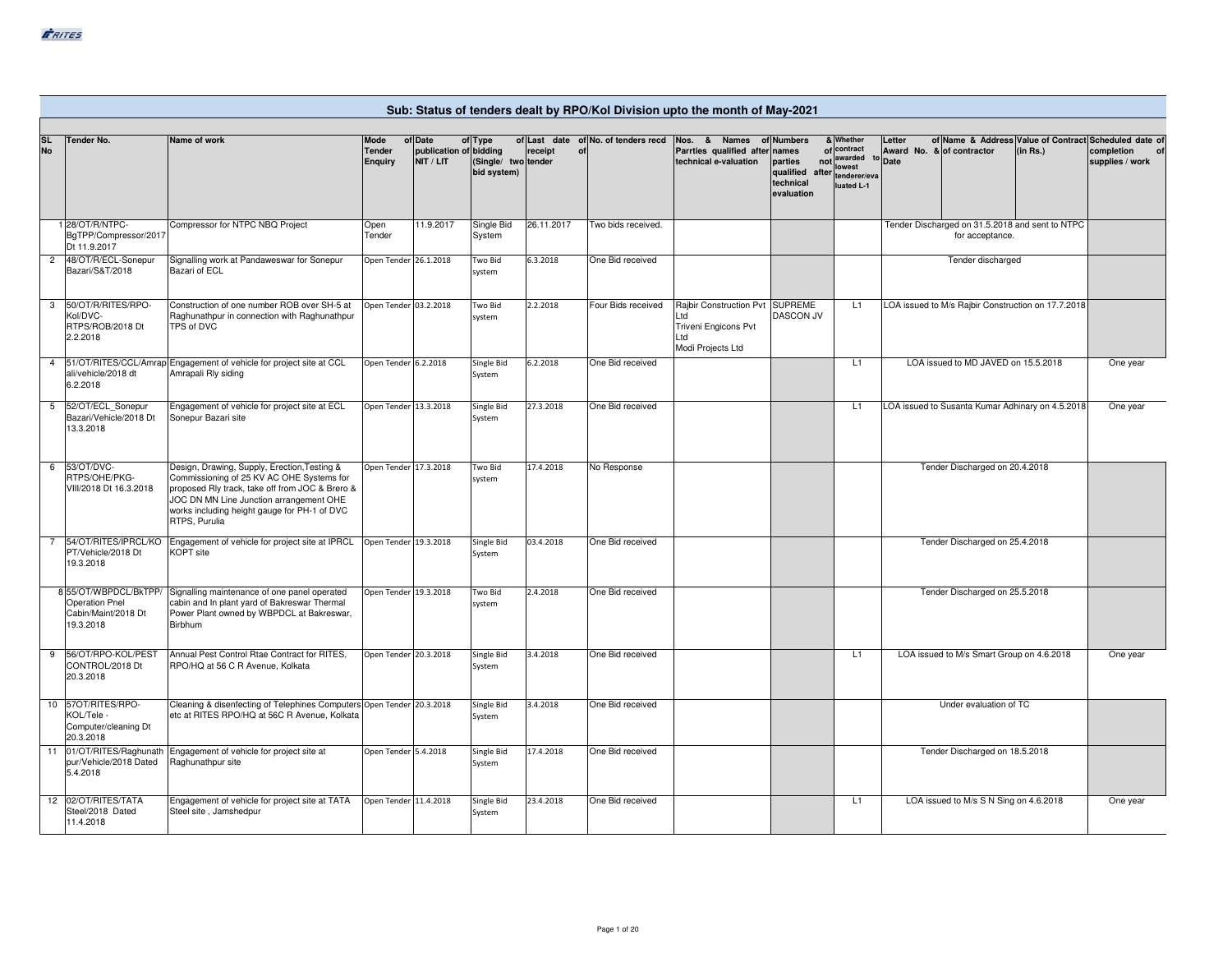| <b>No</b> | SL Tender No.                 | Name of work                                                                                                                                                                      | Mode<br>Tender<br>Enquiry | of Date<br>publication of bidding<br>NIT / LIT | of Type<br>(Single/ two tender<br>bid system) | receipt<br>ofl | of Last date of No. of tenders recd Nos. & Names of Numbers<br>Parrties qualified after names<br>technical e-valuation | arties not awarded to Date<br>technical<br>evaluation | & Whether<br>of contract<br>luated L-1 | Letter | Award No. & of contractor     | (in Rs.) | of Name & Address Value of Contract Scheduled date of<br>completion<br>supplies / work |
|-----------|-------------------------------|-----------------------------------------------------------------------------------------------------------------------------------------------------------------------------------|---------------------------|------------------------------------------------|-----------------------------------------------|----------------|------------------------------------------------------------------------------------------------------------------------|-------------------------------------------------------|----------------------------------------|--------|-------------------------------|----------|----------------------------------------------------------------------------------------|
|           | I/Pkg-VI/2018 Dt<br>16.4.2018 | 13 03/OT/DVC-MTPS/Phase-OHE works in connection with Desig, Drai,<br>Supply, erection, testing & commissioning of 25<br>KV OHE system for proposed Rly track at<br>DV/MTPC, Mejia | Open Tender 16.4.2018     |                                                | Single Bid<br>System                          | 3.5.2018       |                                                                                                                        |                                                       |                                        |        | Tender Discharged on 8.5.2018 |          |                                                                                        |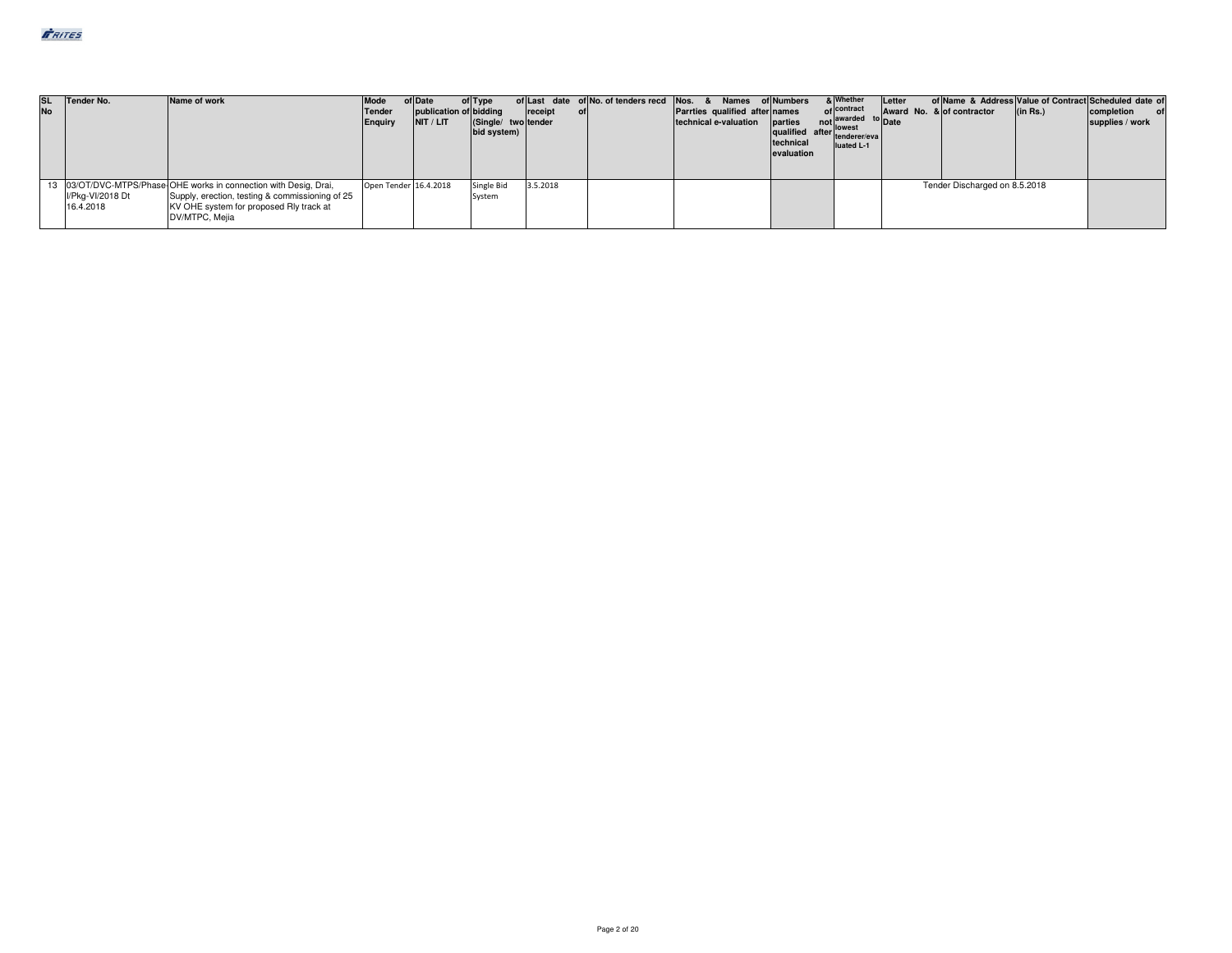| <b>SL</b><br><b>No</b> |    | Tender No.                                                                            | Name of work                                                                                                                                                                                                                                                                                                                  | Mode<br><b>Tender</b><br>Enquiry | of Date<br>publication of bidding<br>NIT / LIT | of Type<br>(Single/ two tender<br>bid system) | receipt   | of Last date of No. of tenders recd<br>of | Nos. & Names of Numbers<br>Parrties qualified after names<br>technical e-valuation | parties<br>qualified after towest<br>technical<br>evaluation | & Whether<br>of contract<br>not awarded<br>luated L-1 | Letter<br>Award No. & of contractor<br><sup>to</sup> Date |                                                                    | (in Rs.) | of Name & Address Value of Contract Scheduled date of<br>completion<br>supplies / work |
|------------------------|----|---------------------------------------------------------------------------------------|-------------------------------------------------------------------------------------------------------------------------------------------------------------------------------------------------------------------------------------------------------------------------------------------------------------------------------|----------------------------------|------------------------------------------------|-----------------------------------------------|-----------|-------------------------------------------|------------------------------------------------------------------------------------|--------------------------------------------------------------|-------------------------------------------------------|-----------------------------------------------------------|--------------------------------------------------------------------|----------|----------------------------------------------------------------------------------------|
|                        | 14 | 04/OT/RITES/Security &<br>House Keeping/2018 Dt<br>16.4.2018                          | Rate contract for providig security quard<br>sweeping & cleaning works etc                                                                                                                                                                                                                                                    | Open Tender 1.4.2018             |                                                | Single Bid<br>System                          | 27.4.2018 | Two bid received                          |                                                                                    |                                                              |                                                       |                                                           | Tender Discharged on 29.5.2018                                     |          |                                                                                        |
|                        |    | 15 05/OT/RITES/Concor-<br>Agartala/Vehicle/2018<br>Dated 23.4.2018                    | Engagement of vehicle for project site at Concor   Open Tender 23.4.2018<br>Agartala site                                                                                                                                                                                                                                     |                                  |                                                | Single Bid<br>System                          | 4.5.2018  | One Bid received                          |                                                                                    |                                                              |                                                       |                                                           | LOA issued to Saikat Paul on 29.5.2018                             |          |                                                                                        |
|                        | 16 | 06/OT/DVC-<br>RTPS/S&T/Pkg-IX/2018<br>Dt 26.4.2018                                    | Supply, installation, testin & commissioning of<br>Indoor & outdoor gear at Raghuthpur TPS of<br><b>DVC</b>                                                                                                                                                                                                                   | Open Tender 26.4.2018            |                                                | Double packet 21.5.2018                       |           | One Bid received                          | <b>MRT Signal Ltd</b>                                                              |                                                              | L1                                                    |                                                           | LOA issued on 23.8.2018 to MRT Signal Ltd                          |          |                                                                                        |
|                        |    | 17 07/OT/DVC-<br>MTPS/S&T/Pkg-IX/2018<br>Dt 30.4.2018                                 | Supply, installation, testin & commissioning of<br>Indoor & outdoor gear at Mejia Thermal TPS of<br><b>DVC</b>                                                                                                                                                                                                                | Open Tender 30.4.2018            |                                                | Double packet 30.5.2018                       |           | One Bid received                          |                                                                                    |                                                              |                                                       |                                                           | <b>Tender Discharged</b>                                           |          |                                                                                        |
|                        |    | 18 08/OT/R/DVC-<br>RTPS/OHE/Ph-1/Pkg-<br>VIII/2018 Dt 30.4.2018                       | Design, Drawing, Supply, Erection, Testing &<br>Commissioning of 25 KV AC OHE Systems for<br>proposed Rly track, take off from JOC & Brero to<br>Bero Inplant yard of RTPS and 4th, 5th, 6th loop<br>line & Bero and JOC DN MN Line Junction<br>arrangement OHE works including height gauge<br>for PH-1 of DVC RTPS, Purulia | Open Tender 30.4.2018            |                                                | Double packet 21.5.2018                       |           | Two bid received                          | Sankar Agarwal<br><b>Skipper Limited</b>                                           |                                                              | L1                                                    |                                                           | LOA issued to M/s Shankar Agarwal on 18.9.2018                     |          |                                                                                        |
|                        | 19 | PT/Vehicle/2018 dt<br>1.5.2018                                                        | 09/OT/R/RITES/IPRCL/K Engagement of vehicle for project site at IPRCL<br><b>KOPT</b> site                                                                                                                                                                                                                                     | Open Tender 1.5.2018             |                                                | Single Bid<br>System                          | 11.5.2018 | One Bid received                          |                                                                                    |                                                              | L <sub>1</sub>                                        |                                                           | LOA isued to M/s Galaxy Tour & Travels on<br>29.6.2018             |          |                                                                                        |
|                        | 20 | 10/OT/DVC-<br>RTPS/Bldgs/Pkg-VII/2018<br>Dt 8.5.2018                                  | Construction of various buildings at like panel<br>cabin, L-Xing gate Goomty, Double storied<br>stationbuilding, extension of FOB, waiting hall etc<br>at different locations from Joychandipahar station<br>to Bero connecting RTPS of DVC                                                                                   | Open Tender 8.5.2018             |                                                | Double packet 18.5.2018                       |           | One Bid received                          | <b>DASCON Sourav</b><br>Commercial Pvt Ltd                                         |                                                              | L1                                                    |                                                           | LOA issued to M/s DASCON Sourav Commercial<br>Pvt Ltd on 01.8.2018 |          |                                                                                        |
|                        | 21 | 11/OT/R/DV-MTPS/Pkg-<br>VI/2018 Dt 14.5.2018                                          | Design, Drawing, supply, erection, testing &<br>commissioning of 25 KV OHE system for<br>proposed Rly track for new double line between<br>Ranigunj to waiting bay line of Mejia TPS, SSP<br>including height guage at DV/MTPS.                                                                                               | Open Tender 17.5.2018            |                                                | Double packet 7.6.2018                        |           | Two bids received.                        | Shankar Agarwal<br><b>Skipper Limited</b>                                          |                                                              |                                                       |                                                           | LOA issued to M/s Shankar Agarwal on 30.10.2018                    |          |                                                                                        |
|                        |    | 22 12/OT/RITES/RPO-<br>KOL/AMC/Computer/201<br>8 Dt 29.5.2018                         | Deployment of manpower for AMC of computers Open Tender 29.5.2018<br>hardware, LAN, peripherals etc of RITES<br>RPO/Kolkata                                                                                                                                                                                                   |                                  |                                                | Single Bid<br>System                          | 11.6.2018 | Four Bids received                        |                                                                                    |                                                              | L1                                                    |                                                           | LOA issued M/s Peacon Software Pvt Ltd on<br>20.8.2018             |          |                                                                                        |
|                        |    | 23 13/LT//RITES/RPO-<br>KOL/Vehicle/2018 Dt<br>30.5.2018                              | Providing one AC Yellow plated commercially<br>registered vehicle for day to day official<br>movement of GM/P. Kolkata                                                                                                                                                                                                        | LT.                              | 30.5.2018                                      | Single Bid<br>System                          | 11.6.2018 | One Bid received                          |                                                                                    |                                                              | L1                                                    |                                                           | LOA issued to Bablu Das on 13.7.2018                               |          |                                                                                        |
|                        |    | 24 14/OT/R/RITES/Security/<br>2018 Dt 6.6.2018                                        | Rate contract for providig security quard<br>sweeping & cleaning works etc for RITES Project<br>Office Kolkata                                                                                                                                                                                                                | Open Tender 7.6.2018             |                                                | Single Bid<br>System                          | 19.6.2018 | One Bid received                          |                                                                                    |                                                              |                                                       |                                                           | Tender dsicharged                                                  |          |                                                                                        |
|                        |    | 25 15/OT/R/WBPDCL-<br><b>BKTPP/Operation Panel</b><br>Cabin/Maint/2018 Dt<br>7.6.2018 | Signalling maintenance of panerl operated cabin<br>& In plant yard of Bakreswar Thermal POWER<br>Plant owned by WBPDCL                                                                                                                                                                                                        | Open Tender 8.6.2018             |                                                | Single Bid<br>System                          | 20.7.2018 | One Bid received                          |                                                                                    |                                                              | L1                                                    |                                                           | LOA issue to M/s Ganguly Associates on 31.7.2018                   |          |                                                                                        |
|                        |    | 18 Dt 12.6.2018                                                                       | 26 16/OT/WBPDCL/FOB.20 Construction of Foot Over Bridge of 1.40m wide<br>at pre track hoper area at Bakreswar Thermal<br>Power Plant of WBPDCL                                                                                                                                                                                | Open Tender 13.6.2018            |                                                | Single Bid<br>System                          | 25.6.2018 | Two bid received                          |                                                                                    |                                                              | L1                                                    |                                                           | LOA issued to Saha & Mondal Construction on<br>23.8.2018           |          |                                                                                        |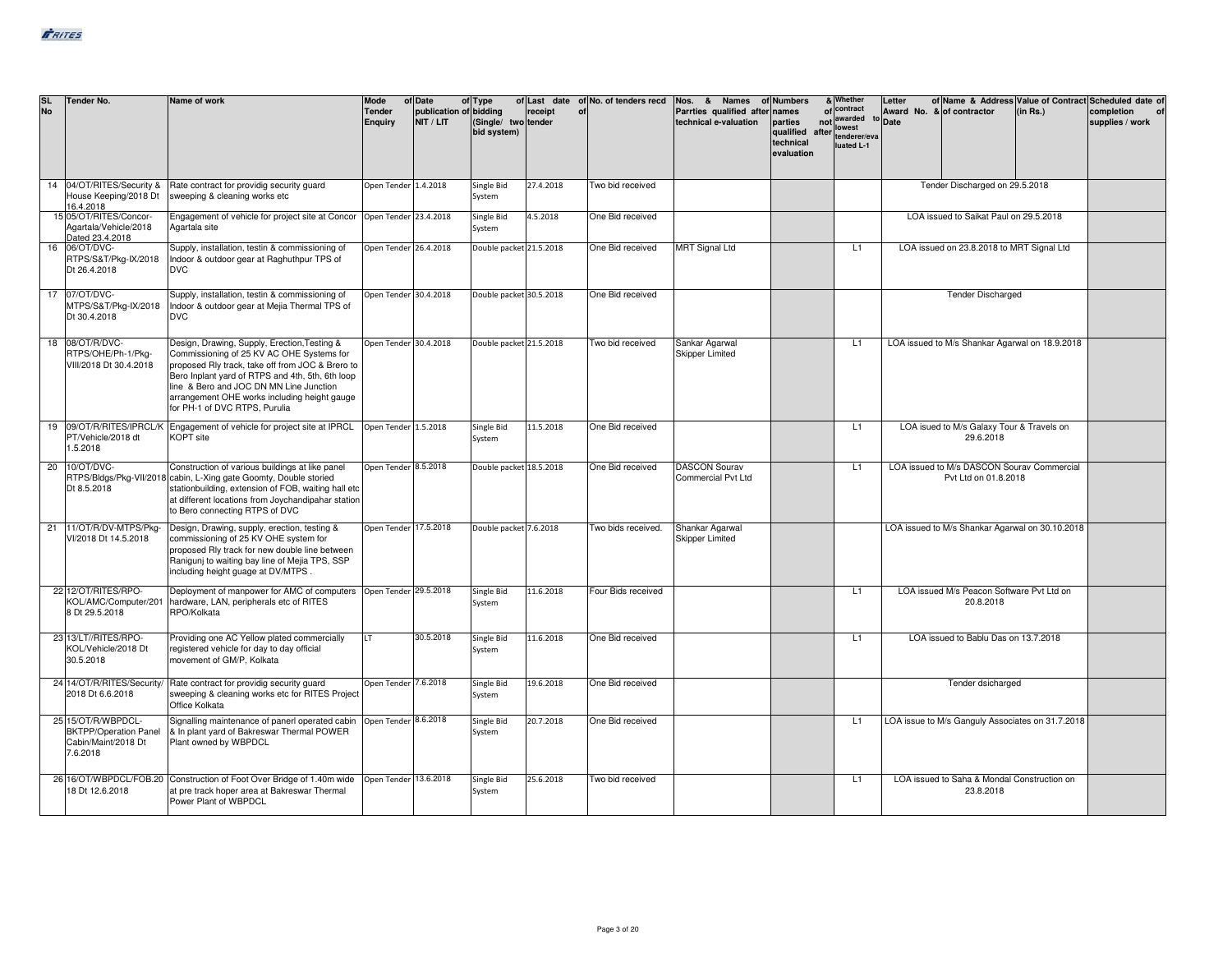| <b>SL</b><br><b>No</b> | <b>Tender No.</b>                                                           | Name of work                                                                                                                                                                                                                                                                                                                                      | Mode<br><b>Tender</b><br><b>Enquiry</b> | of Date<br>publication of bidding<br>NIT / LIT | of Type<br>(Single/ two tender<br>bid system) | receipt<br>of | of Last date of No. of tenders recd | Nos. & Names of Numbers<br>Parrties qualified after names<br>technical e-valuation | parties<br>qualified after tenderer/eva<br>technical<br>evaluation | & Whether<br>of contract<br>not awarded<br>lowest<br>luated L-1 | Letter<br>Award No. & of contractor<br>Date |                                                                       | (in Rs.) | of Name & Address Value of Contract Scheduled date of<br>completion<br>supplies / work |
|------------------------|-----------------------------------------------------------------------------|---------------------------------------------------------------------------------------------------------------------------------------------------------------------------------------------------------------------------------------------------------------------------------------------------------------------------------------------------|-----------------------------------------|------------------------------------------------|-----------------------------------------------|---------------|-------------------------------------|------------------------------------------------------------------------------------|--------------------------------------------------------------------|-----------------------------------------------------------------|---------------------------------------------|-----------------------------------------------------------------------|----------|----------------------------------------------------------------------------------------|
|                        | ck Maint/018 Dt<br>19.6.2018                                                | 27 17/OT/RITES/BKTPP/Tra Track Maintenance work Bakreswar Thermal<br>Power Plant of WBPDCL                                                                                                                                                                                                                                                        | Open Tender 20.6.2018                   |                                                | Single Bid<br>System                          | 2.7.2018      | Two bid received                    |                                                                                    |                                                                    | L1                                                              |                                             | LOA issued to Doncon Trade Centre on 23.8.2018                        |          |                                                                                        |
|                        | 2018 Dt 21.6.2018                                                           | 28 18/OT/R/RITES/Security/ Rate contract for providig security guard<br>sweeping & cleaning works etc for RITES Project<br>Office Kolkata                                                                                                                                                                                                         | Open Tender 21.6.2018                   |                                                | Single Bid<br>System                          | 2.7.2018      |                                     |                                                                                    |                                                                    |                                                                 |                                             | <b>Tender Discharged</b>                                              |          |                                                                                        |
|                        | 29 19/OT/CCL-<br>Piparwar/S&T/2018 Dt<br>26.6.2018                          | Supply, instilation, wiring, testin & cmmisioning of Open Tender 28.6.2018<br>S&T system of Koilara crossing station bewteen<br>Mccluskganj & Piparwar OCP Cabin in plant with<br>PI at Koilara & Sidalu wharfwall loading yard &<br>modification of Mccluskiganj junction A cabin and<br>piparwar OCP cabin to serve Piparwar projects<br>of CCL |                                         |                                                | Two Bid<br>system                             | 18.7.2018     | Three bid received                  | Eldyne Electri Systems<br>Pvt Ltd<br>Shivakriti International<br>Ltd               | <b>DKC Projects</b><br>Private Ltd                                 | $\mathbf{H}$                                                    |                                             | LOA issued to M/s Eldyne Electri Systems Pvt Ltd<br>on 26.11.2018     |          |                                                                                        |
|                        | 30 20/OT/CCL-<br>Piparwar/OHE/Flyover dt<br>6.7.2018                        | Design, Drawing, Supply, Erection, Testing &<br>Commissioning of 25 KV OHE Systems for<br>flyover & other balance electrical works of<br>Piparwar siding from McCluskiguni to Piparwar,<br>Chatra, Jharkhand                                                                                                                                      | Open Tender 7.7.2018                    |                                                | Two Bid<br>system                             | 23.7.2018     |                                     |                                                                                    |                                                                    |                                                                 |                                             | <b>Tender Cancelled</b>                                               |          |                                                                                        |
|                        | 31 21/OT/R/CCL-<br>6.7.2018                                                 | Design, Drawing, Supply, Erection, Testing &<br>Piparwar/OHE/Flyover dt Commissioning of 25 KV OHE Systems for<br>flyover & other balance electrical works of<br>Piparwar siding from McCluskiguni to Piparwar,<br>Chatra, Jharkhand                                                                                                              | Open Tender 14.7.2018                   |                                                | Two Bid<br>system                             | 23.7.2018     | Three bid received                  | Sankar Agarwal<br>Electronic India<br><b>BNE</b> Infrasprojects                    | <b>NIL</b>                                                         | L1                                                              |                                             | LOA issued to M/s Sankar Agarwal on 21.8.2018                         |          |                                                                                        |
|                        | 32 22/OT/CCL-<br>Loading/18 dt 17.7.2018                                    | Design, Drawing, Supply, Erection, Testing &<br>Piparwar/OHE/Wharfwall/ Commissioning of 25 KV OHE Systems for<br>proposed Riv track for wharfwall/loading station<br>portion of McCluskiguni to Piparwar siding,<br>Chatra, Jharkhand                                                                                                            | Open Tender 18.7.2018                   |                                                | Two Bid<br>system                             | 02.8.2018     |                                     |                                                                                    |                                                                    |                                                                 |                                             | <b>Tender Discharged</b>                                              |          |                                                                                        |
|                        | 31.7.2018                                                                   | 33 23/OT/DVC-MTPS/Panel Cosntruction of various buildings like Panel<br>Bldg/Phase-I/Pkg-X/18 dt cabin, L-xing gate, Goomty, S&T Goomty etc<br>including internal electrification at different<br>locations from Raniguni station to waiting bay line<br>of MTPS at Mejia, Bankura, WB                                                            | Open Tender 31.7.2018                   |                                                | Two Bid<br>system                             | 16.8.2018     | One Bid received                    |                                                                                    |                                                                    |                                                                 |                                             | Tender Discharged on 29.11.2018                                       |          |                                                                                        |
|                        | 34 24/OT/RITES/CCL-<br>Piparwar/Vehicle/2018 dt Piparwar site<br>6.8.2018   | Engagement of vehicle for project site at CCL                                                                                                                                                                                                                                                                                                     | Open Tender 3.8.2018                    |                                                | Single Bid<br>System                          | 24.8.2018     | One Bid received                    |                                                                                    |                                                                    | L <sub>1</sub>                                                  |                                             | LOA issued to M/s Amitabh Katiyal on 28.9.2018                        |          |                                                                                        |
|                        | 35 25/OT/R/CCL-<br>Loading/18 dt 6.8.2018                                   | Design, Drawing, Supply, Erection, Testing &<br>Piparwar/OHE/Wharfwall/ Commissioning of 25 KV OHE Systems for<br>proposed Rly track for wharfwall/loading station<br>portion of McCluskigunj to Piparwar siding,<br>Chatra, Jharkhand                                                                                                            | Open Tender 7.8.2018                    |                                                | Two Bid<br>system                             | 24.8.2018     | Two bid received                    | Electronic India                                                                   | <b>BNE</b> Infra<br>Projects Pvt<br>Ltd                            | Yes                                                             |                                             | LOA issued to M/s Electronic India on 8.1.2019 of<br>Rs 5,64,33,518/- |          | 12 months from<br>LOA                                                                  |
|                        | 36 26/OT/RITES/DVC-<br>RTPS/Vehicle/2018 dt<br>6.8.2018                     | Engagement of vehicle for project site at DVC<br>RTPS site for construction of Uthala Bridge 4<br>lane over SH5                                                                                                                                                                                                                                   | Open Tender 6.8.2018                    |                                                | Single Bid<br>System                          | 20.8.2018     | Three bid received                  |                                                                                    |                                                                    |                                                                 |                                             | LOA issued to M/s Chandra Sekhar Singania on<br>25.10.2018            |          |                                                                                        |
|                        | 37 27/LT/WBPDCL-<br>Pakur/Track Renovation<br>work/20178 dt 20.8.2018       | Track Renovation work of erswhile Panem &<br>Bengal EMTA at Pakur Jharkhand                                                                                                                                                                                                                                                                       | Limited                                 | 21.8.2018                                      | Single Bid<br>System                          | 3.9.2018      | Two bid received                    | K&K Minerals Pvt Ltd<br>Triveni Engicons Pvt<br>Ltd                                |                                                                    |                                                                 |                                             | LOA issued to M/s K&K Minerals Pvt Ltd on<br>18.9.2018                |          |                                                                                        |
|                        | 38 28/OT/CCL-North<br>Urimari/Electrical<br>Modification/18 dt<br>24.8.2018 | Modification of LT (440V) & HT(11 KV/3.3KV)<br>overhead power line crossing in connection with<br>construction of pvt siding to dispatch coal                                                                                                                                                                                                     | Open Tender 25.8.2018                   |                                                | Two Bid<br>system                             | 11.9.2018     | Two bid received                    | S K Electrical<br>Electronic India                                                 |                                                                    | Yes                                                             |                                             | LOA issued to M/s S K Electrical on 4.1.2019 of Rs                    |          |                                                                                        |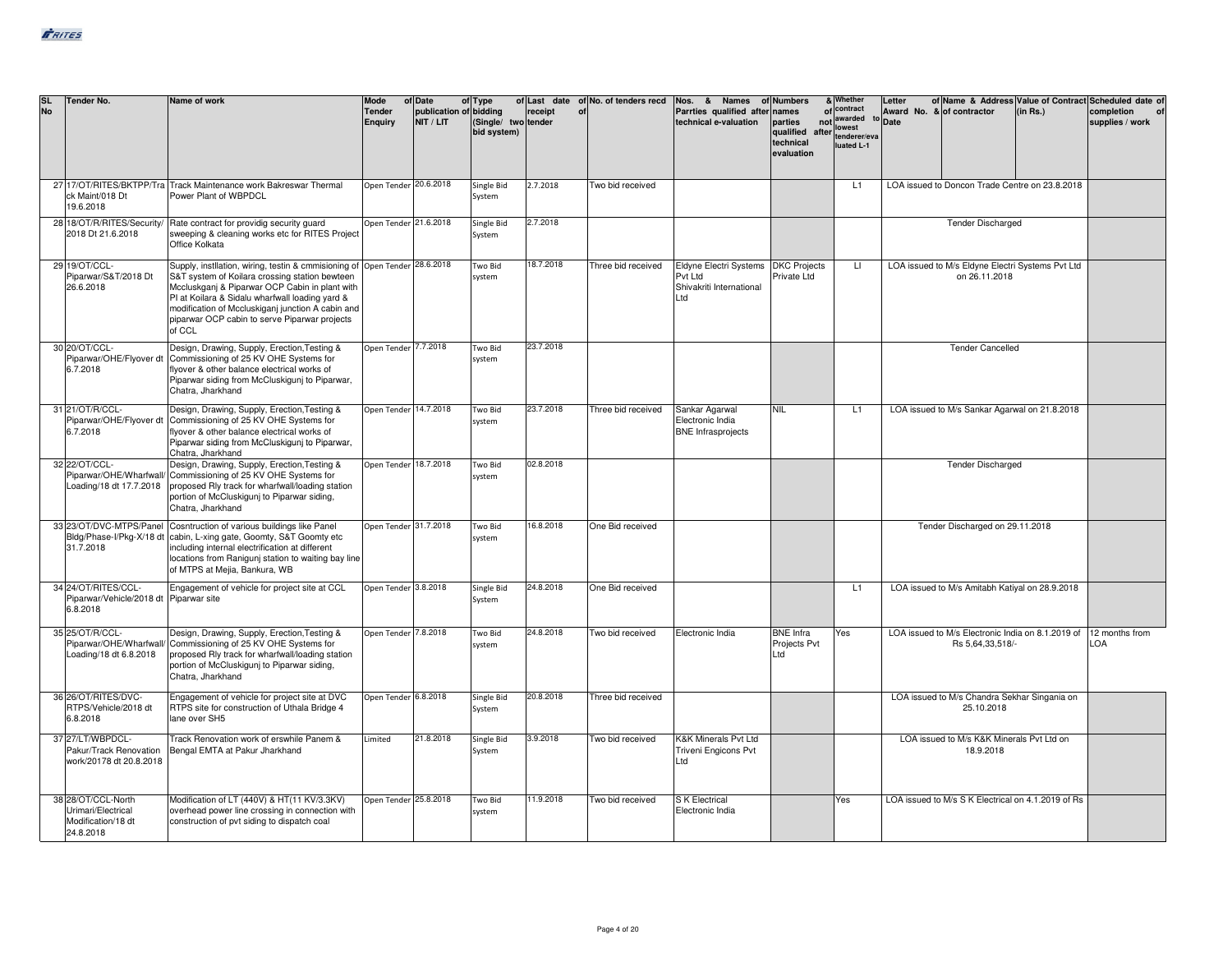| <b>SL</b><br><b>No</b> | Tender No.                                                       | Name of work                                                                                                                                                                                                                                                                                                                                                                                | Mode<br><b>Tender</b><br>Enguiry | of Date<br>publication of bidding<br>NIT / LIT | of Type<br>(Single/ two tender<br>bid system) | receipt<br>of | of Last date of No. of tenders recd | Nos. & Names<br>Parrties qualified after names<br>technical e-valuation                                                                                          | of Numbers<br>parties<br>qualified after tenderer/eva<br>technical<br>evaluation  | & Whether<br>of contract<br>not awarded<br>lowest<br>luated L-1 | Letter<br>to Date | Award No. & of contractor                                          | (in Rs.) | of Name & Address Value of Contract Scheduled date of<br>completion<br>supplies / work |
|------------------------|------------------------------------------------------------------|---------------------------------------------------------------------------------------------------------------------------------------------------------------------------------------------------------------------------------------------------------------------------------------------------------------------------------------------------------------------------------------------|----------------------------------|------------------------------------------------|-----------------------------------------------|---------------|-------------------------------------|------------------------------------------------------------------------------------------------------------------------------------------------------------------|-----------------------------------------------------------------------------------|-----------------------------------------------------------------|-------------------|--------------------------------------------------------------------|----------|----------------------------------------------------------------------------------------|
|                        | 39 29/LT/RITES/AMC-<br>EPABX/2018 dt<br>27.8.2018                | AMC of EPABX System including Intercom on<br>comprehensive basis for RITES Project Office<br>Kolkata                                                                                                                                                                                                                                                                                        | Limited<br>Tender                | 27.8.2018                                      | Single Bid<br>System                          | 5.9.2018      | four bid received                   | Lalani Infotech Pvt Ltd<br>Kalyani Enterprise<br>Vicom Security Pvt Ltd<br>A P International                                                                     |                                                                                   | L1                                                              |                   | LOA issued to M/s Lalani Infotech Ltd on 28.9.2018                 |          |                                                                                        |
|                        | 40 30/OT/RITES/DVC-<br>RTPS/Vehicle/2018 dt<br>28.8.2018         | Engagement of vehicle for project site at DVC<br>RTPS site for for Rly Infrastructure work                                                                                                                                                                                                                                                                                                  | Open Tender 28.8.2018            |                                                | Single Bid<br>System                          | 10.9.2018     | Two bid received                    |                                                                                                                                                                  |                                                                                   |                                                                 |                   | LOA isssued to M/s Mahabir Jee Enterprise on<br>25.10.2018         |          |                                                                                        |
|                        | 41 31/OT/SONEPUR<br>BAZARI/OUTDOOR/S&T<br>/2018 dt 11.09.2018    | Supply, Installation, Wiring, Testing and<br>Commissioning of Signalling and<br>Telecommunication Outdoor Work of<br>Pandabeswar, Pandabeswar Junction Cabin &<br>In-Plant Panel Cabin in connection with the<br>construction of Rail Infrastructure to serve<br>Sonepur Bazari Project of Eastern Coal Field Ltd.<br>at Pandabeswar of Asansol Division in Eastern<br>Railway, West Bengal | Open Tender 11.9.2018            |                                                | <b>Three Bid</b><br>system                    | 05.10.2018    | Three bid received                  | <b>Eldyne Electri Systems</b><br>Pvt Ltd                                                                                                                         | Picasona<br>Enterprise<br>$E$ to $E$<br>Transporation<br>Infrastructre<br>Pvt Ltd | Yes                                                             |                   | LOA issued to Eldyne Electro Systems Pvt Ltd on<br>1.2.2019        |          |                                                                                        |
|                        | 42 32/OT/SAIL-BSL/SWS-<br>Rly Track/Phase-II/18 dt<br>13.09.2018 | Rehabilitation and up-gradation of SWS Railway<br>Tracks inside the Bokaro Steel Plant of Steel<br>Authority of India Ltd. Phase-II, Dist. Bokaro,<br>Jharkhand.                                                                                                                                                                                                                            | Open Tender 13.9.2018            |                                                | Two Bid<br>system                             | 05.10.2018    | Six Bid received                    | R R Engineering<br>Hari Construction Pvt<br>Ltd<br>E TO E Transportaion<br>Pvt Ltd<br><b>RAKSY Infrastructure</b><br>Ltd<br>National Construction<br>Company Ltd | <b>BNE Infra Tech</b><br>Ltd                                                      |                                                                 |                   | Tender evaluated & recommentation sent to client<br>for acceptance |          |                                                                                        |
|                        | uda/Vechile/2018 dt<br>18.09.2018                                | 43 33/OT/SER/MCL/Jharsig Providing one SCORPIO BOLERO/TATA SUMO Open Tender 18.9.2018<br>vehicle on monthly basis for official use by RITES<br>officials in connection for official use at<br>Maintenance of Railway Track including yards<br>between Jharsuguda(excluding) and Sardega<br>(including) for Mahanadi Coalfeilds Limited                                                      |                                  |                                                | Single Bid<br>System                          | 03.10.2018    |                                     |                                                                                                                                                                  |                                                                                   | Yes                                                             |                   | LOA issued to M/s Kamakhya Travels on<br>02.11.2018                |          |                                                                                        |
|                        | 44 34/OT/ECL-PAW/S&T-<br>Indoor/2018 dt<br>18.09.2018            | Supply, Installation, Wiring, Testingand<br>Commissioning of Signalling and<br>Telecommunication Indoor Work of Pandabeswar<br>with EI. Pandabeswar Junction Cabin with EI in<br>connection with construction of Rail Infrastructure<br>to serve SonepurBazari Project of Eastern<br>Coalfields Ltd. at Pandabeswar of Asansol<br>Division in Eastern Railway                               | Open Tender 18.9.2018            |                                                | <b>Two Bid</b><br>system                      | 08.10.2018    |                                     |                                                                                                                                                                  |                                                                                   |                                                                 |                   | <b>Tender Discharged</b>                                           |          |                                                                                        |
|                        | Vechile/2018 dt<br>20.09.2018                                    | 45 35/OT/North Urimari/CCL- Providing one SCORPIO/BOLERO/TATA SUMO Open Tender 20.9.2018<br>vehicle on monthly basis for official use by RITES<br>officials in connection with PMC work for<br>Development of Rail Infrastructure & allied works<br>for North Urimari OCP of CCL                                                                                                            |                                  |                                                | Single Bid<br>System                          | 09.10.2018    |                                     |                                                                                                                                                                  |                                                                                   |                                                                 |                   | LOA issued to M/s Jagabandhu Kumar on<br>19.11.2018                |          |                                                                                        |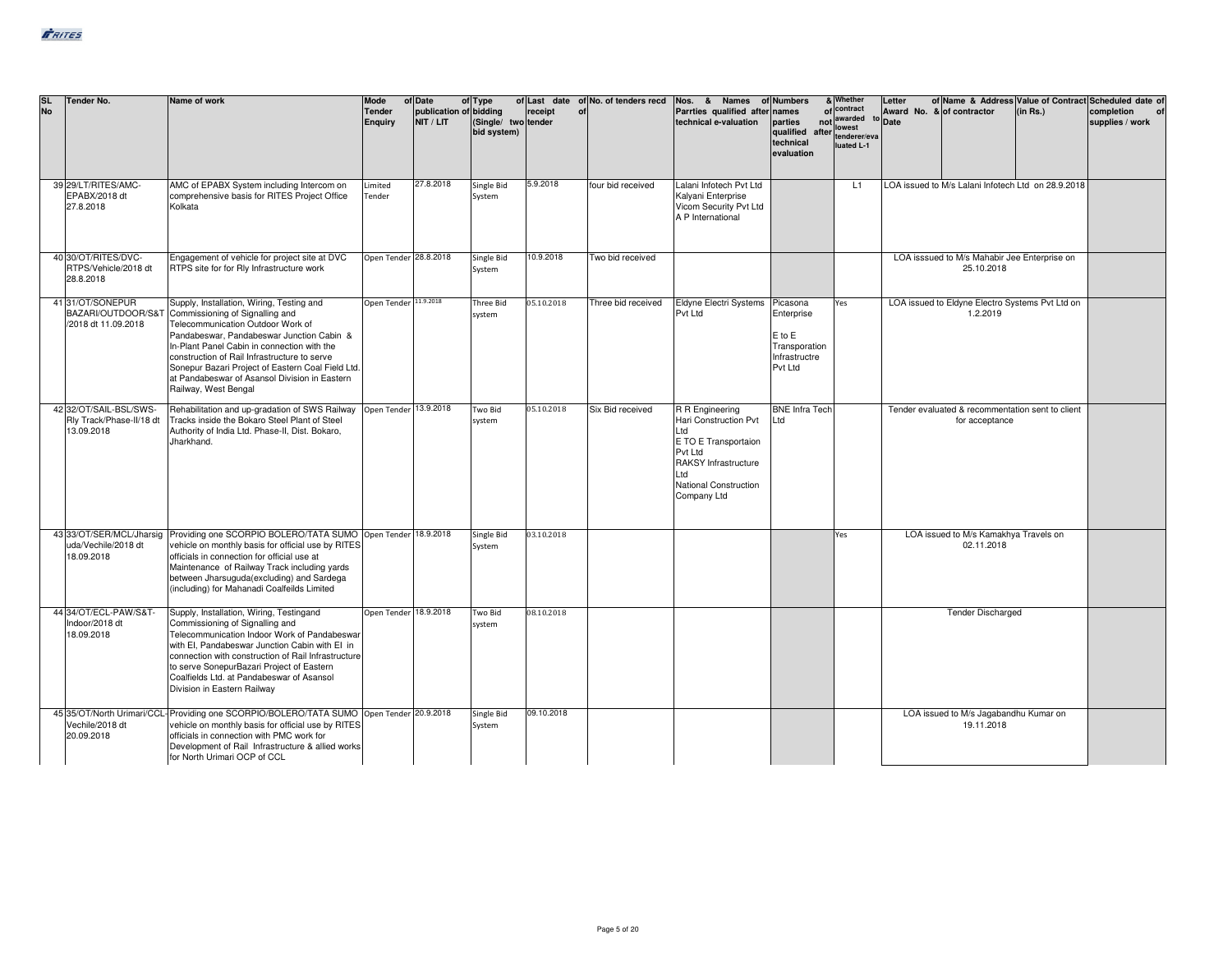| <b>SL</b><br><b>No</b> | Tender No.                                                                                           | Name of work                                                                                                                                                                                                                                                                                                                                               | Mode<br><b>Tender</b><br><b>Enquiry</b>          | of Date<br>publication of bidding<br>NIT / LIT | of Type<br>(Single/ two tender<br>bid system) | receipt                  | of Last date of No. of tenders recd<br>of | Nos. & Names<br>Parrties qualified after<br>technical e-valuation                                                                      | of Numbers<br>names<br>parties<br>qualified<br>technical<br>evaluation                          | & Whether<br>of contract<br>not awarded to Date<br>lowest<br>after tenderer/eva<br>luated L-1 | Letter<br>Award No. & of contractor   |                                                                                                                                                      | (in Rs.)                                          | of Name & Address Value of Contract Scheduled date of<br>completion<br>supplies / work |
|------------------------|------------------------------------------------------------------------------------------------------|------------------------------------------------------------------------------------------------------------------------------------------------------------------------------------------------------------------------------------------------------------------------------------------------------------------------------------------------------------|--------------------------------------------------|------------------------------------------------|-----------------------------------------------|--------------------------|-------------------------------------------|----------------------------------------------------------------------------------------------------------------------------------------|-------------------------------------------------------------------------------------------------|-----------------------------------------------------------------------------------------------|---------------------------------------|------------------------------------------------------------------------------------------------------------------------------------------------------|---------------------------------------------------|----------------------------------------------------------------------------------------|
|                        | 46 36/OT/DVC-RTPS/Elec-<br>Illumination/PKG-XI/2018<br>Dt 01.10.2018                                 | Design, Drawing, Supply, Erection, Testing &<br>Commissioning & Training for maintenance of 30<br>mtr long High mast tower  illumination at<br>RTPS of DVC                                                                                                                                                                                                 | Open Tender 01.10.2018                           |                                                | Two Bid<br>system                             | 31.10.2018               | 08 (Eight)                                | <b>Bajaj Electricals</b><br>Geetu Engineering and<br>Construction Pvt Ltd<br>Jadob Electric Co.<br><b>Rew Constructions Pvt</b><br>Ltd | <b>SK Electricals</b><br>Roshni<br>Electricals Mfg<br>Co<br>Shyam Takniki<br>Udyog<br>Transrail | Yes                                                                                           |                                       | LOA issued to M/s Rew Construction Pvt Ltd D-5.<br>Industrial Area, Site-A, Mathura-281001on 2.5.2019<br>of Rs 28885283.00 vide LOA 1371 Dt 2.5.2019 |                                                   | 08 months from LOA i.e.<br>anuary, 2020                                                |
|                        | 47 37/LT/MCL-<br>Jharsuguda/Track<br>Maint/2018/01 Dt<br>5.10.2018                                   | Maintenance of Rly track including yards<br>between Jharsuguda & Sardega for MCL for a<br>total length of 60 TKM for 3 months                                                                                                                                                                                                                              | Limited<br>Tender                                | 05.10.2018                                     |                                               | 15.10.2018               | Two bid received                          |                                                                                                                                        |                                                                                                 | Yes                                                                                           | 22.10.2018                            | Bhagabati<br>Construction,<br>Middle Road.<br>Kolkata - 75                                                                                           | 15584404/-                                        | 03 months from LOA                                                                     |
|                        | 48 38/OT/NTPC-<br>BqTPP/Track<br>Hopper/Epoxy/2018 Dt<br>24.10.2018<br>49 39/OT/RITES/BCCL-          | Laying & linking of Rly Track over track hopper<br>providing epoxy levelling course including supply<br>of P Way fittings in connection with NTPC,<br>BqTPP at Salakati                                                                                                                                                                                    | Open Tender 24.10.2018<br>Open Tender 07.11.2018 |                                                |                                               | 24.11.2018<br>19.11.2018 |                                           |                                                                                                                                        |                                                                                                 |                                                                                               |                                       | <b>Tender Discharged</b>                                                                                                                             |                                                   | Extended upto<br>4.12.2018                                                             |
|                        | Dhanbad/Vehicle/2018 Dt<br>07.11.2018                                                                | Providing one Diesel Driven vehicle on monthly<br>hire basis for official use at BCCL Dhanbad                                                                                                                                                                                                                                                              |                                                  |                                                | Two Bid<br>system                             |                          |                                           |                                                                                                                                        |                                                                                                 |                                                                                               |                                       | LOA issued to M/s Dinesh Bharti on                                                                                                                   | 9.1.2019 of Rs 21000/- per month<br>Rate contract |                                                                                        |
|                        | 50 40/LT/RITES/RPO-<br>KOL/WBPDCL/Left over<br>works/KTPS/2018 Dt<br>07.11.2018                      | Left over OHE works in connection with DPR,<br>DE, PMC & Execution for electrification and<br>modification of OHE at inplant yard of Kolaghat<br><b>Thermal Power Station</b>                                                                                                                                                                              | Limited<br>Tender                                | 07.11.2018                                     | Single Bid<br>System                          | 19.11.2018               | Three bid received                        |                                                                                                                                        |                                                                                                 | Yes                                                                                           | Ms DS<br>Engineering<br>on 26.12.2018 | LOA issued to   Ms DS Engineering Bidhan Sarani,<br>Value Rs 996999/-                                                                                | Kolkata - 6                                       |                                                                                        |
|                        | 51 41/OT/RITES/Bilaspur/Vehi<br>cle/2018 Dt 26.11.2018                                               | Providing one vehicle on monthly hire basis for<br>official use at SECL Bilaspur                                                                                                                                                                                                                                                                           | Open Tender 27.11.2018                           |                                                | Two Bid<br>system                             | 10.12.2018               |                                           |                                                                                                                                        |                                                                                                 |                                                                                               |                                       |                                                                                                                                                      | Tender Discharged on 28.12.2018                   |                                                                                        |
|                        | 52 42/OT/R/DVC-MTPS/Panel<br>Building/Phase-I/PKG-<br>X/2018 Dt 30.11.2018                           | Cosntruction of various buildings like Panel cabin, L- Open Tender 01.12.2018<br>xing gate, Goomty, S&T Goomty etc including internal<br>electrification at different locations from Raniguni<br>station to waiting bay line of MTPS at Mejia, Bankura,<br>WB                                                                                              |                                                  |                                                | Single Bid<br>System                          | 17.12.2018               | One Bid received                          |                                                                                                                                        |                                                                                                 |                                                                                               |                                       |                                                                                                                                                      | Under evaluation of TC                            |                                                                                        |
|                        | 53 43/OT/R/NTPC-<br>Bg.TPP/Track Hopper-<br>Epoxy/2018 Dated<br>12.12.2018                           | Laying & Linking of Railway Track over Track hopper, Open Tender 12.12.2018<br>providing epoxy levelling course including supply of<br>P. Way fittings in connection with Project<br>Management and construction of Coal & Lime<br>Transportation for Bongaigaon Thermal Power<br>Project, (3x250MW) of NTPC Ltd., at Salakati, Dist.<br>Kokrajhar (BTAD), |                                                  |                                                | Single Bid<br>System                          | 24.12.2018               | One Bid received                          |                                                                                                                                        |                                                                                                 | Yes                                                                                           |                                       | LOA issued to Subrata Roy on                                                                                                                         | 18.2.2019                                         |                                                                                        |
|                        | 54 44/LT/ /Preliminary Survey/<br>Different locations/ 2018<br>Dated 17.12.2018                      | Conducting of Preliminary Survey and preparation of<br>Land Plan & Making Pillars for construction of<br>necessary Railway Infrastructure at different locations<br>of Gorakhpur, Barauni, Sindri, Kahalgaon, Talcher,<br>Bilashpur                                                                                                                        | Limited<br>Tender                                | 17.12.2018                                     | Single Bid<br>System                          | 28.12.2018               | Three bid received                        |                                                                                                                                        |                                                                                                 | Yes                                                                                           |                                       | Pvt Ltd on 18.2.2019                                                                                                                                 | LOA issued to Fargo Consultants                   |                                                                                        |
|                        | 55 45/LT/RITES/RPO-<br>KOL/NTPC-BgTPP/ELECT<br>SMALL TOOLS AND<br>MACHINE/2018; Dated:<br>17.12.2018 | Supply of Shelf purchase of small value machineries Limited<br>in connection with DPR, Detailed Engineering, project Tender<br>management and execution consultancy for<br>construction of coal & lime transportation system for<br>Bongaigaon Thermal Power Project (3 x 250 MW),<br>Dist: Kokrajhar (BTAD), Assam                                        |                                                  | 17.12.2018                                     | Single Bid<br>System                          | 03.01.2019               | Three Bid received                        |                                                                                                                                        |                                                                                                 | Yes                                                                                           |                                       | LOA issued to S R Engineering on<br>14.2.2019                                                                                                        |                                                   |                                                                                        |
|                        | 56 46/LT/RITES/RPO-Kol/AC<br>AMC/2018, Dated<br>18.12.2018                                           | Deployment of Manpower for undertaking Annual<br>Maintenance Contract of all kind of Air Conditioners<br>at RITES Ltd's Regional Project Office, 56,<br>C.R.Avenue, 2nd floor, Kolkata 700012                                                                                                                                                              | Limited<br>Tender                                | 18.12.2018                                     | Single Bid<br>System                          | 02.01.2019               |                                           |                                                                                                                                        |                                                                                                 |                                                                                               |                                       | Under evaluation of BC                                                                                                                               |                                                   |                                                                                        |
|                        | ile/2018 dt 24.12.2018                                                                               | 57 47/OT/RITES/Magadh/Vech Engagement of vehicle for CCLMagadh Projet site                                                                                                                                                                                                                                                                                 |                                                  | Open Tender 24.12.2018                         | Single Bid<br>System                          | 07.01.2019               | One Bid received                          |                                                                                                                                        |                                                                                                 | Yes                                                                                           |                                       |                                                                                                                                                      | LOA issued to Niranjan Kumar on<br>12.2.2019      |                                                                                        |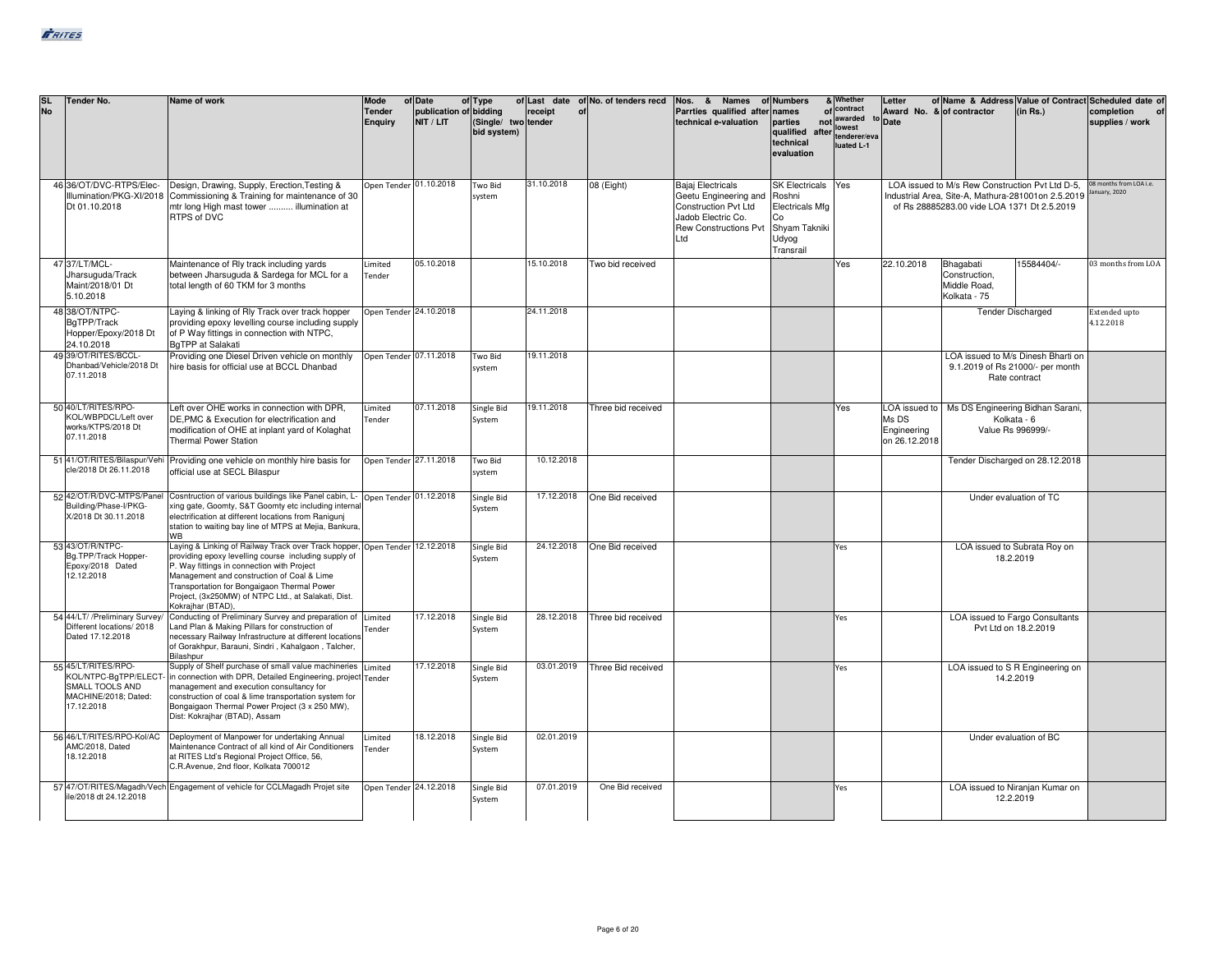| <b>SL</b><br><b>No</b> | <b>Tender No.</b>                                                              | Name of work                                                                                                                                                                                                                                                                                                                                               | Mode<br><b>Tender</b><br>Enguiry | of Date<br>publication of bidding<br>NIT / LIT | of Type<br>(Single/ two tender<br>bid system) | receipt<br>of                              | of Last date of No. of tenders recd | Nos. & Names of Numbers<br>Parrties qualified after<br>technical e-valuation                                          | names<br>parties<br>qualified after<br>technical<br>evaluation | & Whether<br>of contract<br>not awarded<br>to<br>lowest<br>tenderer/eva<br>luated L-1 | Letter<br>Award No. & of contractor<br><b>Date</b> |                                                                                                   | (in Rs.)                                            | of Name & Address Value of Contract Scheduled date of<br>completion<br>supplies / work |
|------------------------|--------------------------------------------------------------------------------|------------------------------------------------------------------------------------------------------------------------------------------------------------------------------------------------------------------------------------------------------------------------------------------------------------------------------------------------------------|----------------------------------|------------------------------------------------|-----------------------------------------------|--------------------------------------------|-------------------------------------|-----------------------------------------------------------------------------------------------------------------------|----------------------------------------------------------------|---------------------------------------------------------------------------------------|----------------------------------------------------|---------------------------------------------------------------------------------------------------|-----------------------------------------------------|----------------------------------------------------------------------------------------|
|                        | 58 48/OT/DVC-RTPS/Civil &<br>P. Wav/PKG-X/2018 dt<br>26.12.2018                | E/W in formation, Construction of Bridges, lanketing, Open Tender 26.12.2018<br>P. Way linking including wupply of track ballast<br>To serve Raghunathpur Thermal Power Station (PKG-                                                                                                                                                                      |                                  |                                                | Two Bid<br>system                             | 30.1.2019                                  | Five Bids received                  | Bridge & Roof Company HCPL-MBPL<br>India Ltd<br><b>RK-KK JV</b><br>Roval Infraconstru Ltd<br>Triveni Engicons Pvt Ltd | 1V                                                             |                                                                                       | 2506<br>20.8.2019                                  | S Tower, L-Road, Jamshedpur-<br>831001 of Rs 757551878.00                                         | M/s Triveni Engicons Pvt Ltd, 3/6, H 18 months from | the date of LOA                                                                        |
|                        | Dated<br>27.12.2018                                                            | 59 49/OT/RITES/Vehicle/ 2018 Providing one diesel vehicle (Swift Dzire) or<br>equivalent diesel driven Vehicle like Xcent (Hyundai)<br>etc. on monthly rental basis for official uses at sites<br>(HPCL/Budge-Budge, DVC/Mejia, ECL-Sonepur<br>Bazari, etc.) and official uses at Kolkata                                                                  | Open Tender 27.12.2018           |                                                | Single Bid<br>System                          | 07.01.2019                                 |                                     |                                                                                                                       |                                                                | Yes                                                                                   |                                                    | LOA issued to Ranjit Kumar Saheri<br>on 24.1.2019                                                 |                                                     |                                                                                        |
|                        | 60 50/OT/R/RITES/Bilaspur/                                                     | Providing one Swift Dzire/Baleno/Scorpio on monthly Open Tender 28.12.2018<br>Vechile/2018 dt 28.12.2018 hire basis for official use by RITES officials at<br>Bilaspur (C.G.) for SECL Railway Siding Projects.                                                                                                                                            |                                  |                                                | Single Bid<br>System                          | 10.01.2019.<br>extended upto<br>18.01.2019 |                                     |                                                                                                                       |                                                                | Yes                                                                                   |                                                    |                                                                                                   | <b>Tender Discharged</b>                            |                                                                                        |
|                        | 61 51/OT/R/ECL-PAW/S&T-<br>ndoor/2018 dt 31.12.2018                            | Supply, Installation, Wiring, Testingand<br>Commissioning of Signalling and Telecommunication<br>Indoor Work of Pandabeswar with EI, Pandabeswar<br>Junction Cabin with EI in connection with<br>construction of Rail Infrastructure to serve<br>SonepurBazari Project of Eastern Coalfields Ltd. at<br>Pandabeswar of Asansol Division in Eastern Railway | Open Tender 01.01.2019           |                                                | Two Bid<br>system                             | 17.1.2019                                  | Two bid received                    | Eldyne                                                                                                                | Picasona<br>Enterprise                                         | Yes                                                                                   | 5.3.2019 vide<br><b>LOA No 777</b>                 | 21, Old Ballygunge Road, Kolkata-19<br>of Rs 55502879/-                                           | Eldyne Electro Systems Pvt Ltd, P- March, 2020      |                                                                                        |
|                        | 62 52/OT/RITES/MCL-<br>Jharsuguda/Track<br>Maintenance/2019/02 Dt<br>18.1.2019 | Routine Maintenance of Rly track, supply of Gate<br>Mitra for MCL yards for above maintenance.                                                                                                                                                                                                                                                             | Open Tender 18.1.2019            |                                                | Two Bid<br>system                             | 07.2.2019                                  | four bid received                   | K&K Minerals Pvt Ltd<br><b>Bhagabati Construction</b><br>Pradeep B Kundu<br><b>United Rail Consultants</b><br>Pvt Ltd | <b>NIL</b>                                                     | Yes                                                                                   | 1261 Dt 24.4.2019                                  | Pradeep B Kundu<br>House No 10,<br>Sundar nagar Gram<br>Bkhra Nagpur-<br>441111                   | 38240195/                                           | 09 months i.e.<br>January, 2020                                                        |
|                        | unathpur/2019 Dt 22.1.2019                                                     | 63 53/OT/RITES/Vehicle/Ragh Engagement of vehicle for RTPS DVC Project site                                                                                                                                                                                                                                                                                | Open Tender 22.1.2019            |                                                | Single Bid<br>System                          | 05.2.2019                                  | One Bid received                    |                                                                                                                       |                                                                | yes                                                                                   | 29.3.2017 vide LOA<br>1042                         | Chandra Sekhar<br>Singhania Purulia<br>Raghunathpur                                               | 24960 per month                                     | 1 year RC                                                                              |
|                        | 64 54/LT/RITES/RPO-<br>KOL/Tea Club/2019 Dt<br>29.1.2019                       | Engagement of agency or vendor for providing tea<br>coffee ar RITES Kolkata Office                                                                                                                                                                                                                                                                         | Open Tender 29.1.2019            |                                                | Single Bid<br>System                          | 08.2.2019                                  | One Bid received                    |                                                                                                                       |                                                                |                                                                                       |                                                    |                                                                                                   |                                                     | <b>Tender Discharged</b>                                                               |
|                        | 65 55/ST/RITES/RPO-<br>KOL/AMC-Office Lift/2019<br>Dt 31.1.2019                | Maintenance of passenger lift at RITES Office<br>premises                                                                                                                                                                                                                                                                                                  | Open Tender 31.1.2019            |                                                | Single Bid<br>System                          | 11.2.2019                                  | One Bid received                    |                                                                                                                       |                                                                | Yes                                                                                   |                                                    | 5.3.2019 LOA No 776 KONE Elevator<br>India Pvt Ltd, PTI<br>Building, 5TH Floor,<br>DP-9 Sector-v, | 330538/-                                            | 1 year AMC                                                                             |
|                        | 66 56/OT/RITES/BCCL-<br>Patherdih/Vehicle/2019 Dt<br>31.1.2019                 | Engagement of vehicle for BCCL Patherdih Project   Open Tender 31.1.2019<br><b>site</b>                                                                                                                                                                                                                                                                    |                                  |                                                | Single Bid<br>System                          | 12.2.2019                                  | One Bid received                    |                                                                                                                       |                                                                | Yes                                                                                   | 1092 Dt 2.4.2019                                   | Dinesh Bharti<br>Chandrapura,<br>Bokaro, Jharkhand-<br>828403                                     | 26724/- per month 1 year RC                         |                                                                                        |
|                        | Dated 05.02.2019                                                               | 67 57/OT/RITES/CCL-Piperwar Providing one vehicle (TATA Sumo/ Bolero/ Scorpio/ Open Tender 05.02.2019<br>Wharf -wall /Vehicle/2019 Safari) on monthly rental basis in connection with<br>Official use at RITES site office at<br>Piparwar.Jharkhand for wharf wall work.                                                                                   |                                  |                                                | Single Bid<br>System                          | 18.02.2019                                 | One Bid received                    |                                                                                                                       |                                                                | ves                                                                                   | 1088 Dt<br>2.4.2019                                | Shankar Kumar,<br>Ashok nagar,<br>Ranchi-834002                                                   | 23700/- per month 1 year RC                         |                                                                                        |
|                        | 68 58/LT/R/RITES/RPO-<br>Kol/AC AMC/2019, Dated<br>05.02.2019                  | Deployment of Manpower for undertaking Annual<br>Maintenance Contract of all kind of Air Conditioners<br>at RITES Ltd's Regional Project Office, 56,<br>C.R.Avenue, 2nd floor, Kolkata 700012"                                                                                                                                                             | Limited<br>Tender                | 05.02.2019                                     | Single Bid<br>System                          | 18.02.2019                                 | Two bid received                    |                                                                                                                       |                                                                | Yes                                                                                   | No 1017                                            | 27.3.2019 LOA Sree Aircon, 40B, C 2015011/-<br>R Avenue, 1ST<br>fLOOR, kOLKATA-1                  |                                                     | 1 year AMC                                                                             |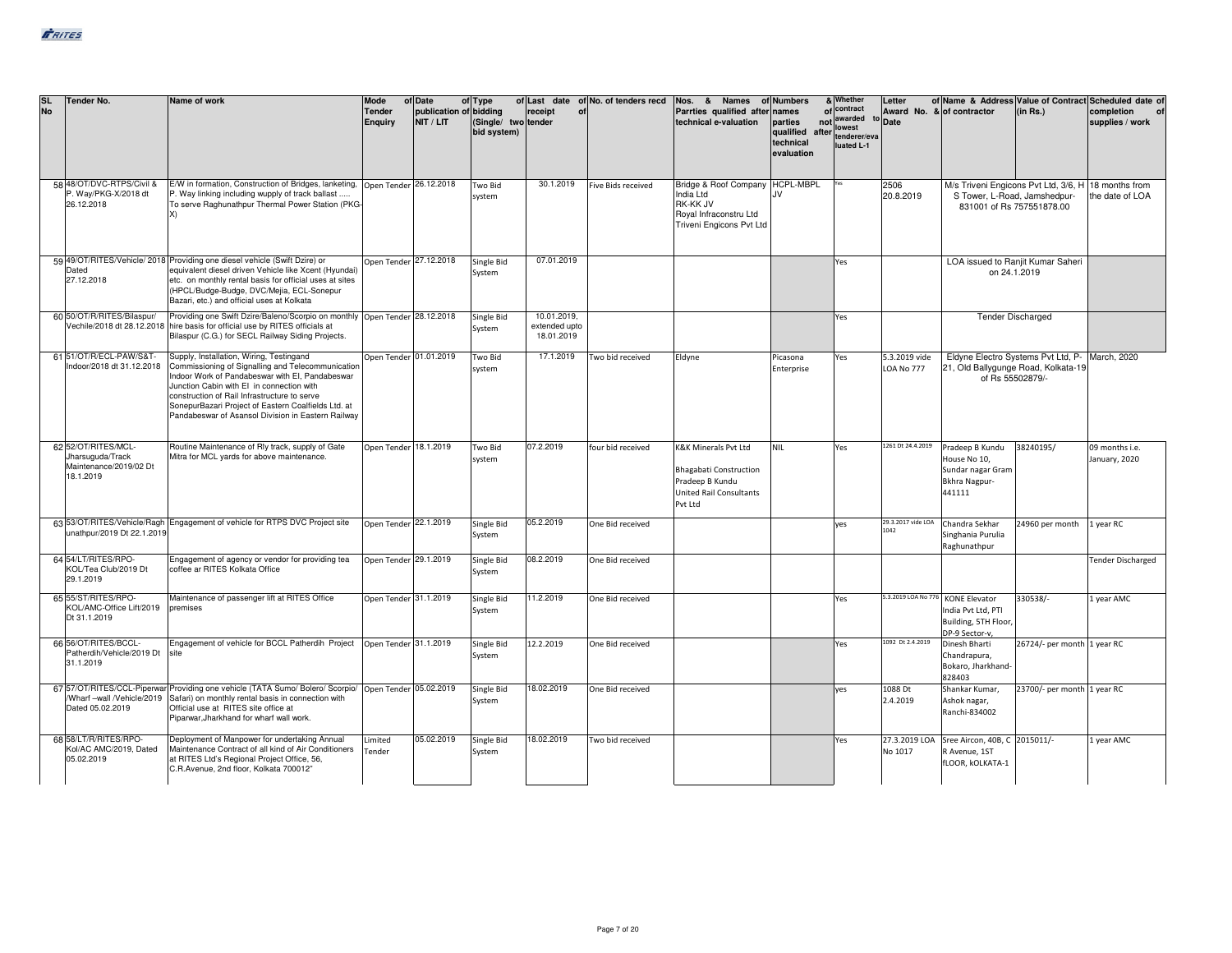| <b>SL</b><br><b>No</b> | <b>Tender No.</b>                                                                                    | Name of work                                                                                                                                                                                                                                                                                                                                                                                                                                                                                                                                                         | Mode<br><b>Tender</b><br><b>Enquiry</b> | of Date<br>publication of bidding<br>NIT / LIT | of Type<br>(Single/ two tender<br>bid system) | receipt                                    | of Last date of No. of tenders recd<br>of | Nos. & Names<br>Parrties qualified after<br>technical e-valuation | of Numbers<br>names<br>parties<br>qualified<br>after<br>technical<br>evaluation | & Whether<br>of contract<br>not awarded<br>lowest<br>tenderer/eva<br>luated L-1 | Letter<br>Award No. & of contractor<br>to Date |                                                                                                                                                                          | (in Rs.)   | of Name & Address Value of Contract Scheduled date of<br>completion<br>supplies / work |
|------------------------|------------------------------------------------------------------------------------------------------|----------------------------------------------------------------------------------------------------------------------------------------------------------------------------------------------------------------------------------------------------------------------------------------------------------------------------------------------------------------------------------------------------------------------------------------------------------------------------------------------------------------------------------------------------------------------|-----------------------------------------|------------------------------------------------|-----------------------------------------------|--------------------------------------------|-------------------------------------------|-------------------------------------------------------------------|---------------------------------------------------------------------------------|---------------------------------------------------------------------------------|------------------------------------------------|--------------------------------------------------------------------------------------------------------------------------------------------------------------------------|------------|----------------------------------------------------------------------------------------|
|                        | 69 59/OT/RITES/RPO-<br>KOL/NTPC-BgTPP/ Elect-<br>Compressor/2018 Dated<br>06.02.2019(E-Tender)       | Design, manufacture, supply, delivery, erection,<br>testing, commissioning into service and prove out of<br>electrically driven, oil injected, rotary screw type air<br>compressor, capacity: 500 ± 6% CFM, 10 km/sq. Cm<br>pressure of minimum 25 kW rating or higher capacity,<br>vertical air receiver, capacity 3 Cum or higher<br>capacity, refrigerated air dryer, oil filtered in<br>connection with Project Management and Coal lime<br>transportation for Bongaigaon Thermal Power Project<br>(3 X 250 MW) near salakati, Dist: Kokrajhar (BTAD),<br>Assam' | Open Tender 06.02.2019                  |                                                | Single Bid<br>System                          | 20.02.2019                                 | One Bid received                          |                                                                   |                                                                                 | Yes                                                                             | 1136 Dt<br>4.2019                              | Kataria Sales Pvt<br>Ltd, 5A, 139 NI<br>Faridabad-121001                                                                                                                 | 2492100/-  | 06 months .e.<br>October, 2019                                                         |
|                        |                                                                                                      | 70 60/OT/RITES/Haldia/Vechil Providing one SCORPIO BOLERO/TATA SUMO<br>2019, Dated 13.02.2019 vehicle on monthly basis for official use by RITES<br>officials at Haldia in connection with Construction<br>Management Services for proposed Railway<br>Doubling Work between Basulya Sutahata station to<br>Durgachak station at Haldia.Dist.Purba<br>Medinipur, West Bengal                                                                                                                                                                                         | Open Tender 13.02.2018                  |                                                | Single Bid<br>System                          | 25.02.2019                                 | Two bid received                          |                                                                   |                                                                                 |                                                                                 |                                                |                                                                                                                                                                          |            | <b>Tender Discharged</b>                                                               |
|                        | 71 61/OT/RITES/RPO-<br>13.02.2019                                                                    | Rate contract work of photocopy, printing, binding of Open Tender 13.02.2018<br>KOL/Photocopy/2019 dated reports / tender documents etc. for RITES Project<br>Office, 56, C.R. Avenue (2nd Floor), Kolkata-700 012                                                                                                                                                                                                                                                                                                                                                   |                                         |                                                | Single Bid<br>System                          | 25.02.2019                                 | Two bid received                          | <b>NA</b>                                                         | <b>NII</b>                                                                      |                                                                                 | 1328 Dt<br>30.4.2019                           | Computo Copier<br>Centre Pvt Ltd<br>SHIVAM 6th Floor,<br>46E, Rafi Ahmad<br>Kidwai Road<br>Kolkata700016                                                                 | 416112/-   | RC for 1year                                                                           |
|                        | 72 62/OT/DVC-BTPS-A/OHE<br>Dated 13.02.2019                                                          | Design, Drawing, Supply, Erection, Testing &<br>Commissioning of 25 KV OHE system & new SSP<br>for proposed new BTPS-A railway track for serving<br>Bokaro Thermal Power Station a unit of Damodar<br>Valley Corporation, Dist-Bokaro, Jharkhand                                                                                                                                                                                                                                                                                                                     | Open Tender 13.02.2019                  |                                                | Two Bid<br>system                             | 06.03.2019                                 | Two bid received                          | Electronicl India Ltd                                             | Shyam Taknaki Yes<br>Udyog                                                      |                                                                                 | 1842 Dt<br>19.6.2019                           | Electronic India,<br>Kargil Bazar, PO.<br>Bermo, Bokaro,<br>Jharkhand-829104                                                                                             | 51079179/- | June, 2020                                                                             |
|                        | 73 63/OT/R/RITES/RPO-<br><ol 2019="" club="" dated<br="" tea="">14.02.2019</ol>                      | Engagement of agency/Vendor for providing all the<br>ingredients for tea, coffee in the office at RITES<br>Project Office /Kolkata and HW Division/Kolkata<br>(2nd& 4th Floor) respectively for the period of 12<br>months                                                                                                                                                                                                                                                                                                                                           | Open Tender 14.02.2019                  |                                                | Single Bid<br>System                          | 26.02.2019                                 | One Bid received                          |                                                                   |                                                                                 |                                                                                 | No 1047                                        | 29.3.2019 LOA Coffee Day Global<br>Ltd, RDB<br>Boulevard, 4th<br>Floor, Plot-K-1,<br>Block EP & GB<br>Sector V Saltlake<br>Kolkata-91                                    | 408480/-   | AMC 1 year                                                                             |
|                        | 74 64/OT/CCL-<br>AMRAPALI/BRIDGE<br>WORK /PKG-IV/19<br>Dated 11.03.2019.                             | Earth work in Railway formation including supply &<br>laying blanketing layer, construction of Minor & Major<br>Bridges, Supply of all P. way materials excluding                                                                                                                                                                                                                                                                                                                                                                                                    | Open Tender 11.03.19                    |                                                | Two Bid<br>system                             | 12.04.2019                                 |                                           |                                                                   |                                                                                 |                                                                                 |                                                |                                                                                                                                                                          |            |                                                                                        |
|                        | 75 65/OT/RITES/KBUNL-<br><b>KANTI/ General Electrical</b><br>Works/2019 Dated<br>14.03.2019          | 11kV substation, power supply system installation,<br>yard illumination by providing high mast at Kanti<br>Bijlee Utpadan Nigam Limited (KBUNL-NTPC JV),<br>Kanti, Dist: Muzaffarpur, Bihar'                                                                                                                                                                                                                                                                                                                                                                         | Open Tender 14.03.2019                  |                                                | Two Bid<br>system                             | 02.04.2019,<br>Extended upto<br>04.04.2019 |                                           |                                                                   |                                                                                 |                                                                                 |                                                |                                                                                                                                                                          |            |                                                                                        |
|                        | 76 66/OT/RITES/RPO-<br>KOL/DVC-BTPS-'A'/<br>Electrical(G)-<br>Illumination/2019 Dated<br>14.03.2019. | Design, Drawing, Supply, Erection, Testing,<br>Commissioning & Training for maintatence of 30 mtr<br>long 6 Nos High Mast In Plant Yard illumination at<br>BTPS-'A' /DVC, Bokaro, Dist-Bokaro, Jharkhand                                                                                                                                                                                                                                                                                                                                                             | Open Tender 14.03.2019                  |                                                | Two Bid<br>system                             | 26.03.2019                                 | Three bids received                       | Bajaj Electricals                                                 | <b>CIS</b><br>ElectricalsPvt<br>Ltd<br>M/s Bhawani<br>Enterprises               | yes                                                                             | 1754 Dt<br>11.6.2019                           | Bajaj Electricals Limited,<br>Engg & Projects BU, 8th<br>Floor, Rustomjee Aspiree<br>Bahanu, Shankar Yagnik<br>Marg, Off Eastern<br>Highway, Sion, East<br>Mumbai-400022 |            | 7266257.00 November, 2019                                                              |
|                        | lopper/Civil-P.Way/19<br>Dated 20.03.2019.                                                           | 77 67/OT/NTPC-Bg.TPP/Track Earth work in formation including laying & linking of<br>track at Track hopper area in connection with Project<br>Management & construction of Coal & Lime<br>Transportation for Bongaigaon Thermal Power<br>Project (3 x 250 MW) at Salakati, Dist- Kokrajhar<br>(BTAD), Assam.                                                                                                                                                                                                                                                          | Open Tender 20.03.2019                  |                                                | Two Bid<br>system                             | 09.04.2019                                 |                                           |                                                                   |                                                                                 |                                                                                 |                                                |                                                                                                                                                                          |            |                                                                                        |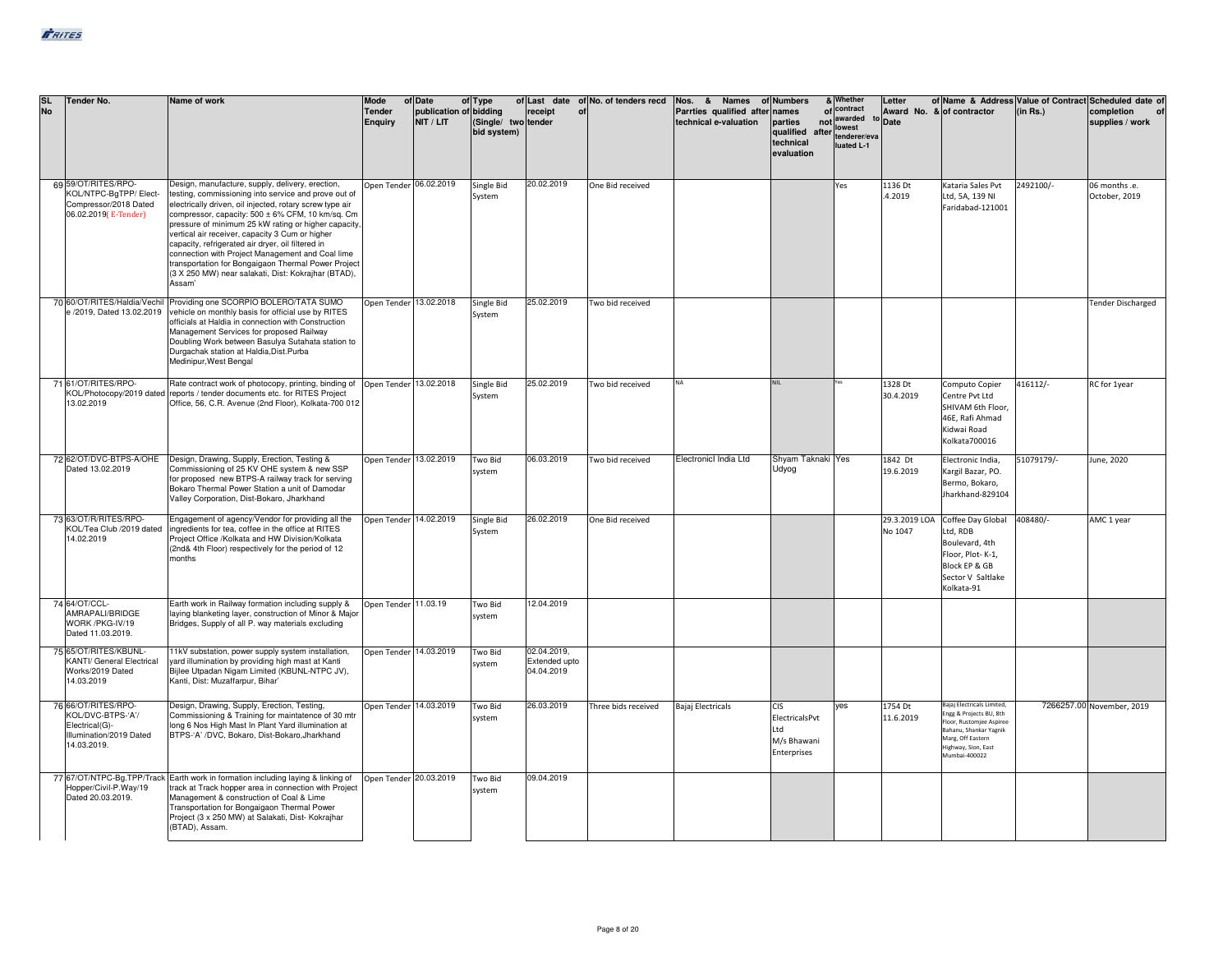| <b>SL</b><br><b>No</b> | <b>Tender No.</b>                                                                    | Name of work                                                                                                                                                                                                                                                                                                                                                                               | Mode<br><b>Tender</b><br><b>Enquiry</b> | of Date<br>publication of bidding<br>NIT / LIT | of Type<br>(Single/ two tender<br>bid system) | receipt<br>of                                     | of Last date of No. of tenders recd | Nos. & Names of Numbers<br>Parrties qualified after<br>technical e-valuation            | names<br>parties<br>qualified after tenderer/eva<br>technical<br>evaluation | & Whether<br>of contract<br>not awarded<br>luated L-1 | Letter<br><sup>to</sup> Date | of Name & Address Value of Contract Scheduled date of<br>Award No. & of contractor     | (in Rs.)                    | completion<br>supplies / work |
|------------------------|--------------------------------------------------------------------------------------|--------------------------------------------------------------------------------------------------------------------------------------------------------------------------------------------------------------------------------------------------------------------------------------------------------------------------------------------------------------------------------------------|-----------------------------------------|------------------------------------------------|-----------------------------------------------|---------------------------------------------------|-------------------------------------|-----------------------------------------------------------------------------------------|-----------------------------------------------------------------------------|-------------------------------------------------------|------------------------------|----------------------------------------------------------------------------------------|-----------------------------|-------------------------------|
|                        | 78 68/OT/DVC-<br>Dated 28.03.2019.                                                   | Laying & linking of Railway track over Track hopper, Open Tender 28.03.2019<br>BTPS/Bokaro/Epoxy/ /2019 providing epoxy leveling course including supply of<br>P. Way fittings in connection with construction of Rail<br>Infrastructure in connection with Project Management<br>& Construction of Railway Infrastructure for Bokaro-A<br>TPS (1x500MW) at Bokaro, Dist-Bokaro, Jharkhand |                                         |                                                | Two Bid<br>system                             | 10.4.2019                                         |                                     |                                                                                         |                                                                             |                                                       |                              |                                                                                        |                             |                               |
|                        | Vechile /2019, Dated<br>5.4.2019                                                     | 79 01/OT/RITES/CCL/Amrapal Providing one SCORPIO BOLERO/TATA SUMO<br>vehicle on monthly basis for official use by RITES<br>officials at Haldia in connection with Construction<br>Management Services for proposed Railway Siding<br>work of Amrapali of CCL                                                                                                                               | Open Tender 5.4.2019                    |                                                | Single Bid<br>System                          | 06.04.2019                                        | One Bid received                    |                                                                                         |                                                                             | Yes                                                   | LOA No 1632<br>Dt 28.5.2019  | Md. Javed<br>Chandwa, Latehar.<br>Jharkhand-829203                                     | 25000/- per month           | Rate Contract for 1 year      |
|                        | 80 02/OT/DVC-MTPS/S&T-<br>Outdoor/PKG-IX/2019 dt<br>16.4.2019                        | Supply, Installation, Wiring, Testing and<br>Commissioning of Signalling and Telecommunication<br>outdoor Work of Electronic Interlocking at link cabin<br>waiting Bay Line of Mejia TPS/DVC                                                                                                                                                                                               | Open Tender 16.4.2019                   |                                                | Two Bid<br>system                             | 07.05.2019                                        |                                     |                                                                                         |                                                                             |                                                       |                              |                                                                                        |                             |                               |
|                        | 81 03/OT/WBPDCL-<br><b>BkTPP/Operation Panel</b><br>Cabin-Maint/2019 Dt<br>18.4.2019 | Signalling maintenance of panel operated cabin & In Open Tender 16.4.2019<br>plant yard of Bakreswar Thermal POWER Plant<br>owned by WBPDCL at Bakreswar.                                                                                                                                                                                                                                  |                                         |                                                | Two Bid<br>system                             | 30.04.2019                                        |                                     |                                                                                         |                                                                             |                                                       |                              |                                                                                        |                             |                               |
|                        | 82 04/OT/CCL North<br>Urimari/OHE/19 Dt<br>8.5.2019                                  | Design, Drawing, Supply, Erection, Testing &<br>Commissioning of 25 KV OHE system & new SSP<br>for proposed new BTPS-A railway track for serving<br>Bokaro Thermal Power Station a unit of Damodar<br>Valley Corporation, Dist-Bokaro, Jharkhand                                                                                                                                           | Open Tender                             | 8.5.2019                                       | Two Bid<br>system                             | 03.6.2019                                         | two bids received                   | Electronic India                                                                        | ASC.<br>Infrastructure<br>Pvt Ltd                                           | Yes                                                   | 41 Dt<br>13.9.2019           | Electronic India.<br>Kargil Bazar,<br>Bermo, Bokaro,<br>Jharkhand-829104               | 172167301.00                | March, 2021                   |
|                        | ck Reno/Pkg-II/19 Dt<br>22.5.2019                                                    | 83 05/OT/SECL Bhatgaon/Tra Complete track renewal/renovation and other<br>improvement works including supply of P Way fittings<br>& track ballast, PSC & Steel channel sleepers points<br>& crossing at Bhatgaon area of SECL                                                                                                                                                              | Open Tender                             | 22.5.2019                                      | Two Bid<br>system                             | 18.6.2019                                         | Six Bids received                   | AKM - BALAJI JV<br><b>HARI - MKG JV</b><br>Jhajharia Nirman Ltd<br>Suresh Chandra Gupta | SKU - KKM JV<br>Railtech<br>Infrastructure<br>Pvt Ltd                       | Yes                                                   | 3770<br>20.12.2019           | AKM-BALAJI (JV),<br>HIG-02, M P Nagar,<br>Korba, Chattisgarh                           |                             | 239929974.00 DECEMBER, 2020   |
|                        | Operation Panel<br>Cabin/2019 Dated<br>03.06.2019                                    | 84 06/OT/R/WBPDCL-BkTPP/ Signalling maintenance of one Panel Operated Cabin Open Tender<br>and Inplant Yard of Bakreswar Thermal Power Plant<br>owned by WBPDCL at Bakreswar, Dt. Birbhum, West<br>Bengal                                                                                                                                                                                  | single bid                              | 03.06.19                                       |                                               | 14.6.2019                                         | One Bid received                    | Ganguly Associates                                                                      | NIL.                                                                        | <b>ZAV</b>                                            | 2265 Dt<br>26.7.2019         | Gamguly<br>Associates 83 S P<br>Mukherjee Road,<br>Murgasol, Asansol-<br>713303        | Rs 3705683.00               | 18 months AMC                 |
|                        | 85 07 OT/R/DVC-<br>BTPS/Bokaro/Epoxy/2019<br>dated 06.06.2019                        | Laying & linking of Railway track over Track hopper,<br>providing epoxy leveling course including supply of<br>P. Way fittings in connection with construction of Rail<br>Infrastructure in connection with Project Management<br>& Construction of Railway Infrastructure for Bokaro-A<br>TPS (1x500MW) at Bokaro, Dist-Bokaro, Jharkhand                                                 | Open Tender                             | 06.06.19                                       |                                               | 18.06.2019<br>Tender<br>cancelled on<br>27.6.2019 |                                     |                                                                                         |                                                                             |                                                       |                              |                                                                                        |                             |                               |
|                        | 86 08/OT/RITES/NTPC LTD-<br>BTPS/Rly Siding(T) /2019<br>Dated 10.06.2019             | Civil & P.way work including supply of P.Way<br>materials. OHE work including SSP and other allied<br>works in connection with interim arrangement for<br>unloading of coal rakes inside the plant for Baruani<br>Thermal Power Station of NTPC LTD Barauni, Dist:<br>Begusarai, Bihar,                                                                                                    | Open Tender                             | 10.06.19                                       |                                               | 26.06.2019<br>Tender<br>cancelled on<br>14.6.2019 |                                     |                                                                                         |                                                                             |                                                       |                              |                                                                                        |                             |                               |
|                        | 87 09/ OT / RITES/CCL/<br>Amrapali / Vehicle/2019<br>Dated 14.06.2019                | Providing one SCORPIO/BOLERO or equivalent<br>diesel driven vehicle on monthly rental basis for<br>official use by RITES officials in connection with<br>construction of Amrapali Railway siding of CCL in<br>Jharkhand.                                                                                                                                                                   | Open Tender                             | 14.06.19                                       | Single Bid<br>System                          | 03.07.2019                                        | One Bid received                    | <b>NA</b>                                                                               | <b>NA</b>                                                                   | Yes                                                   | 2369<br>06.8.2019            | Shankar Kumar,<br>C/88, Vidyalaya<br>Marg, Road No-1,<br>Ashok nagar,<br>Ranchi-825301 | 25200/- per month<br>+ fuel | 1 year RC                     |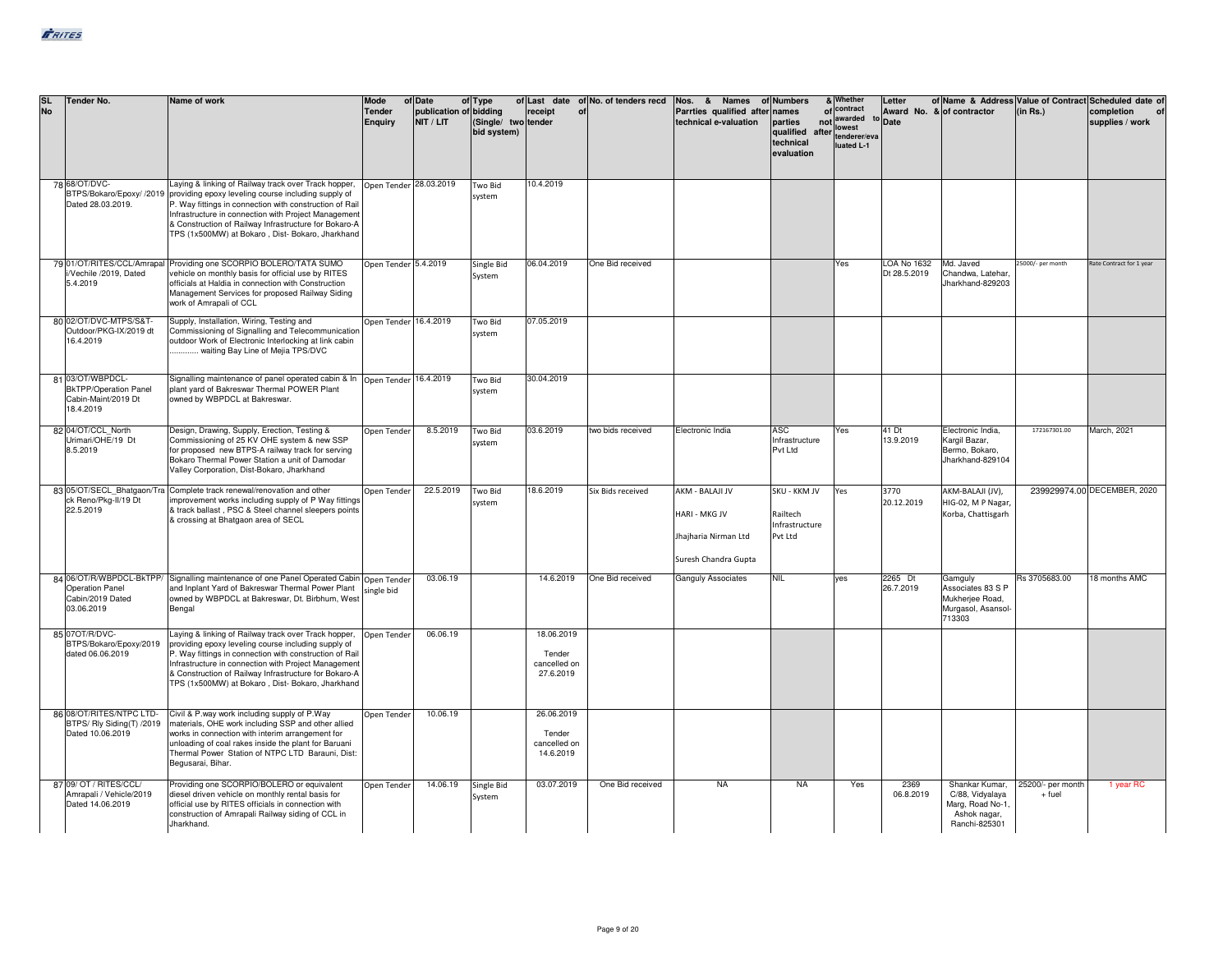| <b>SL</b><br><b>No</b> | <b>Tender No.</b>                                                                  | Name of work                                                                                                                                                                                                                                                                                                                                                                                                                                                                                                    | Mode<br><b>Tender</b><br><b>Enquiry</b> | of Date<br>publication of bidding<br>NIT / LIT | of Type<br>(Single/ two tender<br>bid system) | receipt<br>of | of Last date of No. of tenders recd | Nos. & Names of Numbers<br>Parrties qualified after names<br>technical e-valuation             | parties<br>qualified<br>after<br>technical<br>evaluation        | & Whether<br>of contract<br>not awarded<br>lowest<br>tenderer/eva<br>luated L-1 | Letter<br>Award No. & of contractor<br>to Date |                                                                                              | of Name & Address Value of Contract Scheduled date of<br>(in Rs.) | completion<br>supplies / work                |
|------------------------|------------------------------------------------------------------------------------|-----------------------------------------------------------------------------------------------------------------------------------------------------------------------------------------------------------------------------------------------------------------------------------------------------------------------------------------------------------------------------------------------------------------------------------------------------------------------------------------------------------------|-----------------------------------------|------------------------------------------------|-----------------------------------------------|---------------|-------------------------------------|------------------------------------------------------------------------------------------------|-----------------------------------------------------------------|---------------------------------------------------------------------------------|------------------------------------------------|----------------------------------------------------------------------------------------------|-------------------------------------------------------------------|----------------------------------------------|
|                        | BTPS/Rly Siding(T) /2019<br>Dated 17.06.2019                                       | 88 10/OT/R/RITES/NTPC LTD- Civil & P.way work including supply of P.Way<br>materials, OHE work including SSP and other allied<br>works in connection with interim arrangement for<br>unloading of coal rakes inside the plant for Baruani<br>Thermal Power Station of NTPC LTD Barauni, Dist:<br>Begusarai, Bihar                                                                                                                                                                                               | Open Tender                             | 17.06.19                                       | Two Bid<br>system                             | 03.07.2019    | Two Bids received                   | Electronic India<br>ASC Infrastructure Pvt Ltd                                                 | ASC<br>Infrastructure<br>Pvt Ltd                                | Yes                                                                             | 3166<br>Dt.<br>31.10.2019                      | M/s Electronic<br>India, Kargil<br>Bazar, Bermo,<br>Bokaro,<br>Jharkhand-<br>829104          | 73105287.00                                                       | 05 months from<br>LOA i.e. 30.3.2020         |
|                        | 89 11/LT/RITES/Security/2019<br>Dated 20.06.2019                                   | Rate Contract for Providing Manpower for the<br>Services for Security Personnel at RITES Project<br>Office, Kolkata-700012, through DGR empanelled<br>agency                                                                                                                                                                                                                                                                                                                                                    | Limited<br>Tender                       | 20.06.19                                       | Single Bid<br>System                          | 04.07.2019    |                                     |                                                                                                |                                                                 |                                                                                 |                                                |                                                                                              |                                                                   |                                              |
|                        | 90 12/OT/RPO-<br>KOL/Replacement - Office                                          | Replacement of existing KONE make 02(Two) nos 8 Open Tender<br>passenger and 1 (One) no 13 passengers office lift at<br>Lift/2019/ dated 24.06.2019 Metro Railway Service Building, 56 C.R. Avenue,<br>Kolkata - 700 012.                                                                                                                                                                                                                                                                                       |                                         | 24.06.19                                       | Single Bid<br>System                          | 07.07.2019    | Three Bid received                  | LT Elevator Pvt Ltd<br>Escon Elevator Pvt Ltd<br><b>Engineers Vertical</b><br>Services Pvt Ltd | <b>NA</b>                                                       | Yes                                                                             | 3252 Dt<br>5.11.2019                           | L T Elevator Pvt<br>Ltd 3 Gobinda<br>Auddy Road,<br>Alipore, Kolkata-                        | 4523488.00                                                        | 06 months from<br>LOA i.e. May, 2020         |
|                        | 91 13./OT/SECL-<br>Kusmunda/Civil/S&TBldg.//<br>PKG-II(a)/2019 Dated<br>25.06.2019 | Construction of Kusmunda S&T Block Cabin, East & Open Tender<br>West Panel Buildings for S&T work and Other TMS &<br>CREW Rest Room at various five location within 2.8<br>Km length of siding area in connection with<br>Construction of Rail Infrastructure for providing<br>Railway Siding at SECL Kusmunda Project, Dist.<br>Korba (C.G.) for dispatch of washed and Raw Coa                                                                                                                                |                                         | 25.06.19                                       | Two Bid<br>system                             | 10.07.2019    | Four Bids received                  | S Kumar Associates<br>P Constuction                                                            | Aakar Infra<br><b>Enginees Pvt Ltd</b><br>Ashok Kumar<br>Mittal | Yes                                                                             | 209<br>17.1.2019                               | JP Construction Co,<br>Near Lalu Ram<br>Colony, Tulsi Marg,<br>Korba, Chattisgarh-<br>495677 | 3357152.00                                                        | Sept, 2019                                   |
|                        | 92 14/OT/DVC-RTPS/PSC<br>Sleepers/PKG-XIII/2019<br>Dated 28.06.2019.               | Manufacture, Supply, delivery and stacking at site of Open Tender<br>different type of BG PSC sleeper as per RDSO<br>drawing & Specifications in connection with Detailed<br>Engineering & Construction Management services for<br>construction of Railway Infrastructure including<br>commissioning of Railway Infrastructure including<br>commissioning of Railway system to handle coal and<br>fuel oil traffic of Raghunathpur TPS (2X600MW) of<br>DVC at Raghunathpur, Purulia, West Bengal (PKG-<br>XIII) |                                         | 28.06.19                                       | Two Bid<br>system                             | 24.07.2019    |                                     |                                                                                                |                                                                 |                                                                                 |                                                |                                                                                              |                                                                   |                                              |
|                        | 93 15/OT/BCCL/Maheshpur/RI<br>. Siding/2019 Dated<br>01.07.2019                    | Construction of Railway Siding including Earthwork in Open Tender<br>Formation, Minor/Major Bridges, Supply of P&C,<br>Sleeper, P-Way Fittings for evacuation of Coal from<br>Rapid Loading System (SILO) at Mahehspur, Dist.<br>Dhanbad, Jharkhand                                                                                                                                                                                                                                                             |                                         | 01.07.2019                                     | Two Bid<br>system                             | 26.07.2019    | Three Bids received                 | HPCL-MBPL JV                                                                                   | Aakar Infra<br>Projects Ltd<br>Metcon                           | Yes                                                                             | 154<br>09.12.2019                              | HPCL-MBPL (JV),<br>Station Road,<br>Deogarh                                                  | 380670572.00                                                      | JUNE, 2021                                   |
|                        | 94 16/OT/R/DVC-<br>BTPS/Bokaro/Epoxy/2019<br>dated 01.07.2019                      | Laying & linking of Railway track over Track hopper,<br>providing epoxy leveling course including supply of<br>P. Way fittings in connection with construction of Rail<br>Infrastructure in connection with Project Management<br>& Construction of Railway Infrastructure for Bokaro-A<br>TPS (1x500MW) at Bokaro, Dist- Bokaro, Jharkhand                                                                                                                                                                     | Open Tender                             | 01.07.2019                                     | Single Bid<br>System                          | 12.07.2019    | Two bids received                   | <b>Engineering Complex</b><br>Chemec India Ltd                                                 | <b>NA</b>                                                       | Yes                                                                             | 2598<br>30.8.2019                              | Engineering<br>Complex, Rishi<br>Auroivinda Pally,<br>Durgapur-713201                        |                                                                   | 4030153.00 03 months from<br>the date of LOA |
|                        | 95 17/OT/DVC-<br>RTPS/EPOXY/PKG-<br>XIV/2019 Dated 18.07.2019                      | Repairing, rehabilitation, re-Laying & linking of<br>Railway track over Track hopper, providing epoxy<br>leveling course at damaged locations including<br>supply of P. Way fittings in connection with<br>construction of Railway Infrastructure including<br>commissioning of Railway Infrastructure of<br>Raghunathpur TPS (2X600MW), Purulia, West<br>Bengal.(PKG-XIV)                                                                                                                                      | Open Tender                             | 18.07.2019                                     | Single Bid<br>System                          | 01.08.2019    | Two bids received                   | <b>Engineering Complex</b><br>Chemec India Ltd                                                 | <b>NA</b>                                                       | Yes                                                                             | 2579<br>28.8.2019                              | Engineering<br>Complex, Rishi<br>Auroivinda Pally,<br>Durgapur-713201                        |                                                                   | 2688545.00 03 months from<br>the date of LOA |
|                        | 96 18LT/RITES/RPO-<br>KOL/Vehicle/2019 dated<br>24.07.2019                         | providing one AC Swift/ Etios Liva, WagonR or<br>similar economy car or equivalent vehicle in<br>connection with day to day official use of GM (Civil) ir<br>& around Kolkata area.                                                                                                                                                                                                                                                                                                                             | Limited<br>Tender                       | 22.07.2019                                     | Single Bid<br>System                          | 31.07.2019    | Three bids received                 | <b>NA</b>                                                                                      | <b>NA</b>                                                       | Yes                                                                             | 2578<br>28.8.2019                              | Aditya Enterprise,<br>6/C, South<br>SealdahRoad,<br>Kolkata-15                               | 39270.00 per<br>month inclusive all<br>+ OT extra                 | 1 year RC                                    |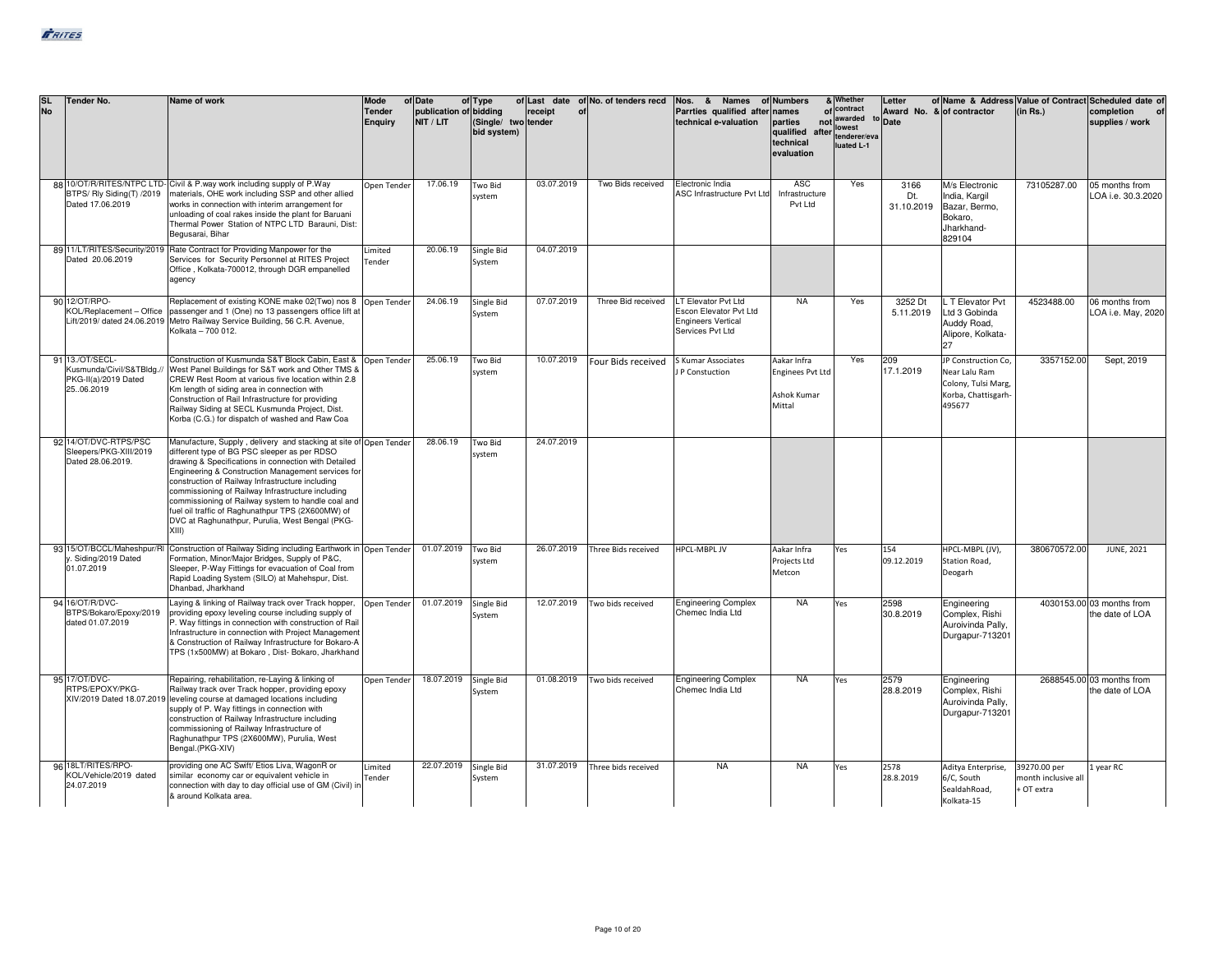| <b>SL</b><br><b>No</b> | <b>Tender No.</b>                                                                    | Name of work                                                                                                                                                                                                                                                                                                                                                                                                                                                                                                                                                                                       | <b>Mode</b><br><b>Tender</b><br>Enguiry | of Date<br>publication of bidding<br>NIT / LIT | of Type<br>(Single/ two tender<br>bid system) | receipt                                                     | of Last date of No. of tenders recd<br>of | Nos. & Names of Numbers<br>Parrties qualified after<br>technical e-valuation                                          | names<br>parties<br>qualified<br>after<br>technical<br>evaluation                    | & Whether<br>of contract<br>not awarded<br>lowest<br>tenderer/eva<br>luated L-1 | Letter<br>to Date     | Award No. & of contractor                                                                       | (in Rs.)            | of Name & Address Value of Contract Scheduled date of<br>completion<br>supplies / work |
|------------------------|--------------------------------------------------------------------------------------|----------------------------------------------------------------------------------------------------------------------------------------------------------------------------------------------------------------------------------------------------------------------------------------------------------------------------------------------------------------------------------------------------------------------------------------------------------------------------------------------------------------------------------------------------------------------------------------------------|-----------------------------------------|------------------------------------------------|-----------------------------------------------|-------------------------------------------------------------|-------------------------------------------|-----------------------------------------------------------------------------------------------------------------------|--------------------------------------------------------------------------------------|---------------------------------------------------------------------------------|-----------------------|-------------------------------------------------------------------------------------------------|---------------------|----------------------------------------------------------------------------------------|
|                        | 97 19/OT/HRBC-CABLE<br>REPAIR/2019 dt<br>24.07.2019                                  | Repair and Rehabilitation of 2nd Hooghly Bridge (<br>Vidyasagar Setu) , Kolkata, India including<br>Replacement of Stay & Holding Down Cables and<br>Bearings etc.                                                                                                                                                                                                                                                                                                                                                                                                                                 | Open Tender                             | 24.07.2019                                     | Two Bid<br>system                             | 06.09.2019                                                  |                                           |                                                                                                                       |                                                                                      |                                                                                 |                       |                                                                                                 |                     |                                                                                        |
|                        | 98 20/OT/R/DVC-RTPS/PSC<br>Sleepers/PKG-XIII/19<br>Dated 30.07.2019.                 | Manufacture, Supply, delivery and stacking at site of Open Tender<br>different type of BG PSC sleeper as per RDSO<br>drawing & Specifications in connection with Detailed<br>Engineering & Construction Management services for<br>construction of Railway Infrastructure including<br>commissioning of Railway Infrastructure including<br>commissioning of Railway system to handle coal and<br>fuel oil traffic of Raghunathpur TPS (2X600MW) of<br>DVC at Raghunathpur, Purulia, West Bengal (PKG-<br>XIII)                                                                                    |                                         | 30.07.2019                                     | <b>Two Bid</b><br>system                      | Intially upto<br>27.08.2019.<br>extended upto<br>30.08.2019 | Five Bids received                        | Pre Stressed Udyog Pvt<br>Ltd                                                                                         | Muva<br>Enterprise<br>Patil Group<br>PCM Cement<br>concrete<br><b>RS Enterprises</b> | Yes                                                                             | 3305 Dt<br>11.11.2019 | Pre Stressed Udyog<br>India Pvt Ltd, 179<br>Karnani Estate, 209<br>AJC Bose Road,<br>Kolkata-17 |                     | 105907785.00 09 months from<br>LOA i.e. August,<br>2020                                |
|                        | 99 21/OT/DVC-<br>RTPS/EIMWB/PKG-XII/19<br>Dated 30.07.2019.                          | Design, Manufacturing, Supplying, Installation,<br>Testing, Calibration & Commissioning of 2 nos 140<br>MT Capacity Pitless Electronics In-Motion Railway<br>Weigh Bridges conforming to RDSO drawing &<br>Specifications in connection with Detailed<br>Engineering & Construction Management services for<br>construction of Railway Infrastructure including<br>commissioning of Railway Infrastructure including<br>commissioning of Railway system to handle coal and<br>fuel oil traffic of Raghunathpur TPS (2X600MW) of<br>DVC at Raghunathpur, Purulia, West Bengal. (PKG-<br><b>XIII</b> | Open Tender                             | 30.07.2019                                     | Single Bid<br>System                          | 14.08.2019                                                  |                                           |                                                                                                                       |                                                                                      |                                                                                 |                       |                                                                                                 |                     |                                                                                        |
|                        | eration Panel Cabin/2019<br>Dated 13.08.2019                                         | 100 22/OT/WBPDCL/SgTPP/Op Manning and Operation of 1(one) No. Panel Operated Open Tender<br>Cabin and In-Plant Yard of Sagardighi Thermal<br>Power Project                                                                                                                                                                                                                                                                                                                                                                                                                                         |                                         | 13.08.2019                                     | Two Bid<br>system                             | 27.08.2019,<br><b>Extended upto</b><br>06.09.2019           | One Bid received                          |                                                                                                                       |                                                                                      |                                                                                 |                       |                                                                                                 |                     |                                                                                        |
|                        | 101 23/OT/CCL-North<br>Jrimari/W.Wall &<br>Buildings/PKG-III/19 Dated<br>23.08.2019. | Construction of Wharf Wall & Loading Platform<br>(700m x 30m) (from Ch. 5652.9m upto 6352.9m),<br>Panel Cabin Building 1 (Ch. 5570m), Panel Cabin<br>Building 2 (Ch. 7370m), Control Room, TMS Building,<br>Crew Rest Room (Ch. 5485m), Weigh Bridge<br>Building (Ch. 5411.24m) including internal<br>Electrification Works in connection with Construction<br>of Rail Infrastructure for Proposed North Urimari Coal<br>Siding of CCL, Jharkhand                                                                                                                                                  | Open Tender                             | 23.08.2019                                     | Two Bid<br>system                             | 17.09.2019                                                  | Four Bids received                        | M/s Sanjay Kumar<br>Upadhay<br>Subhas Chandra Singh<br>Hardev Construcion Pvt<br>Ltd                                  | $M/s$ G S<br>Malhotra                                                                | Yes                                                                             | 192<br>01.01.2020     | Hardev<br><b>Construction Pvt</b><br>Ltd, 8/2A, Garcha<br>2nd Lane, Kolkata-<br>79              | 76074560.00         | Sept, 2019                                                                             |
|                        | e/2019 Dated 29.08.2019                                                              | 102 24/OT/RITES/Ranchi/Vehicl Providing one vehicle ((Swift/Etios Liva/ WagonR or  Open Tender<br>similar) on monthly rental basis for official use in<br>RITES Office at Ranchi, Jharkhan                                                                                                                                                                                                                                                                                                                                                                                                         |                                         | 29.08.2019                                     | Two Bid<br>system                             | 11.09.2019                                                  | One Bid received                          |                                                                                                                       |                                                                                      |                                                                                 |                       |                                                                                                 |                     |                                                                                        |
|                        | 103 25/LT/RITES/Dania &<br>Kedla/FSR & DPR/2019<br>dated 30.08.2019                  | Preparation of Feasibility report and DPR for<br>obtaining its approval including ESP for construction<br>of New Railway Line between Dania Rly Station &<br>kedla Washery for KBP Coal miones                                                                                                                                                                                                                                                                                                                                                                                                     | Limited<br>Tender                       | 30.08.2019                                     | Two Bid<br>system                             | 09.09.2019                                                  | Six Bids received                         | Fargo Consultants Pvt Ltd<br>Sun Survey<br>Pioneer Survey<br>Horizon Consultant Pvt<br>htl<br>G D Survey<br>A K Ghosh | <b>NA</b>                                                                            | Yes                                                                             | 2856<br>26.9.2019     | <b>Fargo Consultants</b><br>Pvt Ltd, CF-394,<br>Sector-1, Saltlake<br>City, Kolkata-64          | 315000.00           | October, 2019                                                                          |
|                        | 104 26/OT/WBPDCL-<br>SqTPP/Operation Panel                                           | S&T maintenance of one Panel Operated Cabin at<br>Inplant Yard of Sagardighi Thermal Power Plant of<br>Cabin/19 Dated 02.09.2019 WBPDCL including manning of Signal maintenance<br>staff at Sagardighi, Dt. Murshidabad, West Bengal.                                                                                                                                                                                                                                                                                                                                                              | Open Tender                             | 02.09.2019                                     | Two Bid<br>system                             | 13.09.2019                                                  | Three bids received                       | Picasona Enterprise                                                                                                   | Soumen<br>Chatterjee<br>Track & Section<br>Pvt Ltd                                   | Yes                                                                             | 3426 Dt<br>21.11.2019 | Picasona<br>Enterprise, 20 Shib<br>Krishna Daw Lane,<br>Kolkata-54                              | 2386420.00 one year | maintenance<br>Contract                                                                |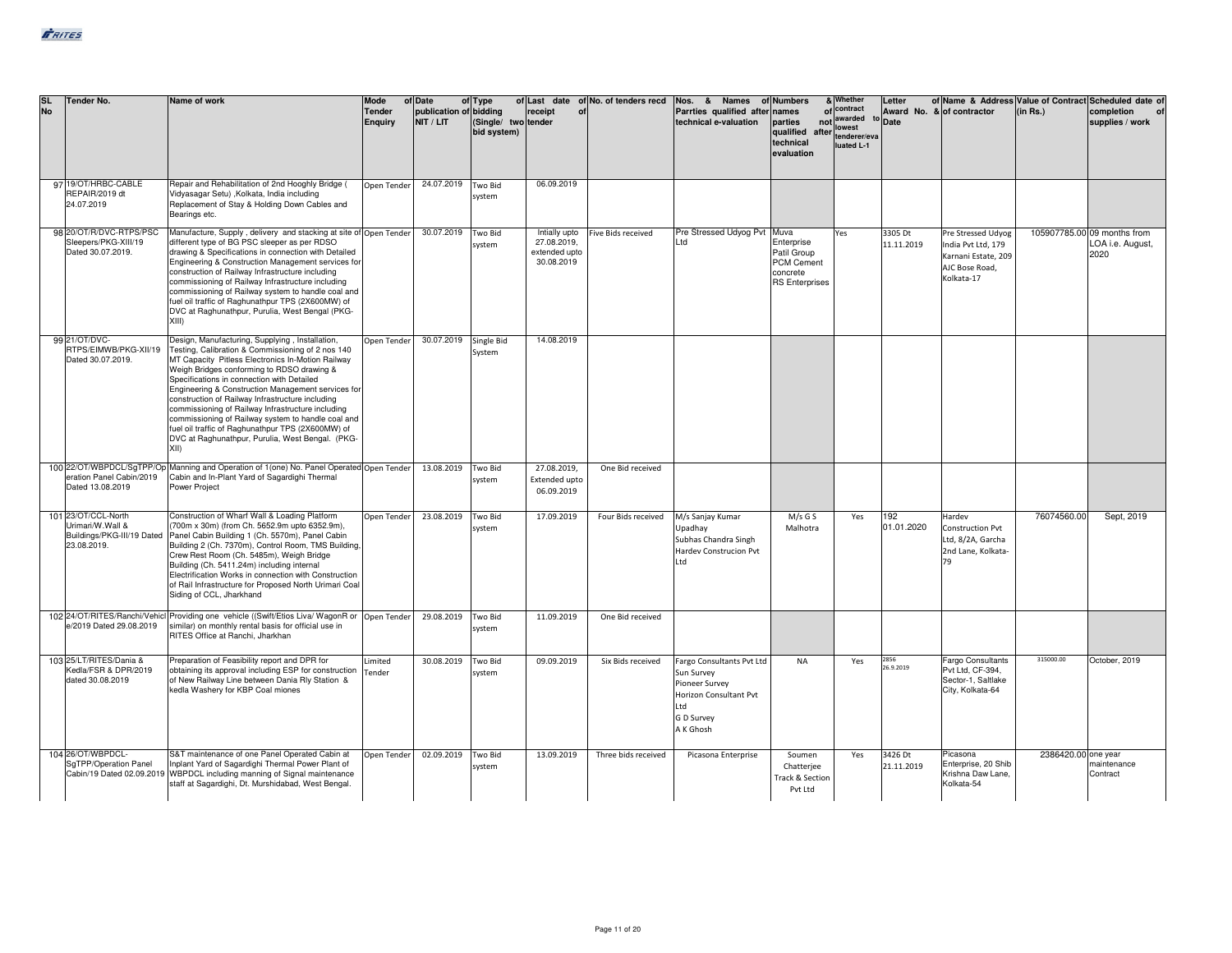| <b>SL</b><br><b>No</b> | <b>Tender No.</b>                                                                      | Name of work                                                                                                                                                                                                                                                                                                                                                                                                                                    | Mode<br><b>Tender</b><br>Enguiry | of Date<br>publication of bidding<br>NIT / LIT | of Type<br>(Single/ two tender<br>bid system) | receipt<br>of                              | of Last date of No. of tenders recd | Nos. & Names<br>Parrties qualified after<br>technical e-valuation                                     | of Numbers<br>Inames<br>parties<br>qualified<br>technical<br>evaluation | & Whether<br>of contract<br>not awarded<br>lowest<br>after tenderer/eva<br>luated L-1 | Letter<br>Award No. & of contractor<br>to Date |                                                                                                                    | (in Rs.)              | of Name & Address Value of Contract Scheduled date of<br>completion<br>supplies / work |
|------------------------|----------------------------------------------------------------------------------------|-------------------------------------------------------------------------------------------------------------------------------------------------------------------------------------------------------------------------------------------------------------------------------------------------------------------------------------------------------------------------------------------------------------------------------------------------|----------------------------------|------------------------------------------------|-----------------------------------------------|--------------------------------------------|-------------------------------------|-------------------------------------------------------------------------------------------------------|-------------------------------------------------------------------------|---------------------------------------------------------------------------------------|------------------------------------------------|--------------------------------------------------------------------------------------------------------------------|-----------------------|----------------------------------------------------------------------------------------|
|                        | 105 27/LT/WBPDCL-<br>Panchwara/Final Location<br>Survey/2019 Dated<br>03.09.2019       | Conducting of Final Location Survey in connection<br>with the work of Feasibility Study Report (FSR) and<br>Detailed Project Report for construction of necessary<br>Railway Infrastructure for proposed transportation of<br>coal by WBPDCL to its Power Plants to be mined<br>from Panchwara (North), Jharkhand                                                                                                                               | Limited<br>Tender                | 03.09.2019                                     | Two Bid<br>system                             | 13.09.2019                                 | Two bids received                   |                                                                                                       |                                                                         |                                                                                       |                                                |                                                                                                                    |                       |                                                                                        |
|                        | 106 28/LT/RITES/CCL-<br>Piparwar/Track Maint/2019<br>dated 05.09.2019                  | Maintenance of Track for Piparwar Railway Siding<br>between Mcluskiganj and Rajdhar for Central<br>Coalfields Limited for a total track length 28.78 Tkm<br>for 3 months at Dist. Chatra, Jharkhand                                                                                                                                                                                                                                             | Limited<br>Tender                | 05.09.2019                                     | Single Bid<br>System                          | 17.09.2019                                 | Four bid received                   | K&K Minerals Pvt Ltd<br>Pallavi Constuctions<br>Bhagabati Enterprise<br>RKD Infrastructure Pvt<br>Ltd | <b>NA</b>                                                               | Yes                                                                                   | 61 Dt<br>04.10.2019                            | <b>K&amp;K Minerals Pvt</b><br>Ltd, Kanksa<br>Ranchi Office Road, Panagarh<br>Bazar, Burdwan,<br>West Bengal       | 14193088.00           | 03 MONTHS FROM LOA i.e.<br>04.01.2020                                                  |
|                        | 107 29/OT/RITES/Tata steel<br>Joda/Vehicle/2019 Dated<br>09.09.2019                    | Engagement of One Vehicle (BOLERO/SCORPIO)<br>on monthly rental basis for official use at RITES Site<br>Office, Joda in connection with the Tata Steel<br>Projects.                                                                                                                                                                                                                                                                             | Open Tender                      | 09.09.2019                                     | Single Bid<br>System                          |                                            | 20.09.2019 One Bid received         | Sunaina Devi                                                                                          | <b>NA</b>                                                               | Yes                                                                                   | 3182 Dt<br>31.10.2019                          | Sunaina Devi, Qtr<br>No S/2R-197 New<br>Camp Joda,<br>Keonjhar -<br>758034 Odisha                                  | 26500.00 per<br>month | <b>12 MONTHS RC</b>                                                                    |
|                        | 108 30/OT/DVC-MTPS/S&T-<br>Indoor work/<br>PKG-IX/2019 Dated<br>16.09.2019             | Supply, Installation, Wiring, Testing and<br>Commissioning of MACL Signaling and<br>Telecommunication Indoor work of Electronic<br>Interlocking at Link Cabin, Waiting Line Cabin,<br>Damodar Cabin and Waiting Bay Line Cabin in<br>connection with Construction of double line of<br>existing single line track between Raniganj& Waiting<br>Bay Line of Mejia TPS/DVC-MTPS, Mejia, Dist.<br>Bankura, West Bengal.                            | Open Tender                      | 16.09.2019                                     | Two Bid<br>system                             | 01.10.2019                                 |                                     |                                                                                                       |                                                                         |                                                                                       |                                                |                                                                                                                    |                       |                                                                                        |
|                        | DPR /2019 Dated<br>16.09.2019                                                          | 109 31/LT/RITES/SgTPP/FSR & Preparation of FSR & DPR for modification of Rail<br>Infrastructure at SqTPP at Manigram, Dist-<br>Murshidabad, West Bengal                                                                                                                                                                                                                                                                                         | Open Tender                      | 16.09.2019 Single Bid                          | System                                        | 26.09.2019                                 | <b>Six Bid Received</b>             | <b>NA</b>                                                                                             | <b>NA</b>                                                               | Yes                                                                                   | 3279 Dt<br>8.11.2-019                          | G D Surveyor Pvt<br>Ltd, 49 Talikhola<br>Lobrary Road,<br>Chinsurah,<br>Hooghly-712012                             | 101940.00             | 01 month from LOA                                                                      |
|                        | 110 32/OT/RITES/NTPC-<br>BTPS(Barauni)/Elect(G)-<br>High Mast/2019 Dated<br>16.09.2019 | Railway Yard Illumination by High Mast including<br>supply, erection, testing, commissioning and training<br>for maintenance of High Mast along with other allied<br>works for Baruani Thermal Power Station of NTPC<br>Ltd, Barauni, Dist: Begusarai, Bihar                                                                                                                                                                                    | Open Tender                      | 16.09.2019                                     | Single Bid<br>System                          | 10.10.2019                                 | Seven Bid                           | <b>NA</b>                                                                                             | <b>NA</b>                                                               | Yes                                                                                   | 778 Dt<br>3.3.2020                             | <b>Transrail Lighting</b><br>Ltd, Bandra, Kurla<br>Complex, Fortune<br>2000A Wing, 5th<br>Floor, Bandra-<br>400051 | 17320277/-            | 08 Months from LOA i.e.<br>Vov, 2020                                                   |
|                        | 111 33/OT/R/DVC-MTPS/S&T-<br>18.09.2019                                                | Supply, Installation, Wiring, Testing and<br>Outdoor/PKG-IX/ /19 Dated Commissioning of MACL Signalling and<br>Telecommunication Outdoor work of Electronic<br>Interlocking at Link Cabin, Waiting Line Cabin,<br>Damodar Cabin and Waiting Bay Line Cabin in<br>connection with Construction of double line of<br>existing single line track between Raniganj& Waiting<br>Bay Line of Mejia TPS/DVC-MTPS, Mejia, Dist.<br>Bankura, West Bengal | Open Tender                      | 18.09.2019                                     | Two Bid<br>system                             | 15.10.2019                                 |                                     |                                                                                                       |                                                                         |                                                                                       |                                                |                                                                                                                    |                       |                                                                                        |
|                        | 112 34/OT/RITES/Sweeping<br>and cleaning /2019 Dated<br>20.09.2019.                    | Contract for Sweeping and cleaning and performing Open Tender<br>other Miscellaneous job at RITES Regional Project<br>Office, 56, C.R. Avenue, 2nd Floor, Kolkata - 70012<br>and site offices, located at different places in Eastern<br>zone                                                                                                                                                                                                   |                                  | 20.09.2019                                     | Single Bid<br>System                          | 01.10.2019,<br>Extended upto<br>10.10.2019 | <b>Three Bid</b>                    | <b>MAX Group</b><br><b>MATARA</b> Enterprsie<br><b>Pratidip Securiry Services</b>                     | MAX Group<br><b>MATARA Enterprsie</b>                                   | Yes                                                                                   | 3176 Dt                                        | <b>Pratidip Security</b><br>30.10.2019 Services 52/10<br>Kasinath Dutta<br>Road Kolkata-<br>700036                 | 680667.00             | 12 months RC                                                                           |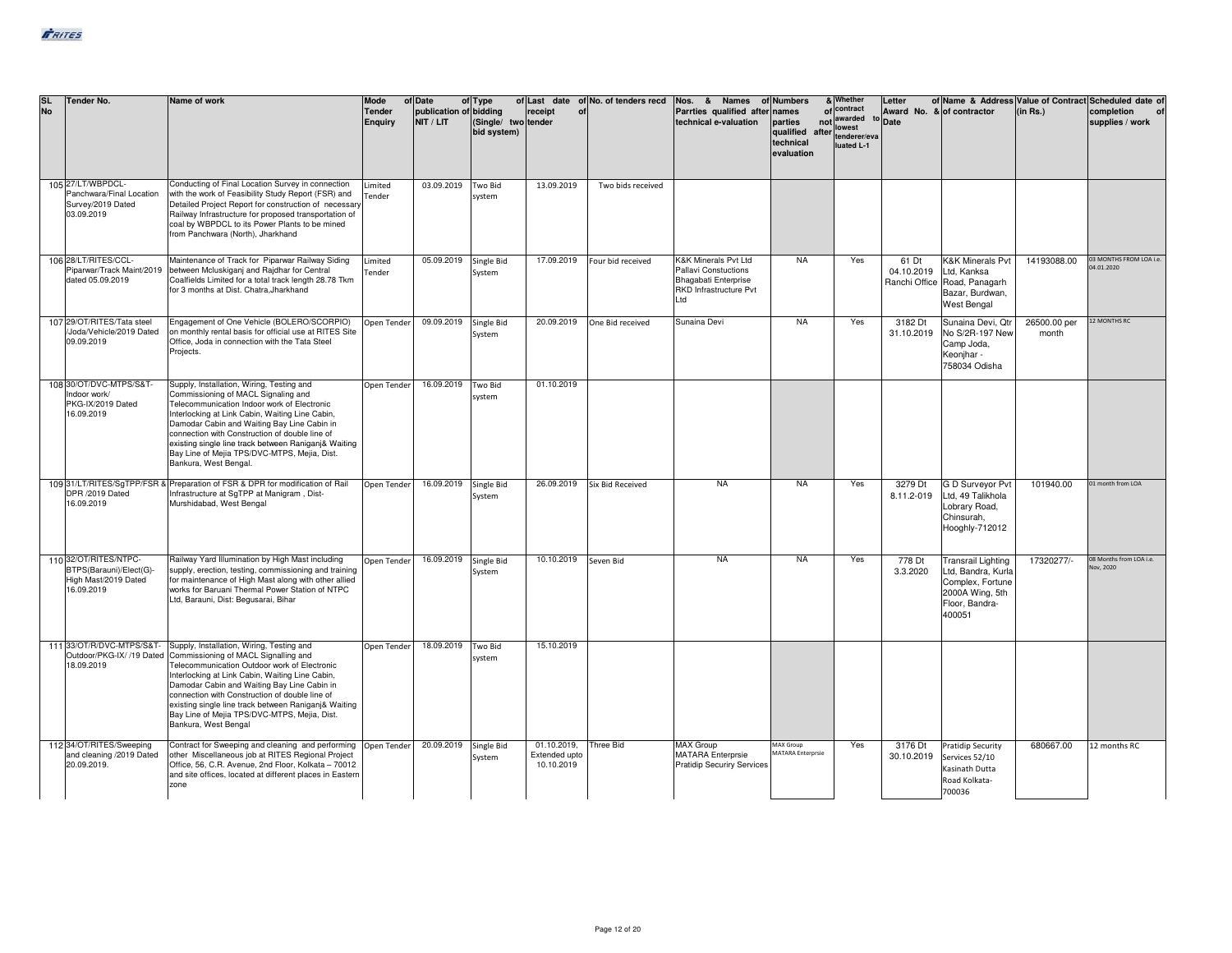| <b>SL</b><br>No | Tender No.                                                                                              | Name of work                                                                                                                                                                                                                                                                                                                                                                                   | Mode<br><b>Tender</b><br><b>Enquiry</b> | of Date<br>publication of bidding<br>NIT / LIT | of Type<br>(Single/ two tender<br>bid system) | receipt<br>of | of Last date of No. of tenders recd | Nos. & Names<br>Parrties qualified after<br>technical e-valuation                                     | of Numbers<br>names<br>parties<br>qualified<br>after<br>technical<br>evaluation | & Whether<br>of contract<br>not awarded<br>lowest<br>tenderer/eva<br>luated L-1 | Letter<br>Award No. & of contractor<br>Date |                                                                                        | (in Rs.)                | of Name & Address Value of Contract Scheduled date of<br>completion<br>supplies / work |
|-----------------|---------------------------------------------------------------------------------------------------------|------------------------------------------------------------------------------------------------------------------------------------------------------------------------------------------------------------------------------------------------------------------------------------------------------------------------------------------------------------------------------------------------|-----------------------------------------|------------------------------------------------|-----------------------------------------------|---------------|-------------------------------------|-------------------------------------------------------------------------------------------------------|---------------------------------------------------------------------------------|---------------------------------------------------------------------------------|---------------------------------------------|----------------------------------------------------------------------------------------|-------------------------|----------------------------------------------------------------------------------------|
|                 | 113 35/OT/ECL-Sonepur<br>Bazari/Balance Civil & P.<br>Way/2019 Dated<br>28.09.2019                      | Balance work for Construction of Railway Formation,<br>Laying of Railway track with supply of P-Way<br>materials in connection with the new Railway Siding<br>for Sonepur Bazari Project of ECL near<br>Pandabeswar, West Burdwan                                                                                                                                                              | Open Tender                             | 28.09.2019                                     | Two Bid<br>system                             | 15.10.2019    | Six Bids received                   | National Construction &<br>Trading Co<br>Sixer Enterprise<br>K&K Minerals Pvt Ltd<br>M/s G S Malhotra | Aakar Infra<br>Projects Ltd<br>Bharat<br>Engineering Co.                        | Yes                                                                             | 3781<br>23.12.2019                          | National<br>Construction &<br>Trading Company,<br>Raghunathpur,<br>Purulia             | 40526275.00 March, 2020 |                                                                                        |
|                 | 114 36/OT/RITES/RPO-<br>KOL/DVC-BTPS-'A'/<br>Electrical(G)-ROB<br>Illumination/2019 Dated<br>09.10.2019 | Design, Drawing, Supply, Erection, Testing,<br>Commissioning & Training for maintatence of<br>illumination of new bridge over river Konar along<br>with its approach road etc including ROB on<br>Gogoh - Barkakhana Rly line at BTPS-'A' /DVC,<br>Bokaro, Dist-Bokaro, Jharkhand'                                                                                                             | Open Tender                             | 09.10.2019                                     | Two Bid<br>system                             | 22.10.2019    |                                     |                                                                                                       |                                                                                 |                                                                                 |                                             |                                                                                        |                         |                                                                                        |
|                 | 115 37/OT/HURL PDIL/Civil<br>& P. Wav/PKG-III/19<br>Dated 31.10.2019                                    | Earthwork in formation, construction of Bridges,<br>drain, P. Way linking work, supply of ballast, P.<br>Way materials, PSC Sleepers, Points & crossing,<br>Derailing switch, etc in connection with<br>construction of new Rly siding for Amonia Urea<br>Fertiliser complex of HURL at Baruni, Bihar                                                                                          | Open Tender                             | 31.10.2019                                     | Two Bid<br>system                             | 22.11.2019    | Three Bid received                  | 1) Hari Construction & Associates<br>Put Itd<br>2) Ram Kripal Singh<br>3) RN Iha                      | RN Iha                                                                          | Yes                                                                             |                                             |                                                                                        |                         |                                                                                        |
|                 | 117 39/OT/RITES/RPO-<br>KOL/AMC/ Computer/<br>2019 dated 04.11.2019                                     | Deployment of Manpower for undertaking Annual Open Tender<br>Maintenance Contract of Computers hardware &<br>peripherals along with LAN connectivity etc. at<br>RITES Project site, 56, C.R. Avenue, 2nd Floor,<br>Kolkata-700 012.                                                                                                                                                            |                                         | 04.11.2019                                     | Single Bid<br>System                          | 14.11.2019    | Three Bid received                  | <b>NA</b>                                                                                             | <b>NA</b>                                                                       | Yes                                                                             |                                             |                                                                                        |                         |                                                                                        |
|                 | THPUR/ROB &<br><b>PROJECTS</b><br>/VEHICLE/2019 Dated<br>08.11.2019                                     | 120 42/OT/RITES/RAGHUNA Providing one SCORPIO/ BOLERO vehicle on<br>monthly basis for official use by RITES officials<br>for Road Projects & ROB in connection with<br>Raghunathpur Thermal Power Station of DVC at<br>Raghunathpur, Distt: Purulia in West Bengal                                                                                                                             | Open Tender                             | 08.11.2019                                     | Single Bid<br>System                          | 19.11.2019    | One Bid received                    | <b>NA</b>                                                                                             | <b>NA</b>                                                                       | Yes                                                                             | 342<br>30.1.2019                            | Amrit Traders,<br>Cheliyama Road,<br>Ward No 13<br>Raghunathpur,<br>Purulia-723133     | 24500.00 per<br>month   | January, 2021                                                                          |
|                 | P/Opearation Panel<br>Cabin/2019 dt<br>11.11.2019                                                       | 121 43/OT/R/WBPDCL/SgTP Manning and Operation of 1(one) No. Panel<br>Operated Cabin and In-Plant Yard of Sagardighi<br><b>Thermal Power Project</b>                                                                                                                                                                                                                                            | Open Tender 11.11.2019                  |                                                | Single Bid<br>System                          | 26.11.2019    | One Bid received                    | <b>NA</b>                                                                                             | <b>NA</b>                                                                       | Yes                                                                             | 92<br>8.1.2020                              | GANGULY<br>Associates, 8 S P<br>Mukherjee Road,<br>Murgasol, Asansol-                  |                         | 2249715.00 January, 2021                                                               |
|                 | 122 44/OT/HURL -<br>PDIL/Sindri/Civil & P.<br>Wav/PKG-III/19 Dated<br>18.11.2019.                       | Earthwork in formation, construction of bridges & Open Tender<br>drain, P. Way linking work, supply of ballast & P.<br>Way materials, PSC Sleepers, Points & Xing,<br>Derailing Switch & ancillary work etc. in<br>connection with construction of New Railway<br>Siding for Amonia-Urea Fertilizer Complex of<br>Hindustan Urvarak and Rasayan Limited at<br>Sindri, Dist, Dhanbad, Jharkhand |                                         | 18.11.2019                                     | Two Bid<br>system                             | 11.12.2019    | Five Bids received                  | Hari Construction &<br>Associates Pvt Ltd<br>Triveni Engicon Pvt Ltd                                  | K K Mineral Pvt<br>Ltd<br>Rail Tech Pvt Ltd<br><b>NCTC Pvt Ltd</b>              | <b>YES</b>                                                                      | 783 Dt<br>7.3.2020                          | Hari Construction<br>& Associates Pvt<br>Ltd, Keshawe,<br>Barauni, Begusarai<br>851134 |                         | 130076664.00 09 Moinths from LOA i.e.<br>ec, 2020                                      |
|                 | 123 45/OT/RITES/Sweeping<br>and cleaning /Kusmuda<br>site/2019 Dated<br>21.11.2019.                     | Sweeping and cleaning and performing other<br>miscellaneous job at RITES Site Office, at SECL<br>Kusmunda                                                                                                                                                                                                                                                                                      | Open Tender                             | 21.11.2019                                     | Single Bid<br>System                          | 06.12.2019    | Three Bid received                  | NA                                                                                                    | <b>NA</b>                                                                       |                                                                                 |                                             |                                                                                        |                         |                                                                                        |
|                 | 125 47/OT/RITES/RPO-<br>KOL/Non-GEM<br>Stationary/ 2019 dated<br>02.12.2019                             | Supply and delivery of General Stationery printed Open Tender<br>with RITES Logo and address as per<br>specification such as various sizes of envelopes,<br>files, registers, Letter Heads etc. for RITES<br>Projects office at 56, C.R. Avenue, 2nd Floor,<br>Kolkata - 700012 and RITES Ranchi RPO, 402<br>B, Road No 4C, Ashok Nagar, Ranchi, Pin-<br>834002                                |                                         | 02.12.2019                                     | <b>Single Bid</b><br>System                   | 13.12.2019    | Four Bids received                  |                                                                                                       |                                                                                 |                                                                                 |                                             | <b>TENDER DISCHARGED</b>                                                               |                         |                                                                                        |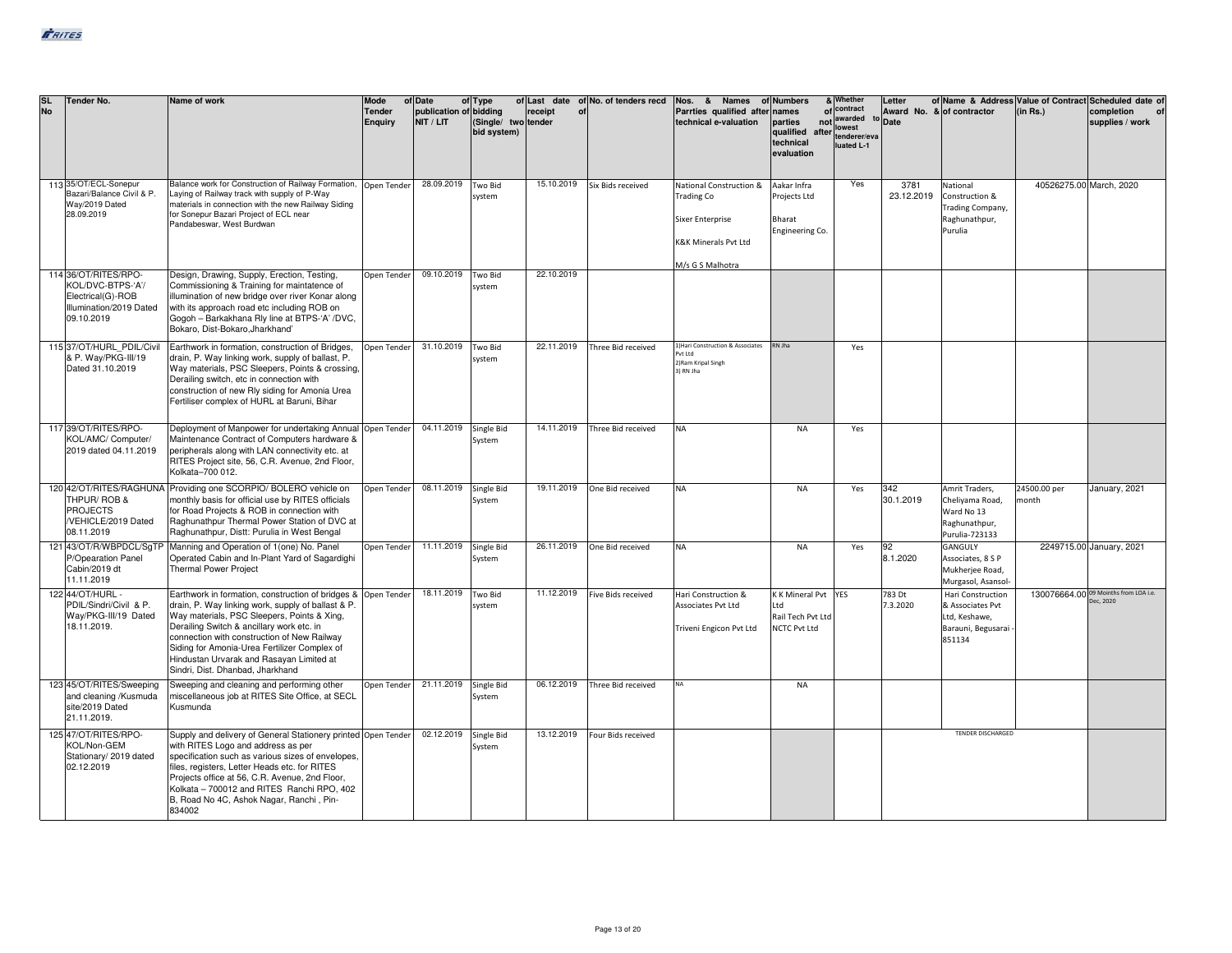| <b>SL</b><br><b>No</b> | <b>Tender No.</b>                                                                            | Name of work                                                                                                                                                                                                                                                                                                                                                                                                | Mode<br><b>Tender</b><br><b>Enquiry</b> | of Date<br>publication of bidding<br>NIT / LIT | of Type<br>(Single/ two tender<br>bid system) | receipt<br>of | of Last date of No. of tenders recd | Nos. & Names of Numbers<br>Parrties qualified after names<br>technical e-valuation                              | parties<br>qualified<br>after<br>technical<br>evaluation                                                 | & Whether<br>of contract<br>not awarded<br>lowest<br>tenderer/eva<br>luated L-1 | Letter<br>to Date        | of Name & Address Value of Contract Scheduled date of<br>Award No. & of contractor                                                                              | (in Rs.) | completion<br>supplies / work                      |
|------------------------|----------------------------------------------------------------------------------------------|-------------------------------------------------------------------------------------------------------------------------------------------------------------------------------------------------------------------------------------------------------------------------------------------------------------------------------------------------------------------------------------------------------------|-----------------------------------------|------------------------------------------------|-----------------------------------------------|---------------|-------------------------------------|-----------------------------------------------------------------------------------------------------------------|----------------------------------------------------------------------------------------------------------|---------------------------------------------------------------------------------|--------------------------|-----------------------------------------------------------------------------------------------------------------------------------------------------------------|----------|----------------------------------------------------|
|                        | 126 48/OT/WBPDCL-<br><b>BkTPP/Operation Panel</b><br>Cabin-Maint/19 Dated<br>02.12.2019      | S&T maintenance of one Panel Operated Cabin<br>at Inplant Yard of Bakreswar Thermal Power<br>Plant of WBPDCL including manning of Signal<br>maintenance staff at Bakreswar, Dt. Birbhum,<br>West Bengal.                                                                                                                                                                                                    | Open Tender                             | 02.12.2019                                     | Single Bid<br>System                          | 13.12.2019    | One Bid received                    | Soumen Chatterjee                                                                                               | <b>NA</b>                                                                                                | Yes                                                                             | 321<br>26.1.2020         | Soumen<br>Chatterjee,<br>Mayanir Silicate<br>Factory Road,<br>Ushagram, Asansol                                                                                 |          | 2595763.00 January, 2021                           |
|                        | peration Panel<br>Cabin/2019 Dated<br>04.12.2019                                             | 127 49/OT/WBPDCL/STPS/O Round the clock Operation of Panel Operated<br>Cabin at Santaldih Thermal Power Plant # In-<br>Plant Yard at STPS.                                                                                                                                                                                                                                                                  | Open Tender                             | 04.12.2019                                     | Single Bid<br>System                          | 17.12.2019    | One Bid received                    | Protima Constructions                                                                                           | <b>NA</b>                                                                                                | Yes                                                                             | 244<br>21.1.2020         | Protima<br>Constructions,<br>Subuddhipur,<br>Beltala, Baruipur,<br>24 Pgns, West<br>Bengal - 700144                                                             |          | 2180324.00 January, 2021                           |
|                        | 128 50/OT/HURL -<br>PDIL/Gorakhpur/Civil &<br>06.12.2019                                     | Earthwork in formation, construction of bridges & Open Tender<br>drain, P. Way linking work, supply of ballast & P.<br>P. Way/PKG-III/19 Dated Way materials, PSC Sleepers, Points & Xing,<br>Derailing Switch & ancillary work etc. in<br>connection with construction of New Railway<br>Siding for Amonia-Urea Fertilizer Complex of<br>Hindustan Urvarak and Rasayan Limited at<br>Gorakhpur, UP         |                                         | 06.12.2019                                     | <b>Two Bid</b><br>system                      | 27.12.2019    | Four bid received                   | 1) ETOE Transportaion<br>Infrastructure Pvt Ltd<br>(2) Meherotra Buildicon<br>Pvt Ltd<br>ad Consultants Pvt Ltd | $(1)$ ETOE<br>Transportaion<br>Infrastructure<br>Pvt Ltd<br>(2) Meherotra<br><b>Buildicon Pvt</b><br>Ltd | <b>YES</b>                                                                      | 1165 dated<br>02.07.2020 | <b>TOE</b><br>Transportaion<br>Infrastructure Pvt<br>Ltd, Amrutha<br>Vaersini, 325, 3rd<br>A- Crossb- Sector-<br>A. Yeahlanka,<br>New Town,<br>Bangalore-560064 |          | 19,31,50,095/- 09 Months from<br>the date of start |
|                        | 130 52/OT/RITES/RPO-<br>KOL/HURL PDIL-<br>BARAUNI/ELECTRICAL<br>PKG-V/19 Dated<br>20.12.2019 | Design, Drawing, Supply, Erection, Testing &<br>Commissioning of 25 KV OHE system &<br>Switching post at Garhara and associated<br>General Electrical works (Power Supply and<br>Illumination Works) in connection with<br>construction of New Railway Siding for Amonia-<br>Urea Fertilizer Complex of Hindustan Urvarak<br>and Rasayan Limited at Barauni, Dist: Begusarai,<br>Bihar.                     | Open Tender                             | 20.12.2019                                     | Two Bid<br>system                             | 07.01.2020    | Two bids received                   |                                                                                                                 |                                                                                                          |                                                                                 |                          | <b>TENDER DISCHARGED</b>                                                                                                                                        |          |                                                    |
|                        | 131 53/OT/RITES/RPO-<br>KOL/HURL PDIL-<br>SINDRI/ELECTRICAL/PK                               | Design, Drawing, Supply, Erection, Testing &<br>Commissioning of 25 KV OHE system &<br>Switching post at Sindri and associated General<br>G-V/19 Dated 23.12.2019 Electrical works (Power Supply and Illumination<br>Works) in connection with construction of New<br>Railway Siding for Amonia-Urea Fertilizer<br>Complex of Hindustan Urvarak and Rasayan<br>Limited at Sindri, Dist: Dhanbad, Jharkhand, | Open Tender                             | 23.12.2019                                     | Two Bid<br>system                             | 07.01.2020    | Two bids received                   |                                                                                                                 |                                                                                                          |                                                                                 |                          | <b>TENDER DISCHARGED</b>                                                                                                                                        |          |                                                    |
|                        | 132 54/OT/RITES/Office<br>Lunch /2019 Dated<br>26.12.2019.                                   | Selection of catering vendor/contractor to supply  Open Tender<br>graded sealed packed lunch in its Regional<br>Project Office at 56, C.R. Avenue, 2nd Floor,<br>Kolkata - 700012                                                                                                                                                                                                                           |                                         | 26.12.2019                                     | Single Bid<br>System                          | 09.01.2020    | Two bid received                    |                                                                                                                 |                                                                                                          |                                                                                 | 373 DATED<br>05.02.2020  | RFT Kitchen, New<br>Town                                                                                                                                        |          |                                                    |
|                        | 133 55/OT/HURL -<br>PDIL/Gorakhpur/Bldgs./2<br>020<br>Dated 01.01.2020.                      | Construction of Cabin Building, Guard Crew Rest Open Tender<br>Room, Switch Panel Room etc. including internal<br>Electrification in connection with construction of<br>New Railway Siding for Amonia-Urea Fertilizer<br>Complex of Hindustan Urvarak and Rasayan<br>Limited at Gorakhpur, U.P                                                                                                              |                                         | 01.01.2020                                     | Single Bid<br>System                          | 14.01.2020    | One Bid received                    | <b>NA</b>                                                                                                       | <b>NA</b>                                                                                                | Yes                                                                             | 872 Dt13.3.2020          | Sushil Chandra<br>Srivastava, 83<br>Santkripa,<br>Humayunpur<br>North, Gorakhpur -<br>273015                                                                    |          | 12101348.00 05 Months AMC i.e. Upto<br>ugust, 2020 |
|                        | 134 56/OT/HURL -<br>PDIL/Barauni/Bldgs./19<br>Dated 01.01.2020                               | Construction of Cabin Building, Guard Crew Rest Open Tender<br>Room, Switch Panel Room etc. including internal<br>Electrification in connection with construction of<br>New Railway Siding for Amonia-Urea Fertilizer<br>Complex of Hindustan Urvarak and Rasayan<br>Limited at Barauni, Bihar                                                                                                              |                                         | 01.01.2020                                     | Single Bid<br>system                          | 14.01.2020    | Two bids received                   | <b>NA</b>                                                                                                       | <b>NA</b>                                                                                                | Yes                                                                             |                          | <b>TENDER DISCHARGED</b>                                                                                                                                        |          |                                                    |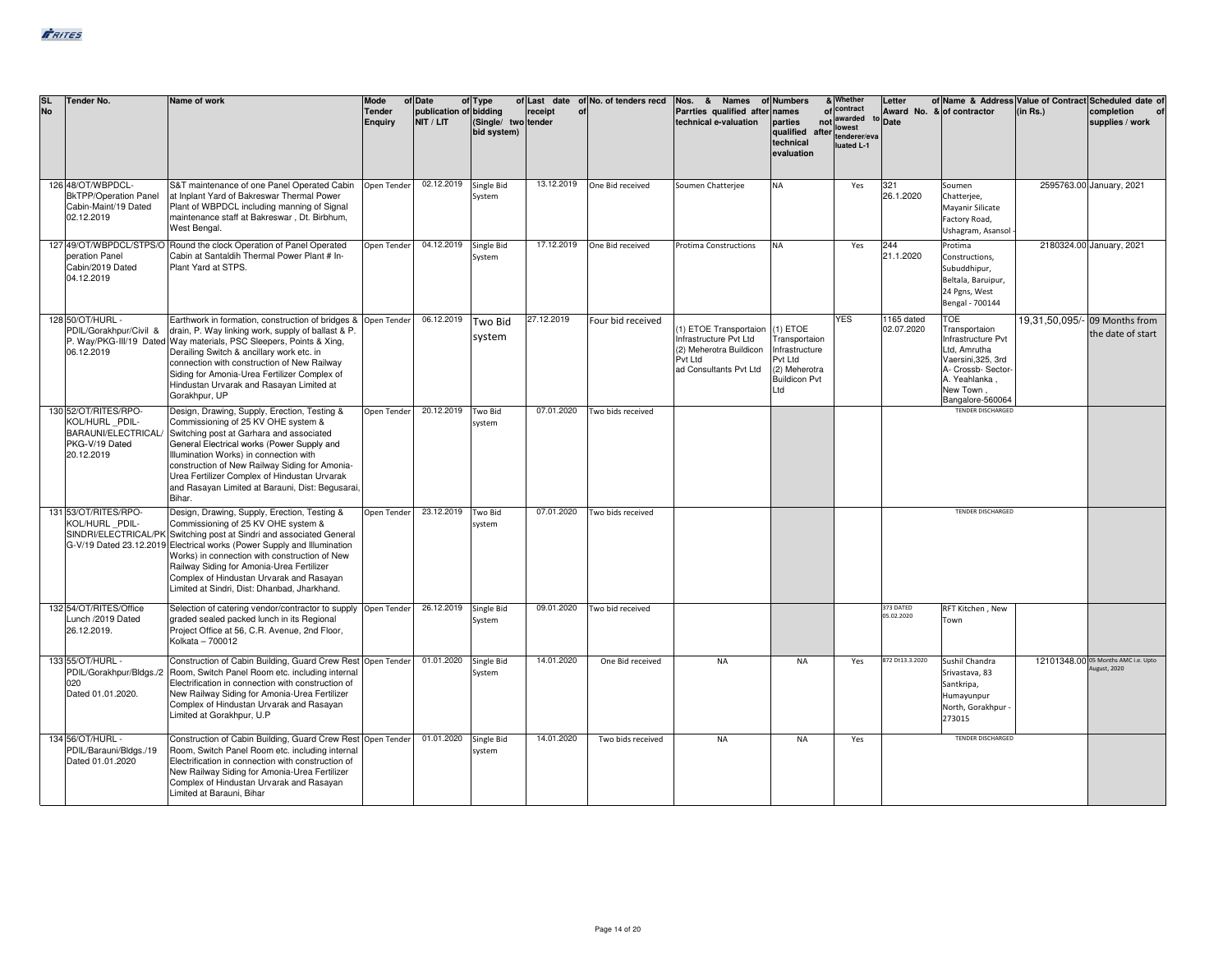| <b>SL</b><br><b>No</b> | Tender No.                                                                                  | Name of work                                                                                                                                                                                                                                                                                                                                                           | Mode<br><b>Tender</b><br><b>Enquiry</b> | of Date<br>publication of bidding<br>NIT / LIT | of Type<br>(Single/ two tender<br>bid system) | receipt<br>of | of Last date of No. of tenders recd | Nos. & Names<br>Parrties qualified after<br>technical e-valuation                            | of Numbers<br>names<br>parties<br>qualified after lowest<br>technical<br>evaluation | & Whether<br>of contract<br>not awarded<br>tenderer/eva<br>luated L-1 | Letter<br><sup>to</sup> Date | Award No. & of contractor                                                                                                                                      | (in Rs.)      | of Name & Address Value of Contract Scheduled date of<br>completion<br>supplies / work |
|------------------------|---------------------------------------------------------------------------------------------|------------------------------------------------------------------------------------------------------------------------------------------------------------------------------------------------------------------------------------------------------------------------------------------------------------------------------------------------------------------------|-----------------------------------------|------------------------------------------------|-----------------------------------------------|---------------|-------------------------------------|----------------------------------------------------------------------------------------------|-------------------------------------------------------------------------------------|-----------------------------------------------------------------------|------------------------------|----------------------------------------------------------------------------------------------------------------------------------------------------------------|---------------|----------------------------------------------------------------------------------------|
|                        | 135 57/OT/HURL -<br>PDIL/Sindri/Bldgs./20<br>Dated 02.01.2020                               | Construction of Cabin Building, Guard Crew Rest Open Tender<br>Room, Switch Panel Room etc. including internal<br>Electrification in connection with construction of<br>New Railway Siding for Amonia-Urea Fertilizer<br>Complex of Hindustan Urvarak and Rasayan<br>Limited at Sindri, Dist. Dhanbad, Jharkhand                                                       |                                         | 02.01.2020                                     | SingleBid<br>system                           | 14.01.2020    | Two bid received                    | <b>NA</b>                                                                                    | <b>NA</b>                                                                           | <b>YES</b>                                                            | 1158 dated<br>01.07.2020     | <b>M/S National</b><br>construction &<br><b>Trading Company,</b><br>P.O-Ragunathpur<br>dist- Purulia, west<br>Bengal, Pin-<br>723123                           |               | 11394989.00 05 Months from<br>the date of start                                        |
|                        | 136 58/OT/RITES/RPO-KOL/ Engagement of<br>DVC-RTPS/Vechile/2020<br>Dated 06.01.2020         | BOLERO/SCORPIO/ERTIGA/INNOVA Diesel<br>Driven Road Vehicle on monthly rental basis for<br>official use of RITES officials at DVC-RTPS Site.<br>Raghunathpur in connection with "Detailed<br>Engineering & Construction Management<br>Services for execution of railway infrastructure<br>required for RTPS (2 x 600 MW) at<br>Raghunathpur" on monthly rental basis.   | Open Tender                             | 06.01.2020                                     | Single Bid<br>System                          | 16.01.2020    | Three Bids received                 |                                                                                              |                                                                                     |                                                                       |                              |                                                                                                                                                                |               |                                                                                        |
|                        | 137 59/OT/RITES/TATA<br>STEEL/<br>Vehicle/2019 Dated<br>09.01.2020                          | Providing one INDIGO or equivalent diesel driven Open Tender<br>Vehicle on monthly basis for official use by<br>RITES Officials in connection with Tata Project of<br>M/s Tata Steel Ltd., Jamshedpur, Dist.- East<br>Singhbhum, Jharkhand                                                                                                                             |                                         | 24.01.2020                                     | Single Bid<br>System                          | 24.01.2020    | One Bid received                    |                                                                                              |                                                                                     |                                                                       |                              |                                                                                                                                                                |               |                                                                                        |
|                        | 138 60/OT/WBPDCL-<br>Stps/Operation Panel<br>Cabin-Maint/20 Dated<br>17.01.2020             | S&T maintenance of one Panel Operated Cabin<br>and Inplant Yard of Santaldih Thermal Power<br>Station of WBPDCL including manning of Signal<br>maintenance staff at Santaldih, Dist. Purulia,<br>West Bengal                                                                                                                                                           | Open Tender                             | 17.01.2020                                     | Single Bid<br>System                          | 28.01.2020    | Two Bids received                   |                                                                                              |                                                                                     |                                                                       | Nil dated<br>08.06.2020      | Protima Constructions,<br>Subuddhipur, Beltala,<br>Baruipur, 24 Pgns, West<br>Bengal - 700144                                                                  | 24,24,150/-   | 12 months from the date of<br>start                                                    |
|                        | 139 61/OT/RITES/RPO-<br>KOL/HURL-PDIL-<br>BARAUNI/S&T/2019<br>Dated 22.01.2020.             | Supply, Installation, Wiring, Testing and<br>Commissioning of Signalling and<br>Telecommunication Work of New Loading Yard<br>(Centralized E.I.) & FCI Junction Cabin<br>(Centralized E.I.) of a new Private Railway Siding<br>for Amonia-Yrea Fertilizer Complex at Barauni<br>(Hindusthan Urvarak And Rasayan Limited) of<br>Sonpur Division in East Central Railway | Open Tender                             | 22.01.2020                                     | Two Bid<br>system                             | 11.02.2020    | Four bids received (1) Eldyene      | Electrosystems<br>(2) ETOE Transportaion<br>Infrastructure Pvt Ltd<br>(3) Maruti Enterprises | (1) Railyss                                                                         | <b>YES</b>                                                            | 1445<br>dated<br>30.07.2020  | <b>TOE</b><br>Transportaion<br>Infrastructure Pvt<br>Ltd. Amrutha<br>Vaersini, 325, 3rd<br>A- Crossb- Sector-<br>A. Yeahlanka<br>New Town.<br>Bangalore-560064 | 9,68,57,485/- | 08 Months from<br>the date of start                                                    |
|                        | 140 62/OT/ECL -<br>Salanpur/PSC<br>Sleepers/2020<br>Dated 24.01.2020                        | Manufacture, Supply, delivery and stacking at<br>site of different type of BG PSC sleeper as per<br>RDSO drawing & Specifications in connection<br>with Detailed Engineering & Construction<br>Management services for construction of New<br>Railway Siding at Dalmia under Salanpur Area of<br>ECL, Dist. Paschim Bardhaman, West Bengal.                            | Open Tender                             | 24.01.2020                                     | Two Bid<br>system                             | 11.02.2020    | NO BID RECEIVED                     |                                                                                              |                                                                                     |                                                                       |                              |                                                                                                                                                                |               |                                                                                        |
|                        | 141 63/OT/HURL -<br>PDIL/GORAKGPUR/ELE<br>CTRICAL/PKG-V/19<br>Dated 27.01.2020              | Design, Drawing, Supply, Erection, Testing &<br>Commissioning of General Electrical works<br>(Internal Electrification and Illumination Works) in<br>connection with construction of New Railway<br>Siding for Amonia-Urea Fertilizer Complex of<br>Hindustan Urvarak and Rasayan Limited at<br>Gorakhpur, Dist: Gorakhpur, Uttar Pradesh                              | Open Tender                             | 27.01.2020                                     | Two Bid<br>system                             | 13.02.2020    | NO BID RECEIVED                     |                                                                                              |                                                                                     |                                                                       |                              |                                                                                                                                                                |               |                                                                                        |
|                        | 142 64/OT/CCL-PIPARWAR/<br>Balance Work/Phase- I<br>/Fly over line/2020 Dated<br>30.01.2020 | Execution of Balance Civil & P. Way work of<br>Phase - I (Fly over Line) in connection with<br>construction of Balance work of Piparwar Railway<br>Siding of CCL at Piparwar, Dist. Chatra,<br>Jharkhand                                                                                                                                                               | Open Tender                             | 30.01.2020                                     | Two Bid<br>system                             | 18.02.2020    | NO BID RECEIVED                     |                                                                                              |                                                                                     |                                                                       |                              |                                                                                                                                                                |               |                                                                                        |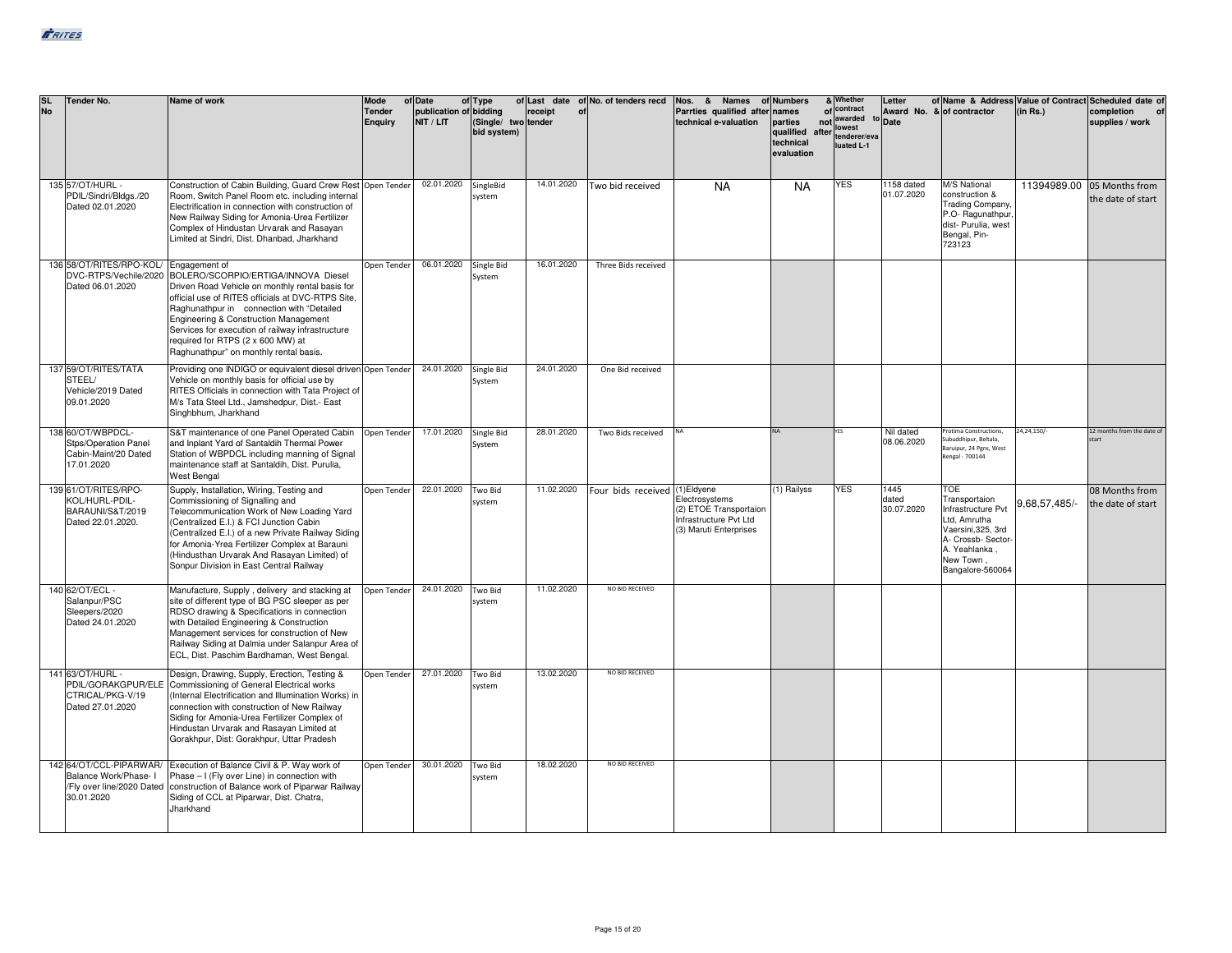| <b>SL</b><br><b>No</b> | <b>Tender No.</b>                                                                             | Name of work                                                                                                                                                                                                                                                                                                                                                                                                                                                                                               | Mode<br><b>Tender</b><br><b>Enquiry</b> | of Date<br>publication of bidding<br>NIT / LIT | of Type<br>(Single/ two tender<br>bid system) | receipt<br>of | of Last date of No. of tenders recd | Nos. & Names<br>Parrties qualified after<br>technical e-valuation                        | of Numbers<br>names<br>parties<br>qualified<br>after<br>technical<br>evaluation                      | & Whether<br>of contract<br>not awarded<br>lowest<br>tenderer/eva<br>luated L-1 | Letter<br>Award No. & of contractor<br><sup>to</sup> Date |                                                                                                                                                                 | (in Rs.)                     | of Name & Address Value of Contract Scheduled date of<br>completion<br>supplies / work |
|------------------------|-----------------------------------------------------------------------------------------------|------------------------------------------------------------------------------------------------------------------------------------------------------------------------------------------------------------------------------------------------------------------------------------------------------------------------------------------------------------------------------------------------------------------------------------------------------------------------------------------------------------|-----------------------------------------|------------------------------------------------|-----------------------------------------------|---------------|-------------------------------------|------------------------------------------------------------------------------------------|------------------------------------------------------------------------------------------------------|---------------------------------------------------------------------------------|-----------------------------------------------------------|-----------------------------------------------------------------------------------------------------------------------------------------------------------------|------------------------------|----------------------------------------------------------------------------------------|
|                        | 143 65/OT/HURL-<br>PDIL/SINDRI/S&T/20<br>Dated 03.02.2020                                     | Supply, Installation, Wiring, Testing and<br>Commissioning of Signaling and<br>Telecommunication Work of New Loading Yard<br>(Inplant) at Sindri (Centralized E.I.) & Alteration at<br>Sindri Town Station in connection with new<br>Private Railway Siding for Amonia-Urea Fertilizer<br>Complex of Hindustan Urvarak and Rasayan<br>Limited at Sindri, Dist. Dhanbad, Jharkhand of<br>Dhanbad Division in East Central Railway                                                                           | Open Tender 03.02.2020                  |                                                |                                               | 20.02.2020    | Two bids received                   | 1) ETOE Transportaion<br>Infrastructure Pvt Ltd<br>(2) Eldyene<br>Electrosystems Pvt Ltd | $(1)$ ETOE<br>Transportaion<br>Infrastructure<br>Pvt Ltd<br>(2) Eldyene<br>Electrosystems<br>Pvt Ltd | <b>YES</b>                                                                      | 1643 dated<br>24.08.2020                                  | <b>TOE</b><br>Transportaion<br>Infrastructure Pvt<br>Ltd, Amrutha<br>Vaersini, 325, 3rd<br>A- Crossb- Sector-<br>A. Yeahlanka.<br>New Town,<br>Bangalore-560064 | 6.99.924/-                   | 09 Months from<br>the date of start                                                    |
|                        | 144 66/OT/RITES/RPO-<br>KOL/HURL-PDIL-<br>GORAKHPUR/S&T/2020<br>Dated 04.02.2020              | Supply, Installation, Wiring, Testing and<br>Commissioning of Signalling and<br>Telecommunication Work of New Loading Yard<br>Panel Interlocking Cabin (P.I.) and alteration work<br>of existing Nakha Jangal P.I.Cabin in connection<br>with a new Private Railway Siding for Amonia-<br>Yrea Fertilizer Complex at Gorakhpur<br>(Hindusthan Urvarak and Rasayan Limited) of<br>Lucknow Division in North Eastern Railway                                                                                 | Open Tender 04.02.2020                  |                                                | Two Bid<br>system                             | 21.02.2020    | THREE BIDS RECEIVED                 | 1) Arihant Con World<br>2) DKC Projects Pvt Ltd<br>3) Eldyene<br>Electrosystems Pvt Ltd  |                                                                                                      |                                                                                 |                                                           |                                                                                                                                                                 |                              |                                                                                        |
|                        | 145 e-Tender<br>No:.67/OT/R/HRBC-<br>CABLE REPAIR/2020 dt<br>05.02.2020                       | Repair and Rehabilitation of 2nd Hooghly Bridge<br>(Vidyasagar Setu) , Kolkata, India including<br>Replacement of Stay & Holding Down Cables<br>and Bearings etc                                                                                                                                                                                                                                                                                                                                           | Open Tender 05.02.2020                  |                                                | Two Bid<br>system                             | 22.02.2020    | Two bid received                    | 1) GPT-Fressiynet (JV)                                                                   | SPSCPL-<br>DSIBC (JV)                                                                                |                                                                                 |                                                           |                                                                                                                                                                 |                              |                                                                                        |
|                        | Track Maint/20 Dt<br>6.2.2020                                                                 | 146 68/OT/WBPDCL_SgTPP/ Track Maintenance for Sagardighi Therrmal<br>Power Project                                                                                                                                                                                                                                                                                                                                                                                                                         | Open Tender                             | 6.2.2020                                       | Single Bid<br>System                          | 18.02.2020    | Two bid received                    | <b>NA</b>                                                                                | <b>NA</b>                                                                                            |                                                                                 | 974 Dt<br>8.6.2020                                        | Pradeep B Kundu,<br>House No 10,<br>Sunder Nagar,<br>Gram-Bokhara -<br>441111                                                                                   |                              | 3909827.00 10 Months from LOA i.e.<br>Jpto April, 2021 (AMC)                           |
|                        | 147 69/OT/ECL-<br>SALANPUR/Civil & P.<br>Way/PKG-III/20 dated<br>11.02.2020                   | Earthwork in formation, construction of Major (1   Open Tender  <br>x 24.4 mtr. Composite girder) bridge, Minor<br>bridges, 1 No. Limited Height Subway (LHS) &<br>drain, P. Way linking work, supply of ballast & P.<br>Way materials, Points & Xing, Derailing Switch &<br>ancillary works etc. in connection with Detailed<br>Engineering & Construction Management<br>services for construction of New Railway Siding<br>at Dalmia under Salanpur Area of ECL, Dist.<br>Paschim Bardhaman, West Bengal |                                         | 11.02.2020                                     | Two Bid<br>system                             | 12.03.2020    | Two bid received                    | M/S Alled<br>Infrastructure &<br>Projects Pvt Ltd                                        | M/S Bridge <sup>YES</sup><br>& Roof<br>Company<br>India Ltd                                          |                                                                                 | 1665 dated<br>22.07.2020                                  | M/S Alled<br>Infrastructure<br>& Projects<br>Pvt Ltd.<br>1 Ganesh<br>Chandra<br>Avenue,<br>Kolkata-                                                             |                              | 37,11,14,846 15 Months from<br>the date of start                                       |
|                        | 148 70/OT/R/RITES/RPO-<br>KOL/HURLPDIL-<br>BARAUNI/ELECTRICAL<br>PKG-V/20 Dated<br>14.02.2020 | Design, Drawing, Supply, Erection, Testing &<br>Commissioning of 25 KV OHE system &<br>Switching post at Garhara and associated<br>General Electrical works (Power Supply and<br>Illumination Works) in connection with<br>construction of New Railway Siding for Amonia-<br>Urea Fertilizer Complex of Hindustan Urvarak<br>and Rasayan Limited at Barauni, Dist: Begusarai,<br>Bihar                                                                                                                     | Open Tender                             | 14.02.2020                                     | Two Bid<br>system                             | 04.03.2020    | TWO Bids received                   | 1) Electronic<br>India<br>2) Jai Mangla<br>Construction                                  | 1)<br>Electronic<br>India<br>2) Jai<br>Mangla<br>Constructi<br>on                                    | Yes                                                                             | 1767<br>dated<br>04.09.2020                               | Jai Mangla<br>Construction ,AT 7,84,72,107-<br>PO- Bihat TOLA,<br>Ibrahimpur, P S-<br>Barauni, Pin-<br>851135                                                   |                              | 7 Months from<br>from the date of<br>start                                             |
|                        | 149 71/OT/R/RITES/RPO-<br>KOL/HURL-PDIL-                                                      | Design, Drawing, Supply, Erection, Testing &<br>Commissioning of 25 KV OHE system &<br>SINDRI/ELECTRICAL/PK Switching post at Sindri and associated General<br>G-V/20 Dated 14.02.2020 Electrical works (Power Supply and Illumination<br>Works) in connection with construction of New<br>Railway Siding for Amonia-Urea Fertilizer<br>Complex of Hindustan Urvarak and Rasayan<br>Limited at Sindri, Dist: Dhanbad, Jharkhand                                                                            | Open Tender                             | 14.02.2020                                     | Two Bid<br>system                             | 04.03.2020    | Five Bids received                  | 1) Electronic India<br>2) Shyam Takniki<br>Udyog<br>3) SK Electricals                    | 1) Luxmi<br>Constructions<br>2) Texmaco<br>Rail and<br>Engineering<br>Ltd                            | <b>YES</b>                                                                      | 2469 dated<br>28.10.2020                                  | <b>SK</b><br>Electricals, Bye<br>Pass Road,<br>Daltongunj, Dist-<br>Palamau,<br>Jharkhand, Pin-<br>822101                                                       | 6,43,40,510.00 7 Months from | from the date of<br>start                                                              |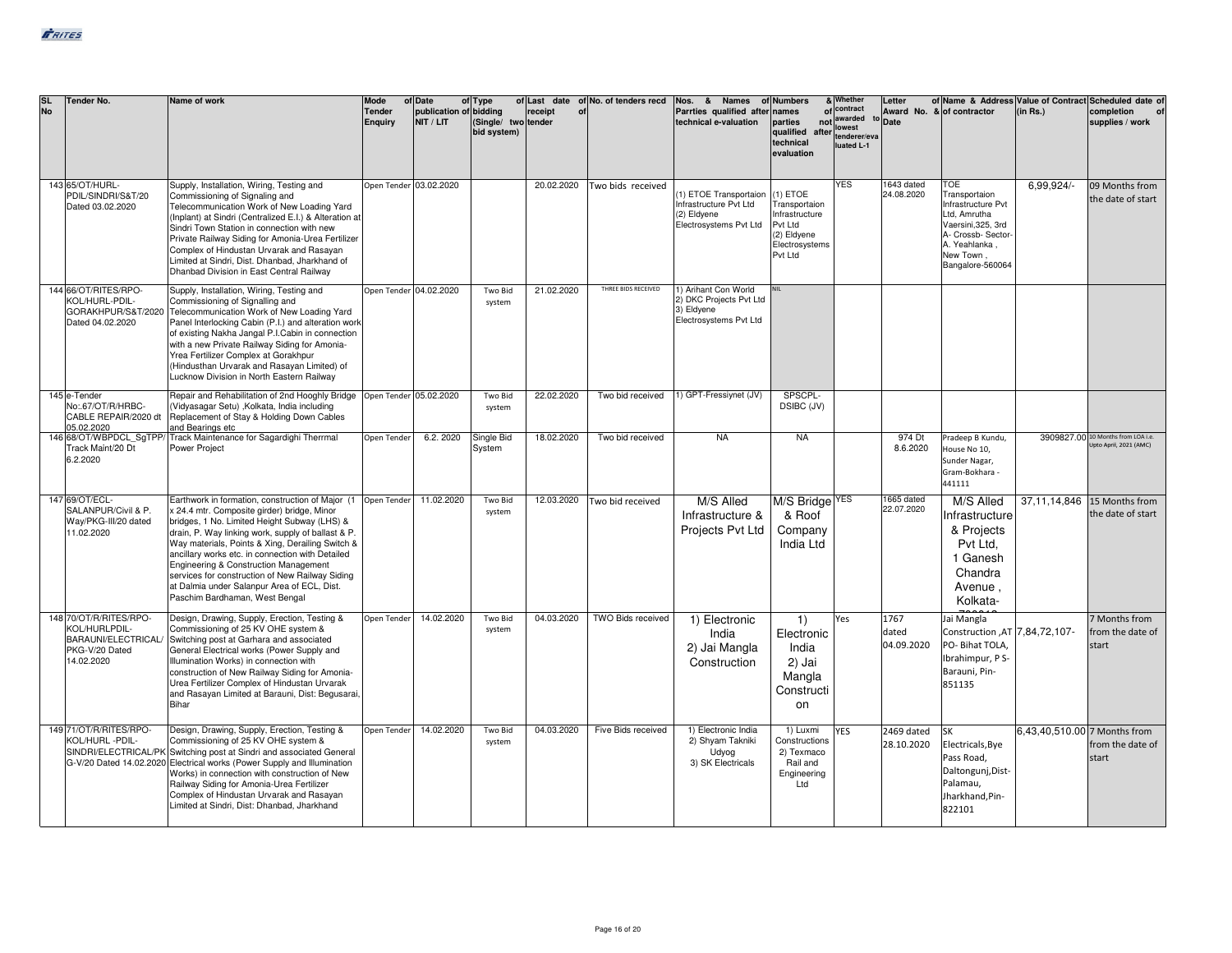| <b>SL</b><br><b>No</b> | Tender No.                                                                                     | Name of work                                                                                                                                                                                                                                                                                                                                                                                                          | Mode<br><b>Tender</b><br>Enguiry | of Date<br>publication of bidding<br>NIT / LIT | of Type<br>(Single/ two tender<br>bid system) | receipt<br>of | of Last date of No. of tenders recd         | Nos. & Names of Numbers<br>Parrties qualified after names<br>technical e-valuation | parties<br>qualified after<br>technical<br>evaluation | & Whether<br>of contract<br>not awarded<br>lowest<br>tenderer/eva<br>luated L-1                                                                         | Letter<br>Award No. & of contractor<br><sup>to</sup> Date                |                                                                                                                                             | (in Rs.)                          | of Name & Address Value of Contract Scheduled date of<br>completion<br>supplies / work |
|------------------------|------------------------------------------------------------------------------------------------|-----------------------------------------------------------------------------------------------------------------------------------------------------------------------------------------------------------------------------------------------------------------------------------------------------------------------------------------------------------------------------------------------------------------------|----------------------------------|------------------------------------------------|-----------------------------------------------|---------------|---------------------------------------------|------------------------------------------------------------------------------------|-------------------------------------------------------|---------------------------------------------------------------------------------------------------------------------------------------------------------|--------------------------------------------------------------------------|---------------------------------------------------------------------------------------------------------------------------------------------|-----------------------------------|----------------------------------------------------------------------------------------|
|                        | 150 72/OT/R/DVC-<br>MTPS/S&T-Indoor<br>work/PKG-IX/20 Dated<br>20.02.2020                      | Supply, Installation, Wiring, Testing and<br>Commissioning of MACL Signaling and<br>Telecommunication Indoor work of Electronic<br>Interlocking at Link Cabin, Waiting Line Cabin,<br>Damodar Cabin and Waiting Bay Line Cabin in<br>connection with Construction of double line of<br>existing single line track between Raniganj &<br>Waiting Bay Line of Mejia TPS/DVC-MTPS,<br>Mejia, Dist. Bankura, West Bengal  | Open Tender                      | 20.02.2020                                     | Two Bid<br>system                             | 11.03.2020    | One bid received                            | Durga Signal<br>Infra Pvt.                                                         | <b>NIL</b>                                            | Yes                                                                                                                                                     | 1689<br>dated<br>26.08.202<br>$\Omega$                                   | Durga Signal<br>Infra Pvt.<br>Ltd., JabaKusum<br>House', 34,<br>Chittaranjan<br>Avenue, 3rd<br>Floor, Room #1,<br>Kolkata - 700             |                                   | 98760758.00 12 Months from<br>from the date of<br>start                                |
|                        | 151 73/OT/R/ECL-<br>Salanpur/PSC<br>Sleepers/20 dated<br>24.02.2020                            | Manufacture, Supply, delivery and stacking at<br>site of different type of BG PSC sleeper as per<br>RDSO drawing & Specifications in connection<br>with Detailed Engineering & Construction<br>Management services for construction of New<br>Railway Siding at Dalmia under Salanpur Area of<br>ECL, Dist. Paschim Bardhaman, West Bengal                                                                            | Open Tender                      | 24.02.2020                                     | Two Bid<br>system                             | 12.03.2020    | TWO Bids received                           | 1) Muva Industries Ltd<br>2) Prestressed Concete<br>Udyog (I) Ltd                  | <b>NIL</b>                                            | <b>YES</b>                                                                                                                                              | 1825 dated<br>10.09.2020                                                 | Pre-Stressed<br>Udyog (India)<br>Private<br>Limited, 179.<br>Karnani Estate,<br>209 AJC Bose<br>Road.Kolkata-<br>700017                     | 3,55,87,475                       | 06 Months from<br>the date of start                                                    |
|                        | 152 74/OT/R/HURL -<br>PDIL/Barauni/Bldgs./20<br>Dated 24.02.2020.                              | Construction of Cabin Building, Guard Crew Rest Open Tender<br>Room, Switch Panel Room etc. including internal<br>Electrification in connection with construction of<br>New Railway Siding for Amonia-Urea Fertilizer<br>Complex of Hindustan Urvarak and Rasayan<br>Limited at Barauni, Bihar                                                                                                                        |                                  | 24.02.2020                                     | Two Bid<br>system                             | 12.03.2020    | Two bid received                            | <b>NA</b>                                                                          | <b>NA</b>                                             | <b>YES</b>                                                                                                                                              | 1671 dated<br>22.07.2020                                                 | Swata<br>Construction.<br>At P.O- Bihat Tola.<br>Khemkarpukur,<br>Ward No-18,<br>Begusarai, Pin-<br>851135                                  |                                   | 05 Months from<br>1,57,48,230.00 the date of start                                     |
|                        | 153 75/OT/ECL -<br>Jhanjra/PSC<br>Sleepers/2020<br>Dated 26.02.2020                            | Manufacture, Supply, Delivery and Stacking at<br>site of different type of BG PSC sleepers as per<br>RDSO drawings & Specifications in connection<br>with Detailed Engineering (DE) & Project<br>Management Consultancy (PMC) for the work of<br>"Construction of New Railway Siding at Jhanjra<br>Area, ECL, Dist. Paschim Bardhaman, West<br>Bengal                                                                 | Open Tender                      | 26.02.2020                                     | Two Bid<br>system                             | 17.03.2020    | Three Bids received. 1) Muva Industries Ltd | ) Prestressed Concete Udyog (I)<br>3) Rampurhat PSC Sleepers Ltd                   | <b>NII</b>                                            | Awarded to<br>$L-1$<br><b>Bidders</b><br>However<br>Purchase<br>preference<br>of 20% of<br>work given<br>to L-2<br>Bidder of<br><b>MSME</b><br>category | 1)302 dated<br>28.01.2021<br>Prestressed<br>Udyog(I) Pvt<br>-20% of work | $1)$ M/s<br>Prestressed<br>Udyog (India)<br><b>Private Limited</b><br>179, Karmani<br>Estate ,209 AJC<br><b>Bose Road</b><br>Kolkata-700017 | 1) Rs 1,63,38,093/<br>(20% order) | 06 Months                                                                              |
|                        | 154 76/OT/R/DVC-<br>MTPS/S&T-Outdoor/Pkg-<br>IX/20 dated 02.03.2020                            | Supply, Installation, Wiring, Testing and<br>Commissioning of MACL Signalling and<br>Telecommunication Outdoor work of Electronic<br>Interlocking at Link Cabin, Waiting Line Cabin,<br>Damodar Cabin and Waiting Bay Line Cabin in<br>connection with Construction of double line of<br>existing single line track between Raniganj&<br>Waiting Bay Line of Mejia TPS/DVC-MTPS,<br>Mejia, Dist. Bankura, West Bengal | Open Tender                      | 02.03.2020                                     | Two Bid<br>system                             | 09.06.2020    | TWO Bids received.                          | 1) Eldyene<br>Electrosystems Ltd<br>2) Maruti Enterprises                          |                                                       | <b>YES</b>                                                                                                                                              | 2775 dated<br>03.12.2020                                                 | <b>Eldyne Electro</b><br>Systems Pvt Ltd,<br>P-21, Old<br>Ballygunge Road,<br>Kolkata-19 of Rs<br>55502879/-                                | $1)$ Rs<br>15,85,80,475/-         | 15 Months                                                                              |
|                        | 155 77/OT/RITES/RPO-<br>Kol/WBPDCL/Extension<br>of OHE<br>Works/KTPS/2020,<br>Dated 02.03.2020 | 60M Extension Of OHE Line Beyond Existing<br>Buffer At Track Hopper Line And Residual OHE<br>Related Works in connection with Electrification<br>& Modification of OHE at the inplant Yard of<br>Kolaghat Thermal Power Station of WBPDCL,<br>P.O. Mecheda, Dist. Purba Medinipur, West<br>Bengal                                                                                                                     | Open Tender                      | 02.03.2020                                     | Two Bid<br>system                             | 16.03.2020    | NO BID RECEIVED                             |                                                                                    |                                                       |                                                                                                                                                         |                                                                          |                                                                                                                                             | <b>TENDER CANCELLED</b>           |                                                                                        |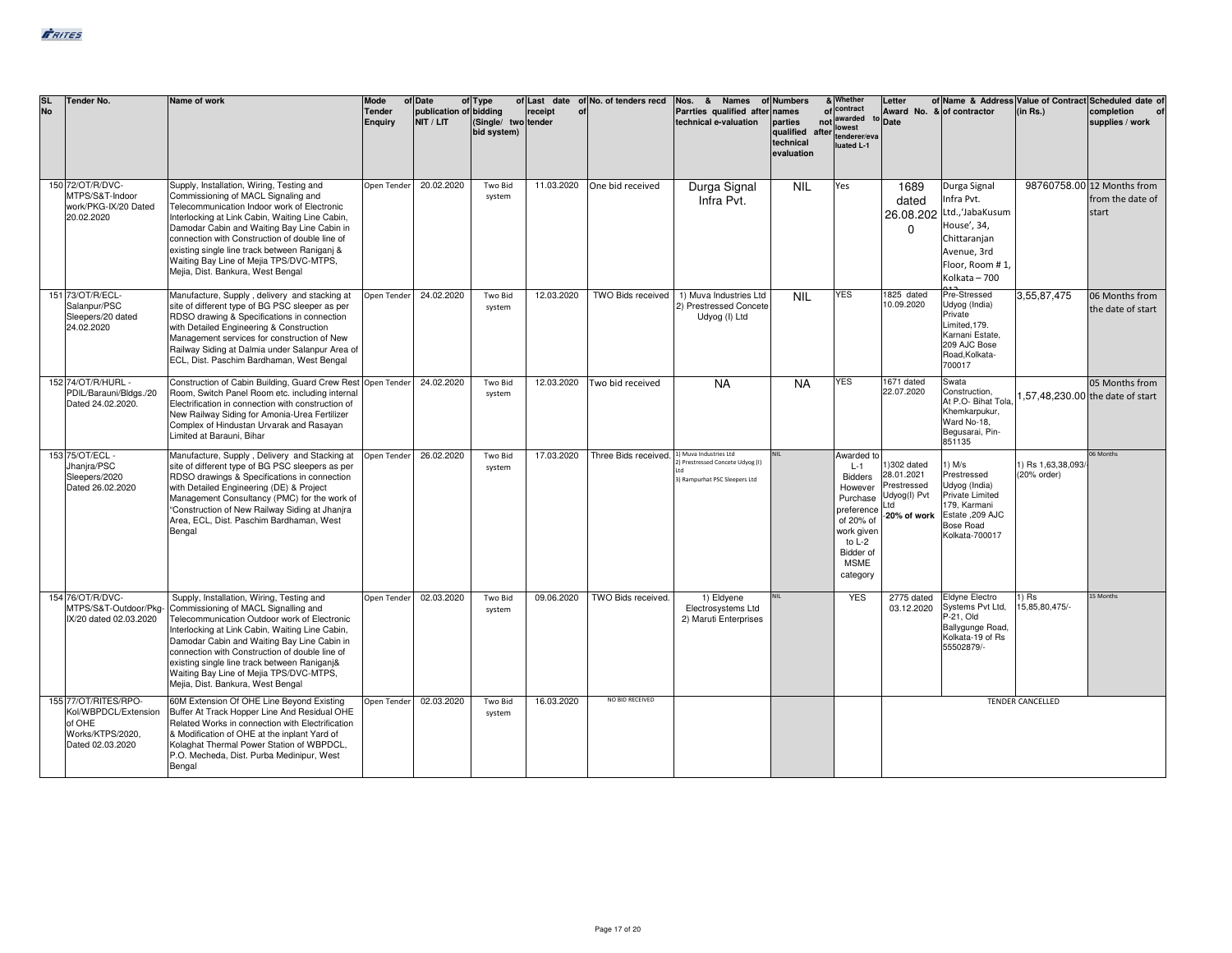| <b>SL</b><br><b>No</b> | <b>Tender No.</b>                                                                        | Name of work                                                                                                                                                                                                                                                                                                                                                                                                                                                                                                                                                 | <b>Mode</b><br><b>Tender</b><br>Enguiry | of Date<br>publication of bidding<br>NIT / LIT | of Type<br>(Single/ two tender<br>bid system) | receipt<br>of | of Last date of No. of tenders recd | Nos. & Names<br>Parrties qualified after<br>technical e-valuation                                                                    | of Numbers<br>names<br>parties<br>qualified<br>after<br>technical<br>evaluation                                                      | & Whether<br>of contract<br>not awarded<br>lowest<br>tenderer/eva<br>luated L-1 | Letter<br>to Date                                                          | of Name & Address Value of Contract Scheduled date of<br>Award No. & of contractor                                                                             | (in Rs.)                       | completion<br>supplies / work                                                  |
|------------------------|------------------------------------------------------------------------------------------|--------------------------------------------------------------------------------------------------------------------------------------------------------------------------------------------------------------------------------------------------------------------------------------------------------------------------------------------------------------------------------------------------------------------------------------------------------------------------------------------------------------------------------------------------------------|-----------------------------------------|------------------------------------------------|-----------------------------------------------|---------------|-------------------------------------|--------------------------------------------------------------------------------------------------------------------------------------|--------------------------------------------------------------------------------------------------------------------------------------|---------------------------------------------------------------------------------|----------------------------------------------------------------------------|----------------------------------------------------------------------------------------------------------------------------------------------------------------|--------------------------------|--------------------------------------------------------------------------------|
|                        | 156 80/OT/R/HURL-<br>//PKG-V/2020<br>Dated 10.03.2020.                                   | Design, Drawing, Supply, Erection, Testing &<br>PDIL/Gorakhpur/Electrica Commissioning of General Electrical works<br>(Internal Electrification and Illumination Works) in<br>connection with construction of New Railway<br>Siding for Amonia-Urea Fertilizer Complex of<br>Hindustan Urvarak and Rasayan Limited at<br>Gorakhpur, Dist: Gorakhpur, Uttar Pradesh.                                                                                                                                                                                          | Open Tender                             | 10.03.2020                                     | Two Bid<br>system                             | 19.05.2020    | HREE bids received.                 |                                                                                                                                      |                                                                                                                                      |                                                                                 |                                                                            |                                                                                                                                                                | TENDER CANCELLED ON 30.09.2020 |                                                                                |
|                        | 157 81/OT/STPL/Buxar/PSC<br>Sleepers/PKG-II/2020<br>Dated 11.03.2020.                    | Manufacture, Supply, Delivery and Stacking at<br>site of different type of BG PSC sleeper as per<br>RDSO Drawing & Specifications in connection<br>with Detailed Engineering & Construction<br>Management Services for Construction of<br>Railway Infrastructure of Buxar Thermal Power<br>Project (2 X 660 MW) at Chausa, Buxar, Bihar                                                                                                                                                                                                                      | Open Tender                             | 11.03.2020                                     | Two Bid<br>system                             | 08.06.2020    | Three Bids received 1) Muva         | <b>Industries Pvt Ltd</b><br>2)Prestressed<br>Concrete<br>Udyog(p) Ltd<br>3) M/S Patil Rail<br>Infrastructure Pvt<br>Ltd             | <b>NIL</b>                                                                                                                           | Yes                                                                             | 1576<br>dated<br>$\Omega$                                                  | Patil Rail<br>Infrastructure<br>14.08.202 Pvt. Ltd., 6-3-<br>1239/B/111, 4<br>Floor. Renuka<br>Enclave, Raj<br>Bhavan Road,<br>Somajiguda,                     |                                | 163323367.00 09 (nine) months<br>from the date of<br>start                     |
|                        | 158 84/OT/ECL -<br>020<br>Dated 18.03.2020                                               | Construction of E.I. Panel Buildings, Goods<br>Dalmia/Salanpur/Bldgs./2 Storage, FOIS Room, Weigh Bridge Room etc.<br>including Electrification Works along with supply,<br>installation, testing and commissioning of 01<br>(one) 140 MT In-motion Weigh Bridge in<br>connection with the work of Construction of New<br>Railway siding at Dalmia under Salanpur area,<br>ECL, Dist. Paschim Bardhaman, West Bengal.                                                                                                                                        | Open Tender                             | 18.03.2020                                     | Two Bid<br>system                             | 19.06.2020    | TWO Bids received.                  | NΔ                                                                                                                                   |                                                                                                                                      |                                                                                 | 2737 dt<br>$\Omega$                                                        | <b>Bharat Trading</b><br>27.11.202 Company, Azad<br>Nagar, Main<br>Gate, GT Road,<br>Durgapur                                                                  | 1,71,10,582/-                  | 06 months                                                                      |
|                        | 159 06/OT/DVC-<br>MTPS/Balance Civil & P-<br>way/2020 dated<br>24.06.2020                | Construction of balance work in Railway<br>formation, laying of Railway tracks including<br>supply of P-Way fittings and Construction of Gate<br>Lodge Buildings in connection with MTPS Double<br>Line Project at Mejia, Dist- Bankura, W.B.                                                                                                                                                                                                                                                                                                                | Open Tender 24.06.2020                  |                                                | Two Bid<br>system                             | 29.07.2020    | One Bid received                    | 1) K&K Minerals Pvt Ltd                                                                                                              |                                                                                                                                      | Awarded to 439 dated<br>L-1 Bidder 09.02.2021                                   |                                                                            | K& K Minerals Pvt<br>Ltd, Kanksa Road, Rs 10,44,44,211/<br>Panagarh Bazar,<br>Dist-Paschim<br>Bardhman, Pin-<br>713148                                         |                                | 05 Months                                                                      |
|                        | vil & P. Way/PKG-III/20,<br>Dated 30.06.2020                                             | 160 07/OT/ECL-JHANJRA/Ci Construction of Earthwork in Formation, Major &<br>Minor Bridges, ROB, Drain, P. Way Linking work<br>including supply of Track Ballast, P. Way Fittings,<br>Points & Crossings, Derailing Switches etc.,<br>Construction of Service Buildings including<br>Internal Electrification, Installation, Testing &<br>Commissioning of 140 MT In-Motion Weigh<br>Bridge and other allied works etc. (Pkg - III) in<br>connection with construction of New Railway<br>Siding at Jhanjra Area, ECL, Dist. Paschim<br>Bardhaman, West Bengal | Open Tender 30.06.2020                  |                                                | Two Bid<br>system                             | 06.08.2020    |                                     | Eight Bids received. 1) MBPL-MIRPPL-TSRNPL (JV)<br>ROYAL - CMATPL (JV)<br>3) SRC Company Infra Pvt. Ltd<br>Triveni Engicons Pvt. Ltd | L)Bridge & Roof Co.<br>India) Limited<br>2) ALLIED - BHARTIA<br>3)R)KD - MTTCC (JV)<br>4) Dinesh Chandra R.<br>Agrawal Infracon Pyt. | Awarded to 614 dated<br>L-1 Bidder 02.03.2021                                   |                                                                            | <b>Triveni Engicons</b><br>Pvt. Ltd.,<br>Flat No. 2B, 2nd<br>Floor, Rishikesh<br>Apartment.<br>Ashutosh<br>ChowdhuryAvenue<br>Ward No. 65.<br>Kolkata - 700019 | Rs 90,56,74,327                | 18 Months                                                                      |
|                        | 161 08./LT/RITES/RPO-<br>(ol/WBPDCL/Extension of OHE<br>Works/KTPS/2020, Dated 08.07.202 | Work of 60M Extension Of OHE Line Beyond<br>Existing Buffer At Track Hopper Line And<br>Residual OHE Related Works in connection with<br>Electrification & Modification of OHE at the<br>inplant Yard of Kolaghat Thermal Power Station<br>of WBPDCL, P.O. Mecheda, Dist. Purba<br>Medinipur, West Bengal                                                                                                                                                                                                                                                    | Limited<br>Tender                       | 08.07.2020                                     | Single Bid<br>system                          | 09.08.2020    | wo Bids received                    | NΔ                                                                                                                                   | <b>NA</b>                                                                                                                            |                                                                                 | 1805 dated<br>08.09.2020                                                   | VS Enterprises, Govind<br>Viwas, South Lake Road,<br>Subash Park, Purulia-<br>723101                                                                           |                                | 3991946 06(six) months from the<br>date of issue of work order<br>e.08.09.2020 |
|                        | 162 12/0T/RITES/ECL-JHANJRA/Geo-<br>Fech/PKG-IIIA/20, Dated 28.08.2020                   | Geo-Technical investigation and Report<br>preparation (Pkg - IIIA) in connection with<br>construction of New Railway Siding at Jhanjra<br>Area, ECL, Dist.Paschim Bardhaman, West<br>Bengal                                                                                                                                                                                                                                                                                                                                                                  | Open Tender 28.08.2020                  |                                                | Single Bid<br>system                          | 08.09.2020    | Five Bids received                  | NΔ                                                                                                                                   | NΔ.                                                                                                                                  |                                                                                 | RITES/RPO-KOL/ECL- SKM Geosurvey<br>20 dated 28.12.2020 Kolkata - 700 074. | Salanpur/Geotech/20 6/26, M.M.Ghosh Road,                                                                                                                      |                                | 1558076 02 (Two) months from the<br>date of start.                             |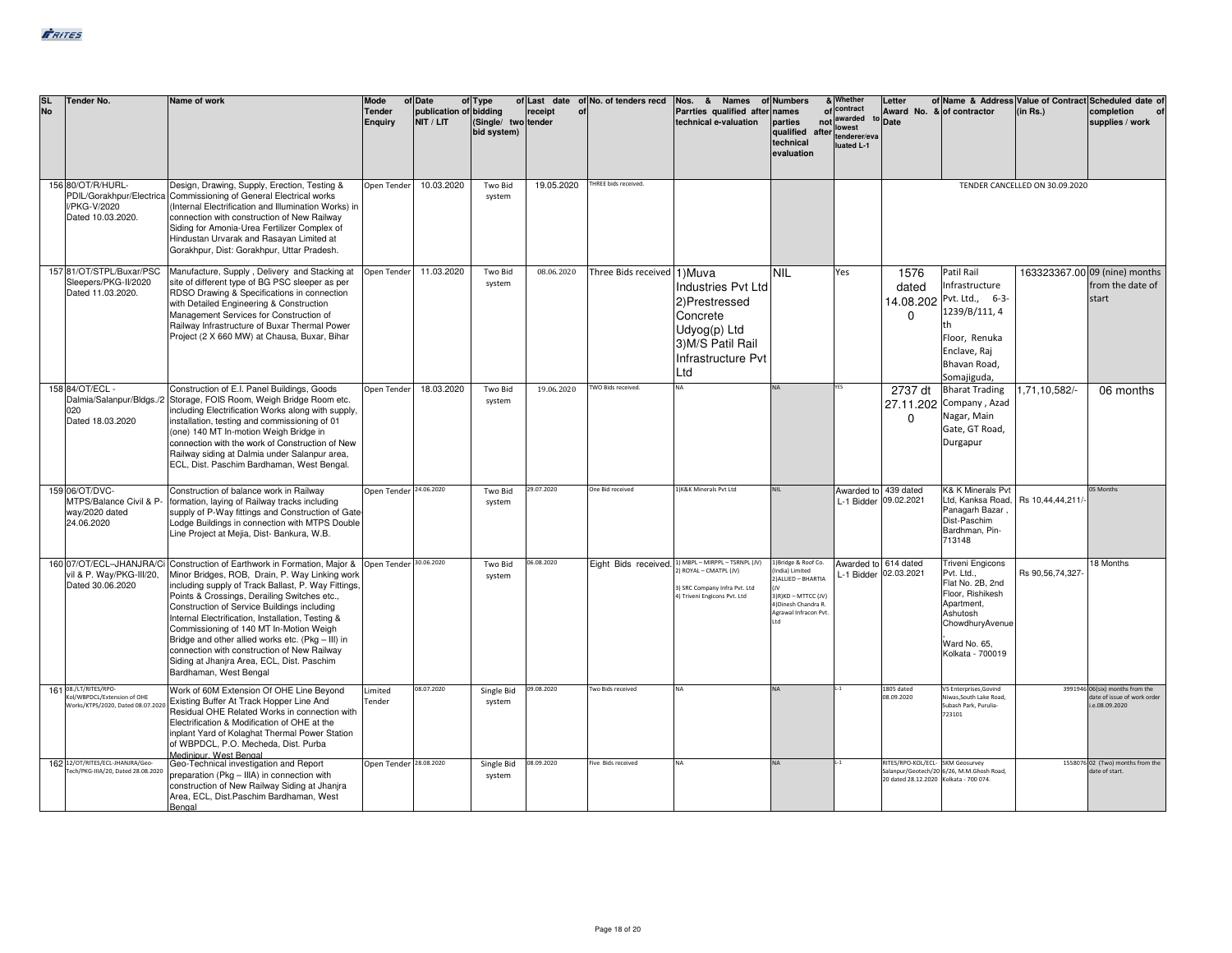| <b>SL</b> | <b>Tender No.</b><br><b>No</b>                                                  | Name of work                                                                                                                                                                                                                                                                                                                                                                                                                                                                                                                                            | Mode<br><b>Tender</b><br>Enguiry | of Date<br>publication of bidding<br>NIT / LIT | of Type<br>(Single/ two tender<br>bid system) | receipt<br>of | of Last date of No. of tenders recd | Nos. & Names of Numbers<br>Parrties qualified after names<br>technical e-valuation                                                                                                                                                                                                                                                                                                                 | parties<br>qualified after<br>technical<br>evaluation                                                         | & Whether<br>of contract<br>not awarded<br>lowest<br>tenderer/eva<br>luated L-1 | Letter<br>to Date        | of Name & Address Value of Contract Scheduled date of<br>Award No. & of contractor                                                                                                 | (in Rs.)                   | completion<br>supplies / work |
|-----------|---------------------------------------------------------------------------------|---------------------------------------------------------------------------------------------------------------------------------------------------------------------------------------------------------------------------------------------------------------------------------------------------------------------------------------------------------------------------------------------------------------------------------------------------------------------------------------------------------------------------------------------------------|----------------------------------|------------------------------------------------|-----------------------------------------------|---------------|-------------------------------------|----------------------------------------------------------------------------------------------------------------------------------------------------------------------------------------------------------------------------------------------------------------------------------------------------------------------------------------------------------------------------------------------------|---------------------------------------------------------------------------------------------------------------|---------------------------------------------------------------------------------|--------------------------|------------------------------------------------------------------------------------------------------------------------------------------------------------------------------------|----------------------------|-------------------------------|
|           | 163 18/0T/SECL-KUSMUNDA/Civil & P.                                              | Earthwork in Formation, Major & Minor Bridges,<br>Way/PKG-1/2020, Dated 22.102020 Road, Drain, P. Way Linking work including<br>supply of Track Ballast, PSC Sleepers, P. Way<br>Fittings, Points & Crossings, Derailing Switches<br>etc. in connection with construction of<br>connectivity with proposed feeder line of East<br>West Rail Corridor within the lease hold<br>boundary of project for coal evacuation through<br>rail at Kusmunda Opencast of Kusmunda Area,<br>Dist. Korba, Chattishgarh                                               | Open Tender 22.10.2020           |                                                | Two Bid<br>system.                            | 13.11.2020    | Six Bids Received                   | 1) Metcon India Realty and<br>frastructure Pvt. Ltd<br>(2) Jhajharia Nirman Limited                                                                                                                                                                                                                                                                                                                | L) NMC Industries Pvt<br>2) Suresh Chand<br>Gunta<br>3) Ashok Kumar Mittal<br>4) M/S Subhash<br>Kumar Agrawal | Awarded to<br>L-1 Bidder                                                        | 122 dated<br>11.03.2021. | Metcon India<br>Realty and<br>Infrastructure Pvt.<br>Ltd.<br>Office No 6, 2nd<br>Floor, Mount View.<br>51 Lady Jamshedji<br>Road, Mahim,<br>West Mumbai-<br>400016                 | 1) Rs<br>27, 18, 59, 463/- | 15 Months                     |
|           | il & P. Way/PKG-II/2020<br>Dated 29.10.2020.                                    | 164 19/OT/SECL-CHHAL/Civ Earthwork in Formation, Major & Minor Bridges,<br>Drain, P. Way Linking work including supply of<br>Track Ballast, PSC Sleepers, P. Way Fittings,<br>Points & Crossings, Derailing Switches etc. in<br>connection with construction of connectivity with<br>proposed feeder line of East Rail Corridor within<br>the lease hold boundary of project for coal<br>evacuation through rail at Chhal Opencast Seam-<br>III (6MTY) Project, Raigarh Area, Dist. Raigarh,<br>Chattishgarh                                            | Open Tender 29.10.2020           |                                                | Two Bid<br>system.                            | 23.11.2020    | Twelve Bids Received                | 1) M/s. JHAJHARIA<br>NIRMAN LTD<br>2) M/s. JPW<br><b>INFRATECH PRIVATE</b><br>LIMITED.<br>3) M/s. MADHUSUDAN<br>AGRAWAL<br>4) M/s. METCON INDIA<br>REALTY AND<br><b>INFRASTRUCTURE</b><br>PVT LTD<br>5)M/s SANJAY<br>KUMAR UPADHYAY.<br>6) M/s. SAURABH<br><b>KUMAR AND</b><br><b>BROTHERS.</b><br>7) M /s S C AGARWAL<br>8) M/s. SHREE BALAJI<br>ENGICONS LIMITED.<br>9)M/s SURESH<br>CHAND GUPTA | 1) M/S GS<br>Malhotra<br>2) M/S Subash<br>Kumar Agarwal<br>3) M/s Ashoke<br>Kumar Mittal                      | Awarded to<br>L-1 Bidder                                                        | 493 dated<br>15.02.2021  | Metcon India<br>Reality &<br>Infrastructure Pvt<br>Ltd.<br>OFFICE NO 6<br>2ND FLOOR<br><b>IVOUNT VIEW</b><br>51 LADY<br>JAMSHEDJI<br><b>ROAD</b><br><b>MAHIM WEST</b><br>MUMBAI 16 | Rs 20,82,30,076 15 Months  |                               |
|           | 165 22/OT/HURL-<br>PDIL/Gorakhpur/Electrica<br>I/PKG-V/2020 dated<br>07.11.2020 | Design, Drawing, Supply, Erection, Testing &<br>Commissioning of General Electrical works<br>(External Electrification and Illumination Works)<br>in connection with construction of New Railway<br>Siding for Amonia-Urea Fertilizer Complex of<br>Hindustan Urvarak and Rasayan Limited at<br>Gorakhpur, Dist: Gorakhpur, Uttar Pradesh.                                                                                                                                                                                                              | Open<br>Tender                   | 07.11.2020                                     | Two Bid<br>system                             | 18.11.2020    | Four Bids Received                  | <b>NA</b>                                                                                                                                                                                                                                                                                                                                                                                          | <b>NA</b>                                                                                                     | Awarded to<br>L-1 Bidder                                                        | 487 dated<br>12.02.2021  | SK Electricals,<br>Bye Pass Road,<br>Daltonguni,<br>Palamau Pin-<br>822101                                                                                                         | Rs 1,05,67,030             | 06 Months                     |
|           | /PKG-III/2020Dated<br>24.11.2020                                                | 166 23/OT/BTPP/STPL/Buxar Earthwork in Railway Formation, Blanketing, Open Tender<br>Construction of RCC Box Culverts, Buildings,<br>FOB, Structural Steel Works, Track Linking<br>including supply of Track Ballast, Points &<br>Crossings, P-Way Fittings & Fixtures etc.<br>excluding supply of Rails and PSC Sleepers<br>(Package-III)" in connection with Project<br>Management Consultancy (PMC) Services for<br>Rail Infrastructure of Buxar Thermal Power<br>Project (2 X 660 MW) at Chausa, Buxar, Bihar<br>(Inside Plant and in Railway Land) |                                  | 24.11.2020                                     | Two Bid<br>system                             | 28.11.2020    | Six Bids received.                  | 1) Bridge and Roof<br>Company (India) Ltd<br>2) Hari Construction &<br>Associates Pvt. Ltd<br>3) Jhajahria Nirman Ltd<br>4) Mehrotra Buildicon<br>Private Ltd<br>5) MHPL-INFRA (JV)                                                                                                                                                                                                                | 1) Balaji-BK<br>Builders (JV)                                                                                 | Award to<br>the L-1<br>Bidder is<br>in process                                  |                          |                                                                                                                                                                                    |                            |                               |